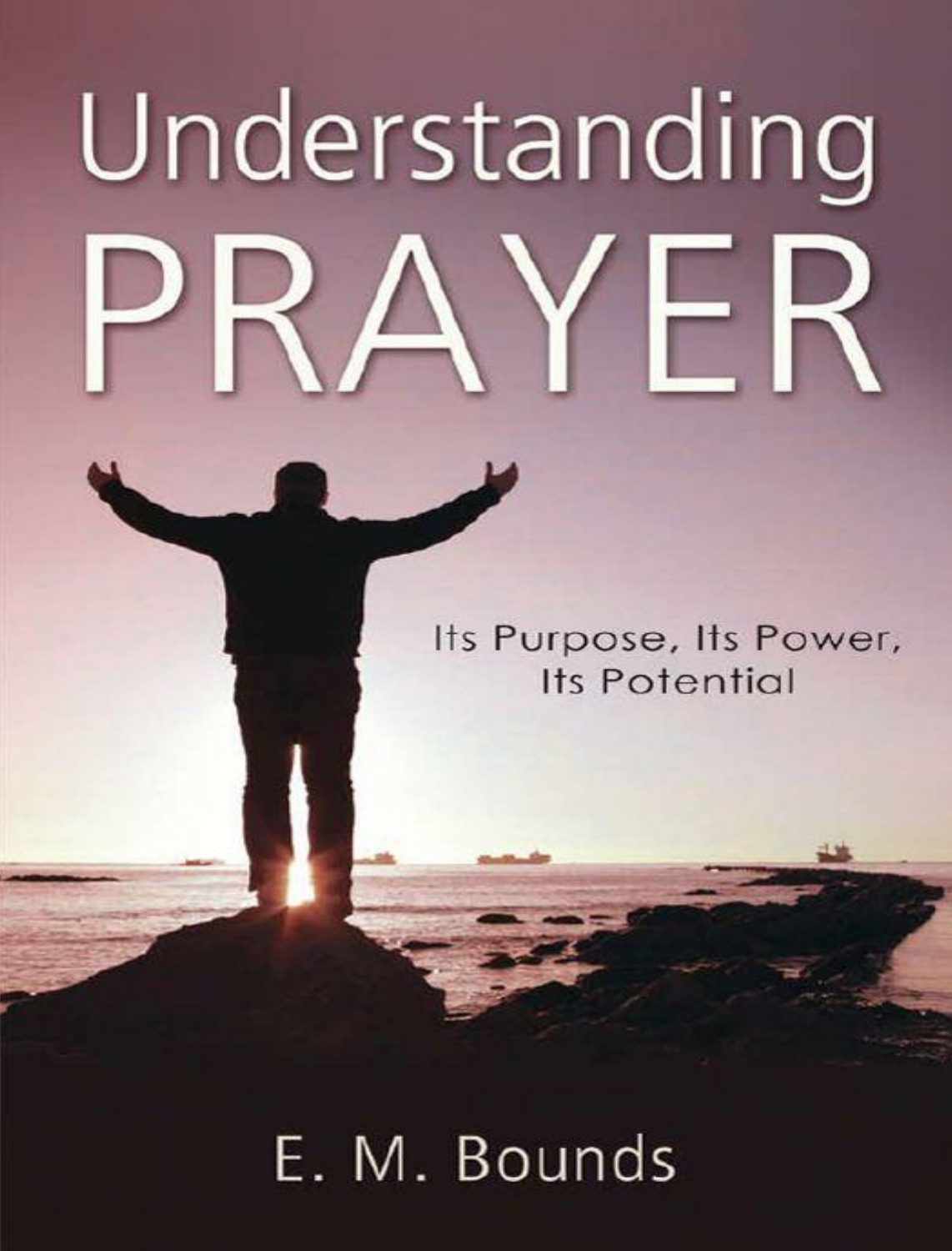# Understanding PRAYER

Its Purpose, Its Power, Its Potential

F.M. Bounds

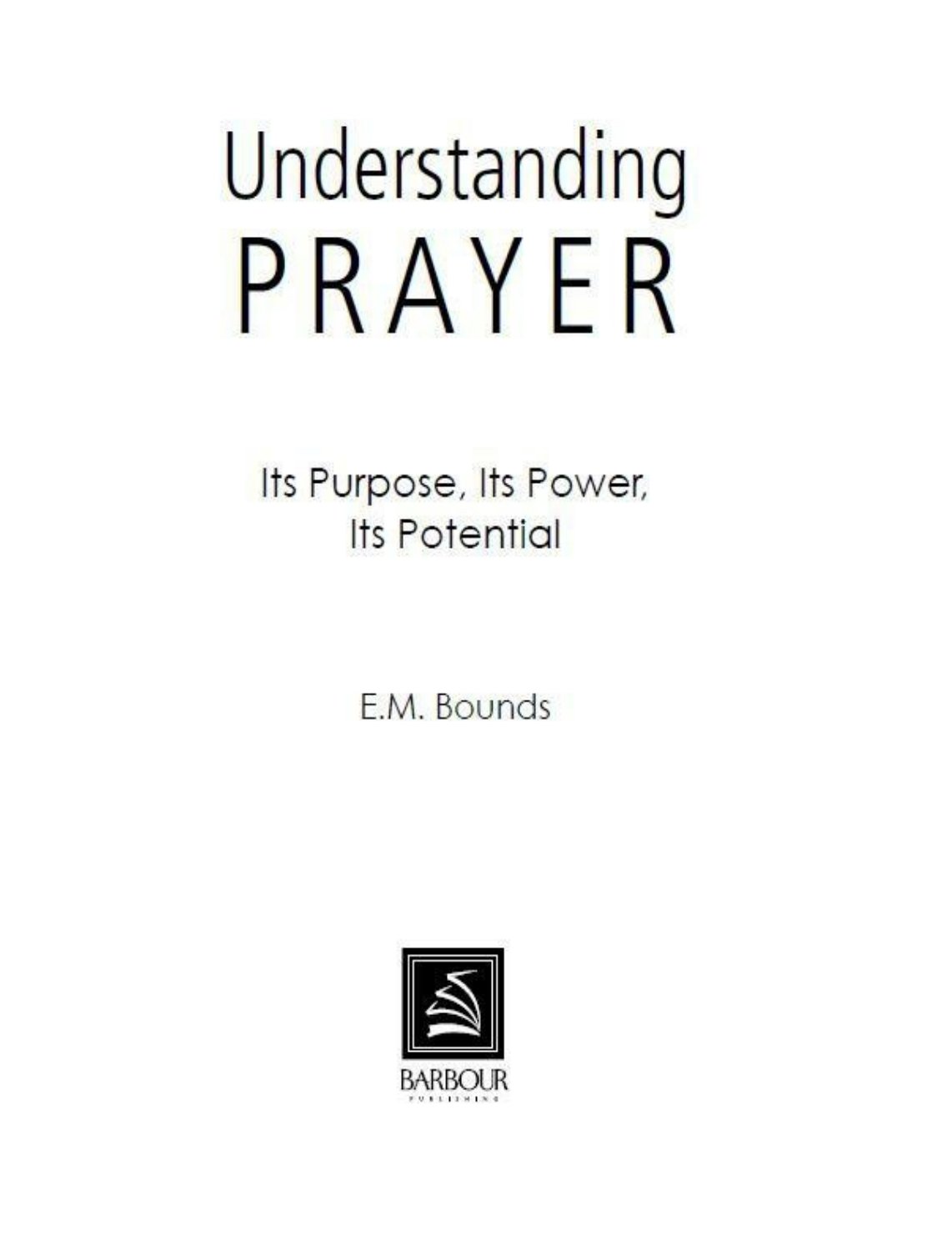© 2013 by Barbour Publishing, Inc.

ISBN 978-1-62029-803-9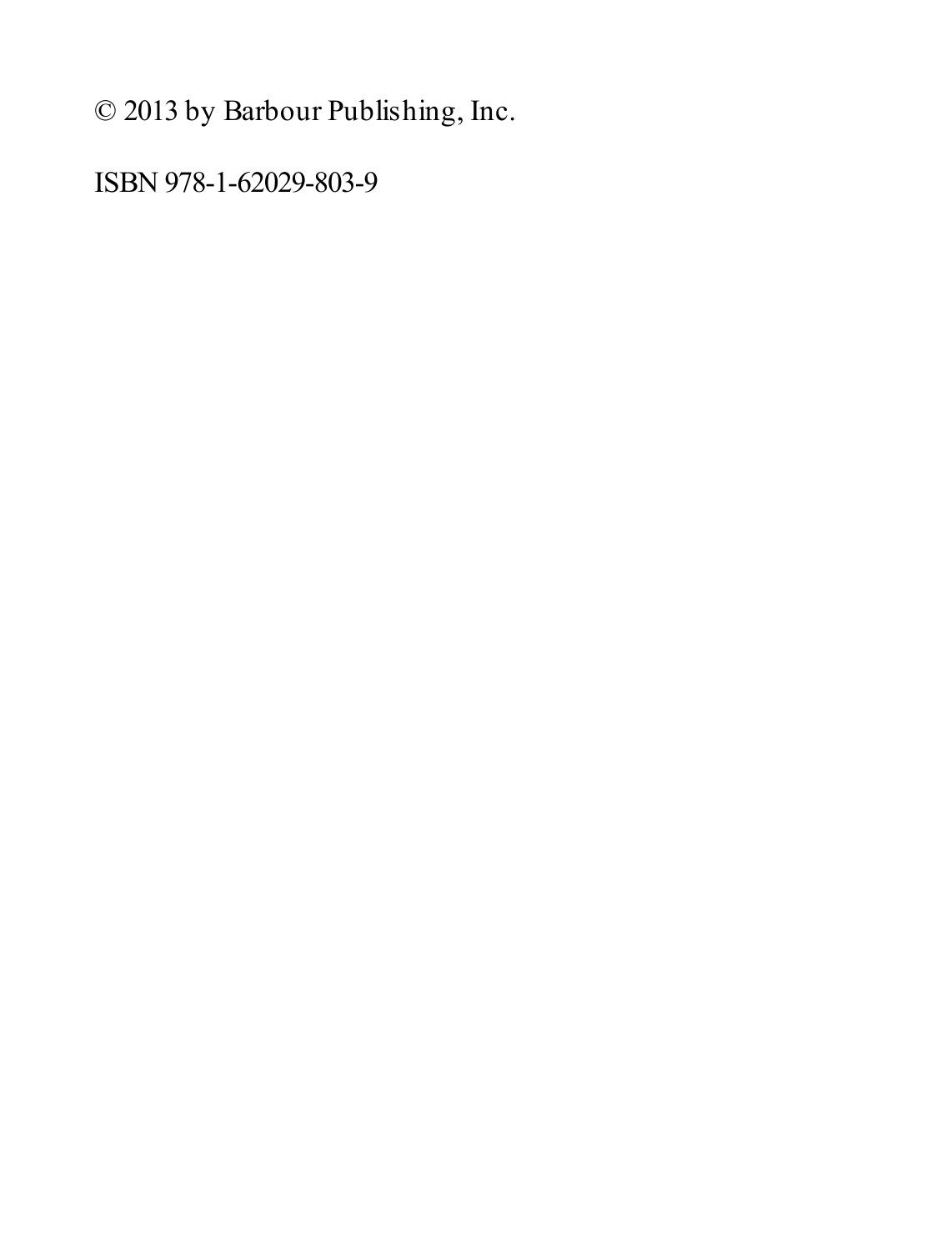### **eBook Editions:**

Adobe Digital Edition (.epub) 978-1-62416-014-1 Kindle and MobiPocket Edition (.prc) 978-1-62416-013-4

All rights reserved. No part of this publication may be reproduced or transmitted for commercial purposes, except for brief quotations in printed reviews, without written permission of the publisher.

Churches and other noncommercial interests may reproduce portions of this book without the express written permission of Barbour Publishing, provided that the text does not exceed 500 words and that the text is not material quoted from another publisher. When reproducing text fromthis book, include the following credit line: "From*Understanding Prayer*, published by Barbour Publishing, Inc. Used by permission."

Text of this book has been excerpted fromthe E. M. Bounds books *Purpose in Prayer, Power through Prayer*, and *The Weapon of Prayer.* Text has been lightly updated for ease of reading.

Allscripture quotations are taken fromthe King James Version of the Bible.

Published by Barbour Publishing, Inc., P.O. Box719, Uhrichsville, Ohio 44683, www.barbourbooks.com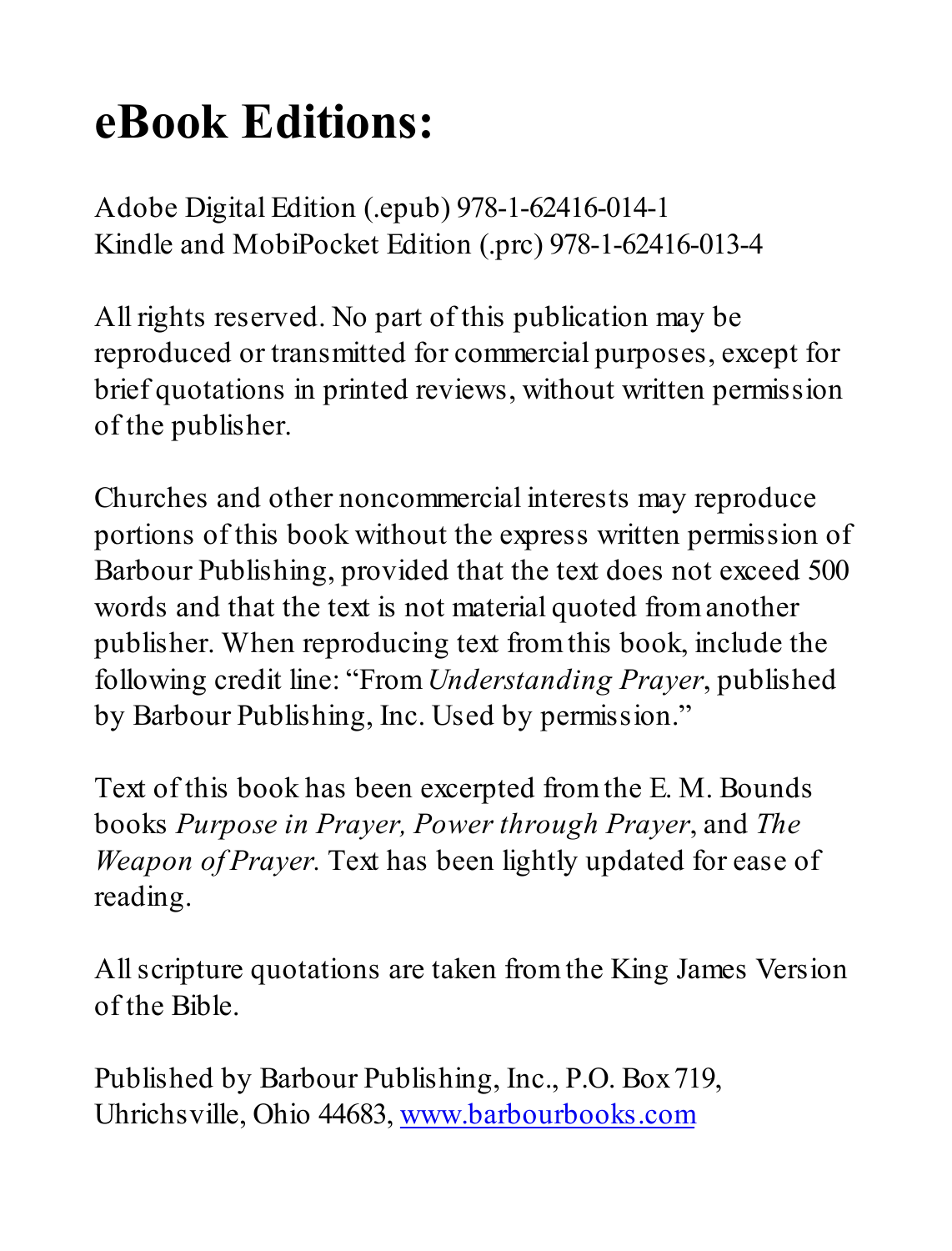*Our mission is to publish and distribute inspirational products of ering exceptional value and biblical encouragement to the masses.*



Printed in the United States of America.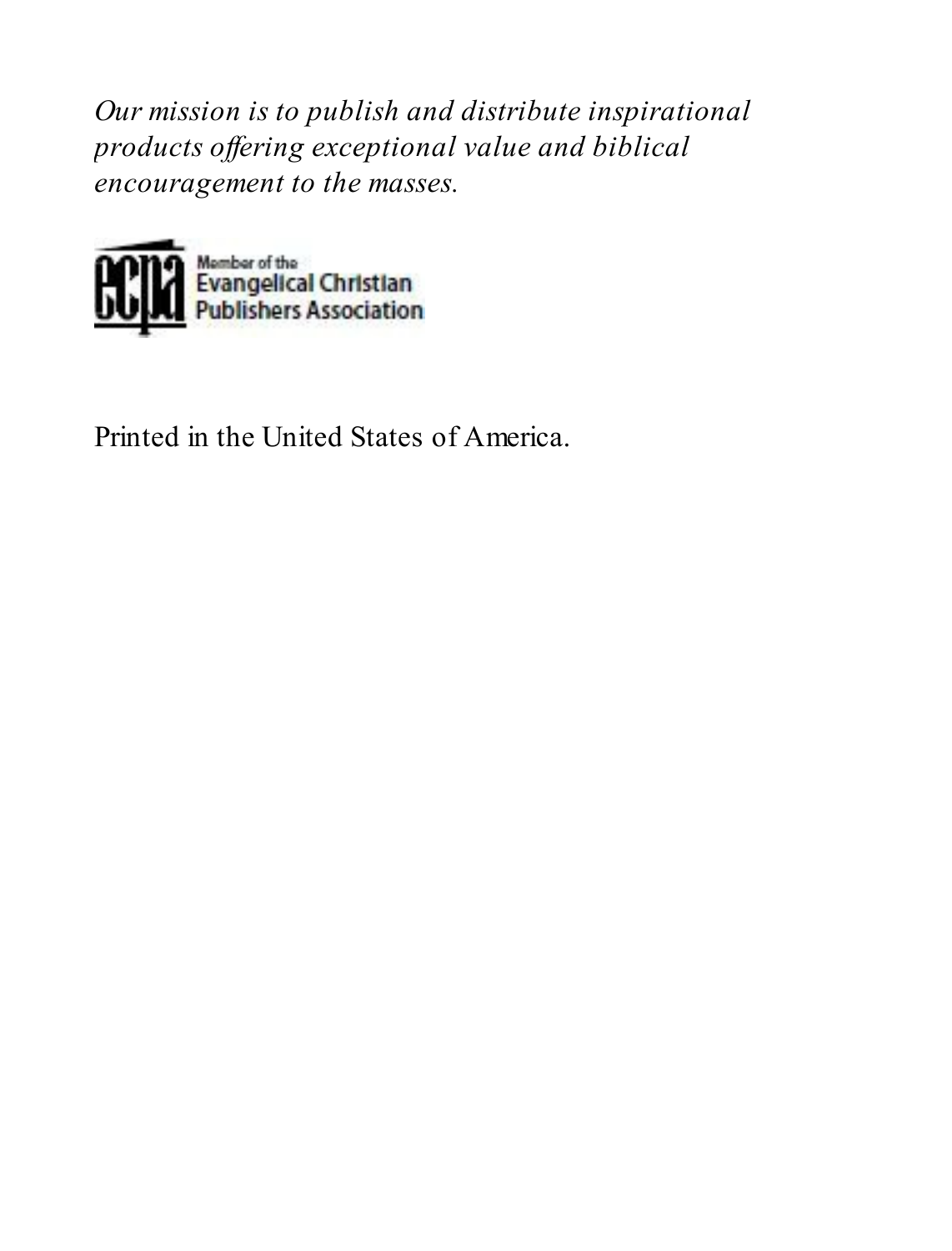## **Contents**

1. Ask of Me 2. Pray without Ceasing 3. The Purpose of All Real Prayer 4. People of Prayer Needed 5. Great Prayers and Prayers 6. Examples of Praying Men 7. Prayerless Christians 8. Much Time Should Be Given to Prayer 9. Begin the Day with Prayer 10. Prayer Essential to God 11. Our Sufficiency Is of God 12. Putting God to Work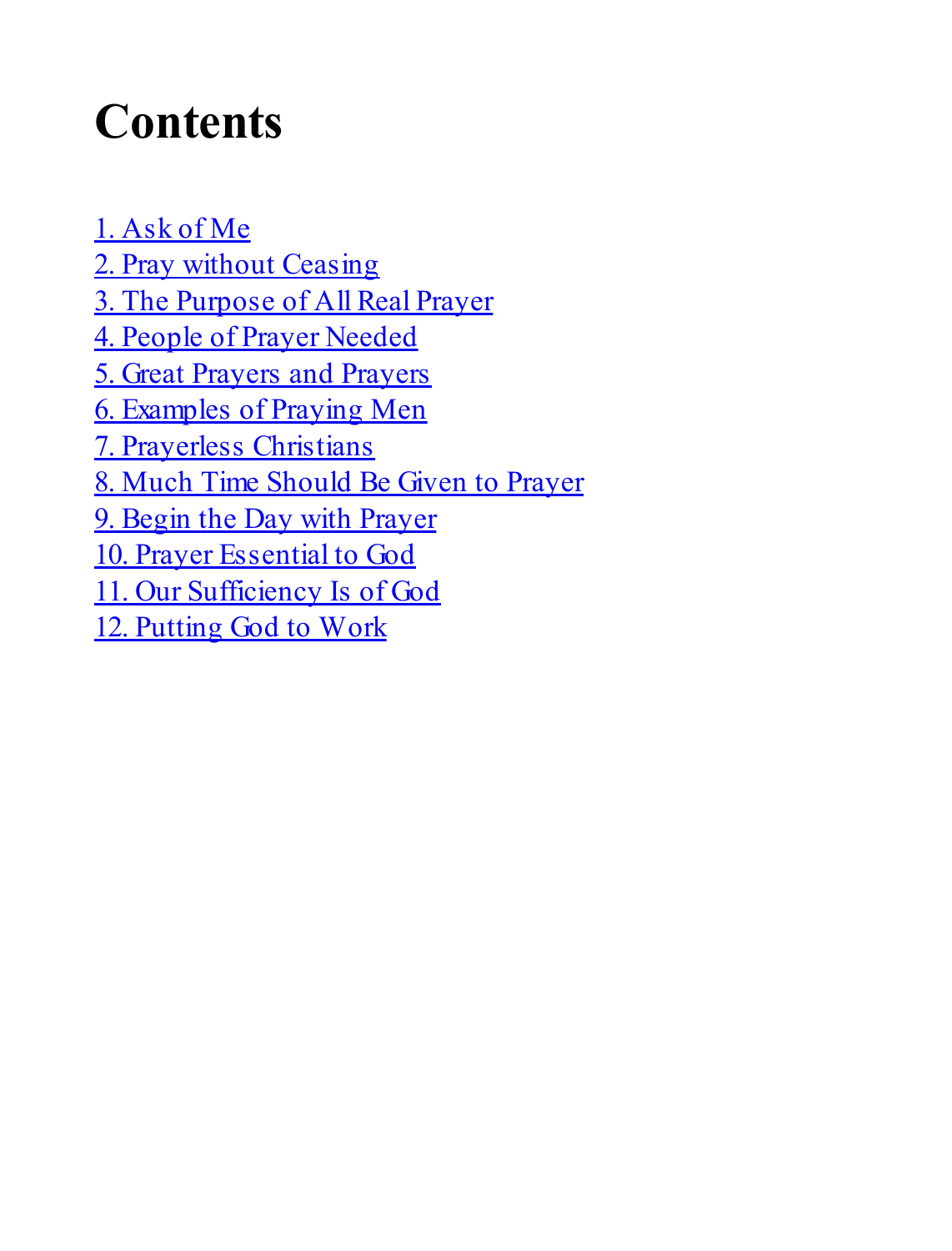#### **Ask of Me**

*My Creed leads me to think that prayer is ef icacious, and surely a day's asking God to overrule all events for good is not lost. Still there is a great feeling that when a man is praying he's doing nothing, and this feeling makes us give undue importance to work, sometimes even to the hurrying over or even to the neglect of prayer. Do not we rest in our day too much on the arm of flesh? Cannot the same wonders be done now as of old? Do not the eyes of the Lord run to and fro throughout the whole earth still to show Himselfstrong on behalf of those who put their trust in Him? Oh that God would give me more practical faith in Him! Where is now the Lord God of Elijah? He is waiting for Elijah to call on Him.*

JAMES GILMOUR OF MONGOLIA

The more praying there is in the world the better the world will be, the mightier the forces against evil everywhere. Prayer, in one phase of its operation, is a disinfectant and a preventive. It purifies the air; it destroys the contagion of evil. Prayer is no fitful, short-lived thing. It is no voice crying unheard and unheeded in the silence. It is a voice that goes into God's ear,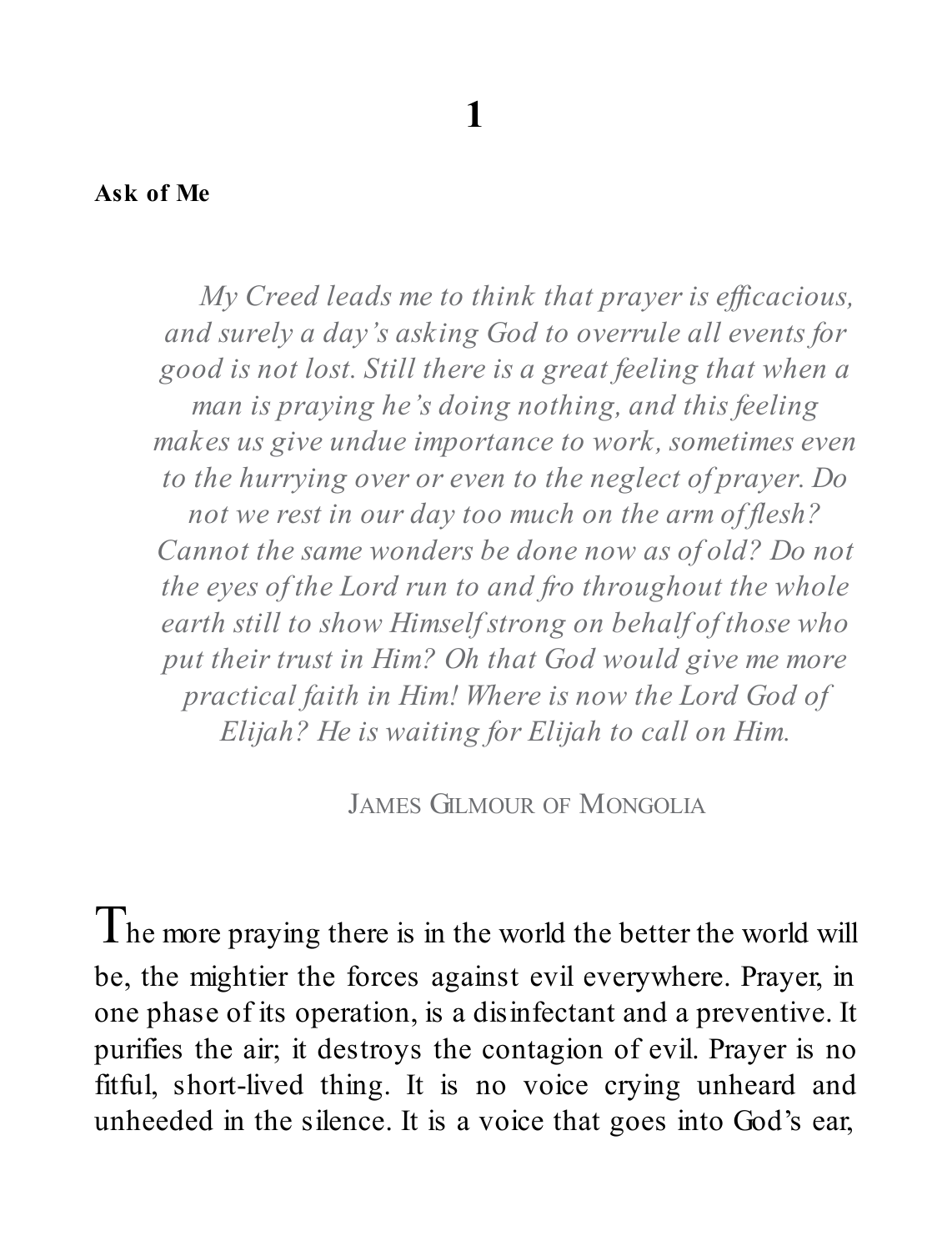and it lives as long as God's ear is open to holy pleas, as long as God's heart is alive to holy things.

God shapes the world by prayer. Prayers are deathless. The lips that uttered them may be closed in death, the heart that felt them may have ceased to beat, but the prayers live before God, and God's heart is set on them and prayers outlive the lives of those who uttered them: outlive a generation, outlive an age, outlive a world.

That man is the most immortal who has done the most and the best praying. They are God's heroes, God's saints, God's servants, God's representatives. A man can pray better because of the prayers of the past; a man can live holier because of the prayers of the past. The man of many and acceptable prayers has done the truest and greatest service to the incoming generation. The prayers of God's saints strengthen the unborn generation against the desolating waves of sin and evil. Woe to the generation of sons who find their censers empty of the rich incense of prayer; whose fathers have been too busy or too unbelieving to pray, and perils inexpressible and consequences untold are their unhappy heritage. Fortunate are they whose fathers and mothers have left thema wealthy heritage of prayer.

The prayers of God's saints are the capital stock in heaven by which Christ carries on His great work upon earth. The great throes and mighty convulsions on earth are the results of these prayers. Earth is changed, revolutionized, angels move on more powerful, more rapid wings, and God's policy is shaped as the prayers are more numerous, more efficient.

It is true that the mightiest successes that come to God's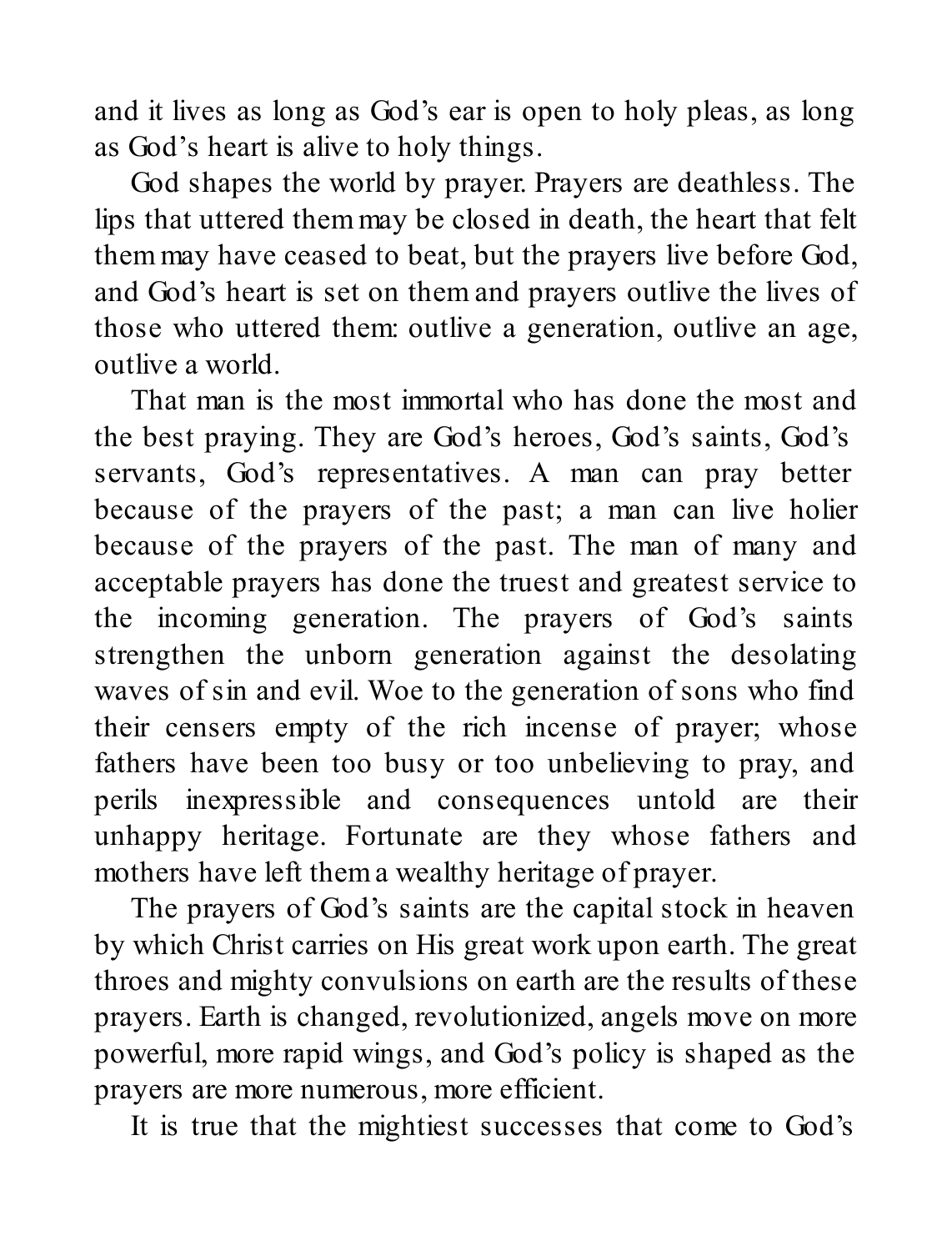cause are created and carried on by prayer. God's day of power, the angelic days of activity and power, are when God's Church comes into its mightiest inheritance of mightiest faith and mightiest prayer. God's conquering days are when the saints have given themselves to mightiest prayer. When God's house on earth is a house of prayer, then God's house in heaven is busy and effective in its plans and movements, then His earthly armies are clothed with the triumphs and spoils of victory and His enemies defeated on every hand.

God rests the very life and prosperity of His cause on prayer. This condition was put on the very existence of God's cause in this world. "Ask of Me" is the one condition God puts on the very advance and triumph of His cause.

Men are to pray—to pray for the advance of God's cause. Prayer puts God in full force in the world. To a prayerful man God is present in realized force; to a prayerful Church God is present in glorious power, and the second Psalm is the divine description of the establishment of God's cause through Jesus Christ.All inferior commands have merged in the enthronement of Jesus Christ. God declares the enthronement of His Son. The nations are incensed with bitter hatred against His cause. God is described as laughing at their powerless hate. The Lord will laugh; The Lord will have them in derision. "Yet have I set my king upon my holy hill of Zion" (Psalm 2:6). The decree has passed immutable and eternal:

*I will declare the decree: the LORD hath*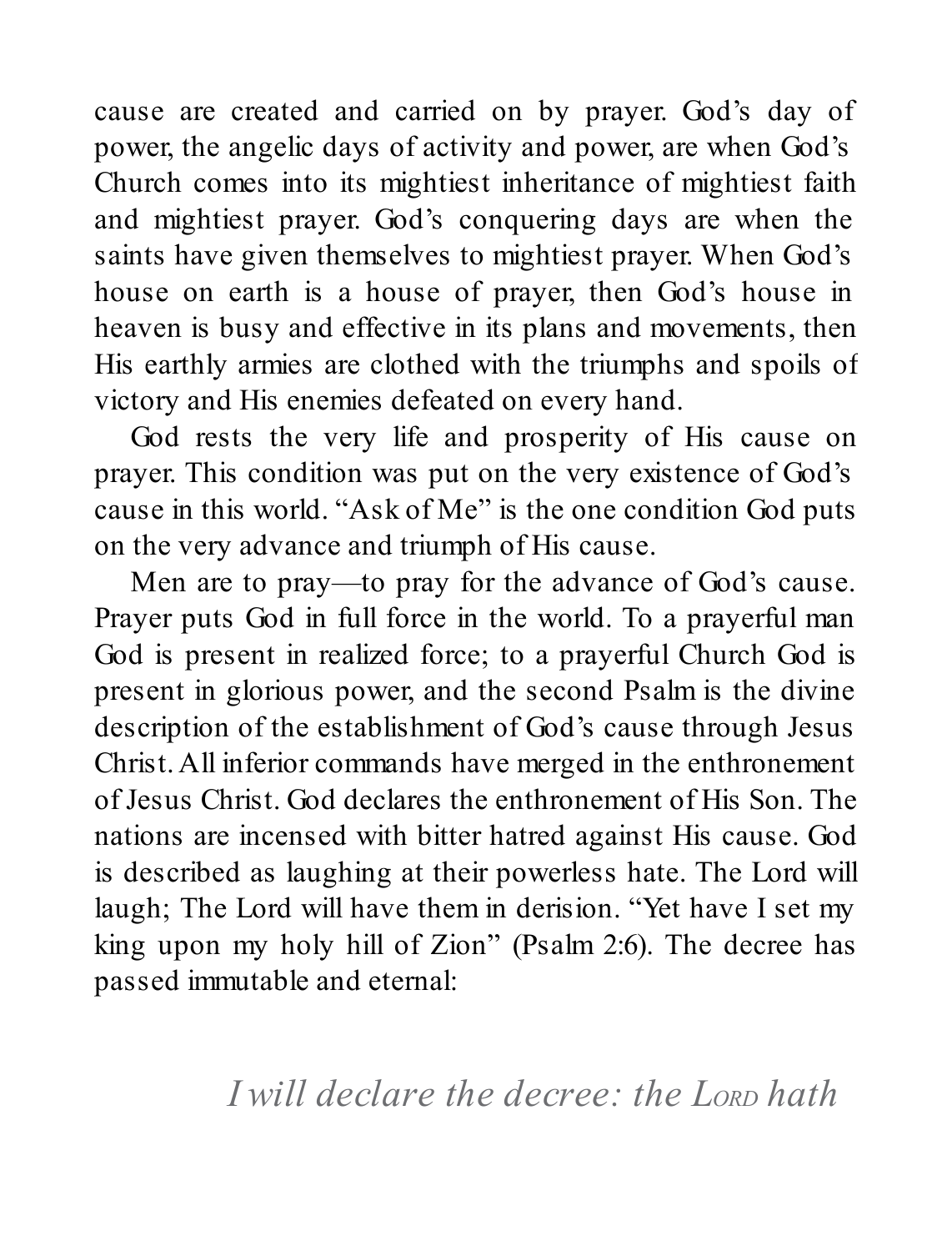*said unto me, Thou art My Son; this day have I begotten thee. Ask of me, and I shall give thee the heathen for thine inheritance, and the uttermost parts of the earth for thy possession. Thou shalt break them with a rod of iron; thou shalt dash them in pieces like a potter's vessel.*

#### PSALM 2:7–9

"Ask of Me" is the condition for a praying people, willing and obedient. "Prayer also shall be made for him continually" (Psalm72:15). Under this universal and simple promise men and women of old laid themselves out for God. They prayed and God answered their prayers, and the cause of God was kept alive in the world by the flame of their praying.

Prayer became the settled and only condition to move His Son's kingdom. "Ask, and it shall be given you; seek, and ye shall find; knock, and it shall be opened" (Matthew 7:7). The strongest one in Christ's kingdom is he who is the best knocker. The secret of success in Christ's Kingdom is the ability to pray. The one who can wield the power of prayer is the strong one, the holy one in Christ's kingdom. The most important lesson we can learn is how to pray.

Prayer is the keynote of the most sanctified life, of the holiest ministry. He does the most for God who is the highest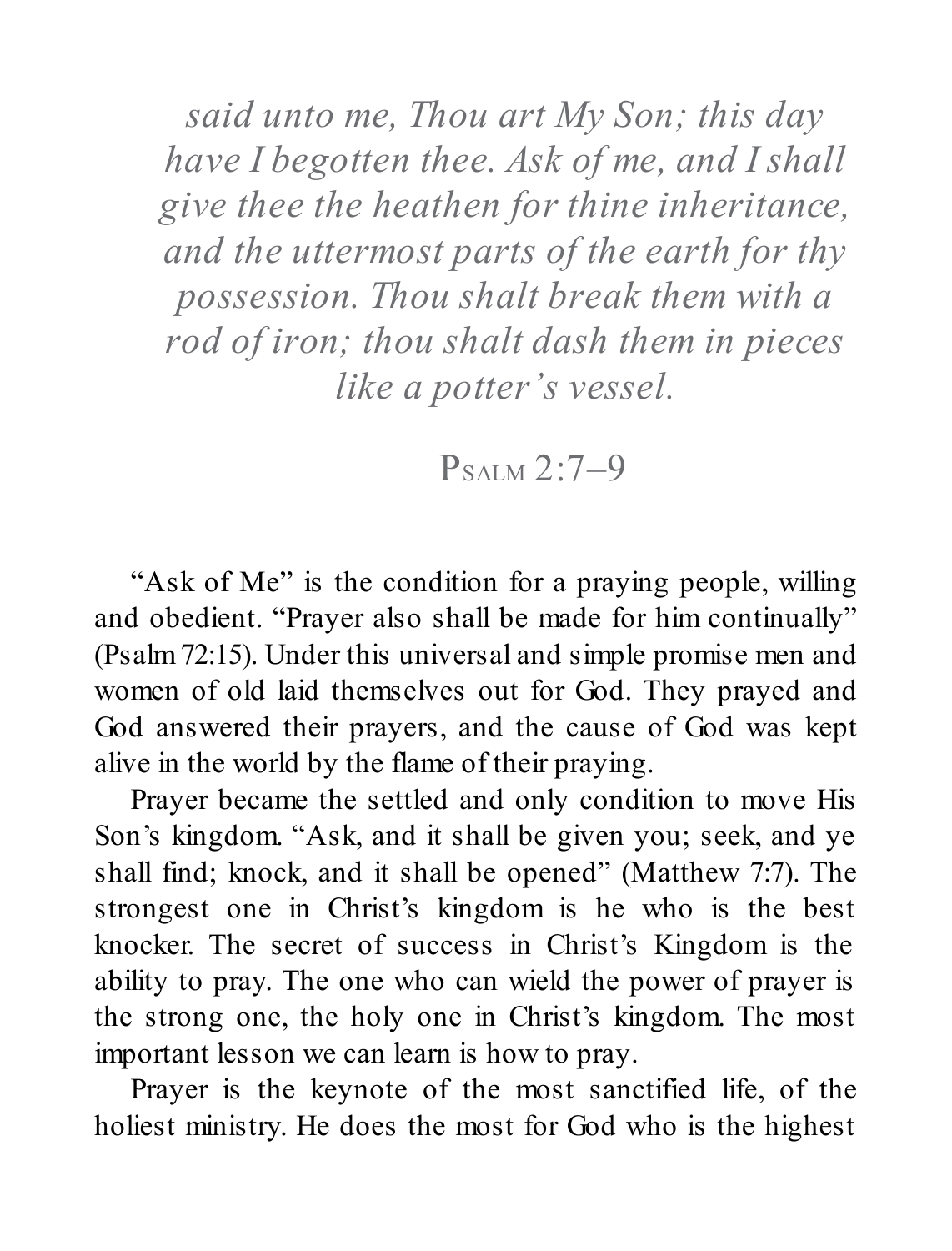skilled in prayer. Jesus Christ exercised His ministry after this order.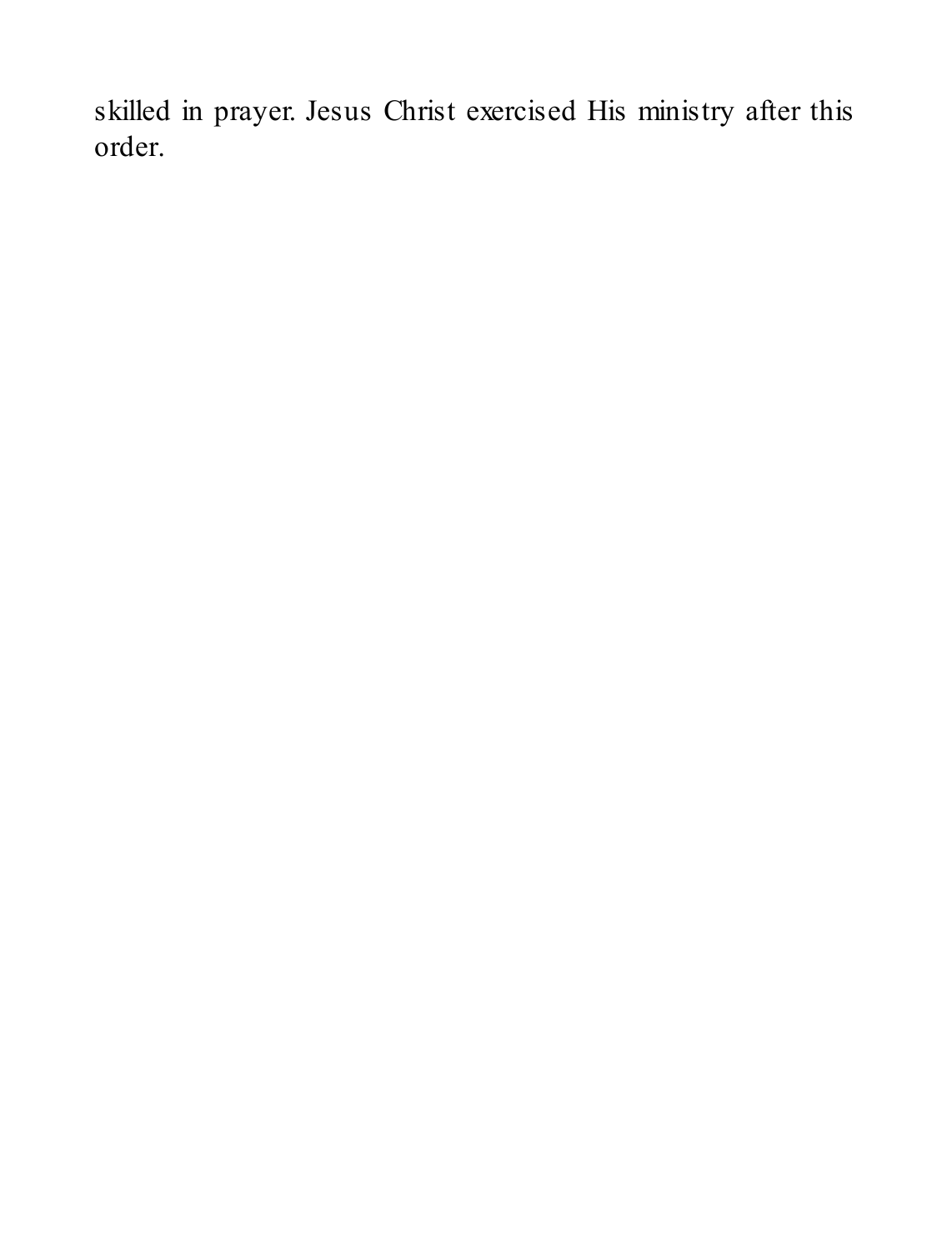#### **Pray without Ceasing**

*That we ought to give ourselves to God with regard to things both temporal and spiritual, and seek our satisfaction only in the fulfilling His will, whether He lead us by suf ering, or by consolation, for all would be equal to a soul truly resigned. Prayer is nothing else but a sense of God's presence.*

BROTHER LAWRENCE

*Be sure you look to your secret duty; keep that up whatever you do. The soul cannot prosper in the neglect of it. Apostasy generally begins at the closet door. Be much in secret fellowship with God. It is secret trading that enriches the Christian. Pray alone. Let prayer be the key of the morning and the bolt at night. The best way to fight against sin is to fight it on our knees.*

PHILIP HENRY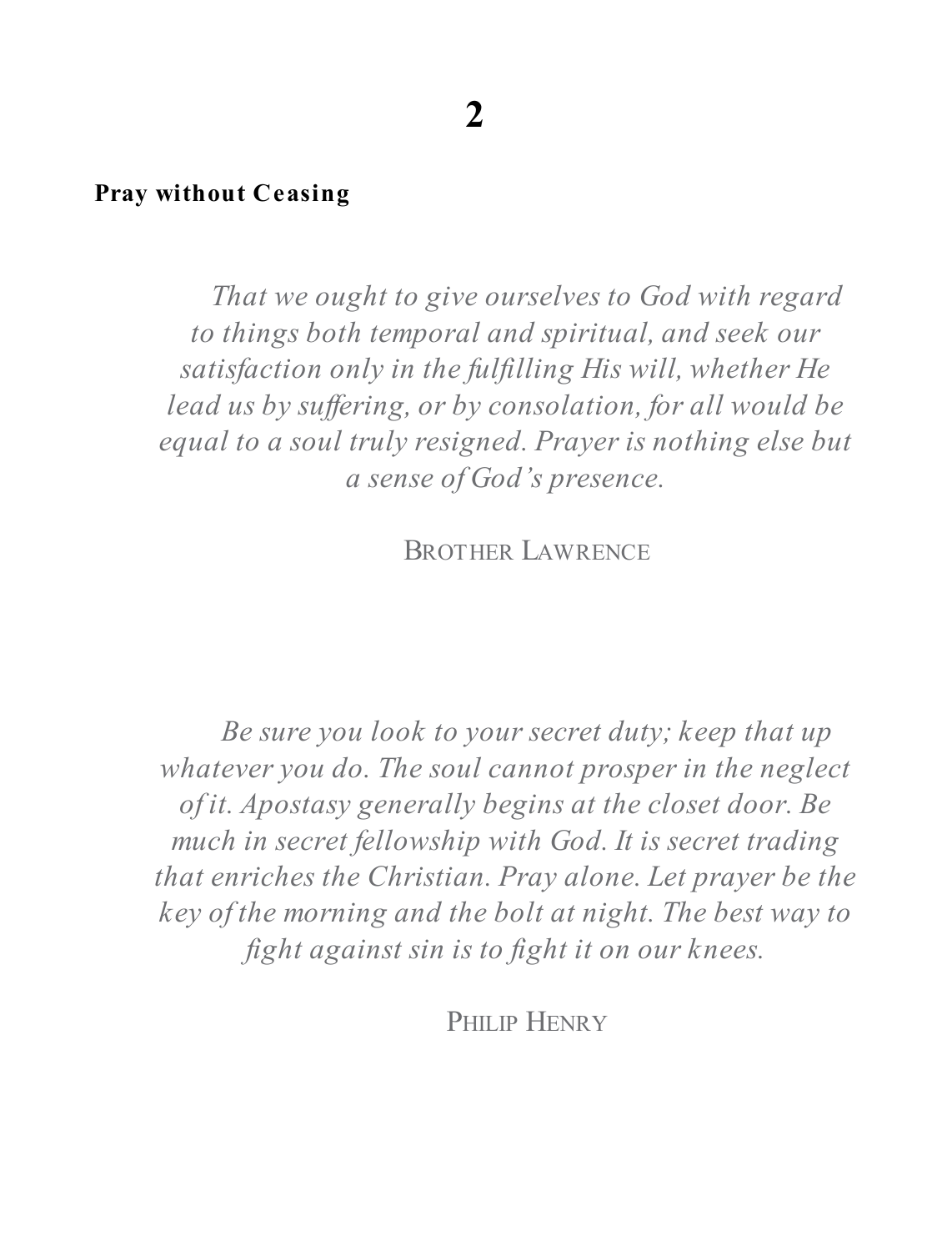*The prayer of faith is the only power in the universe to which the Great Jehovah yields. Prayer is the sovereign remedy.*

ROBERT HALL

*An hour ofsolitude passed in sincere and earnest prayer, or the conflict with and conquest over a single passion or subtle bosom sin will teach us more of thought, will more ef ectually awaken the faculty and form the habit ofreflection than a year's study in the schools without them.*

COLERIDGE

*A man may pray night and day and deceive himself, but no man can be assured of his sincerity who does not pray. Prayer is faith passing into act. A union of the will and intellect realizing in an intellectual act. It is the whole man that prays. Less than this is wishing or lip work, a sham or a mummery. If God should restore me again to health I have determined to study nothing but the Bible. Literature is inimical to spirituality if it be not*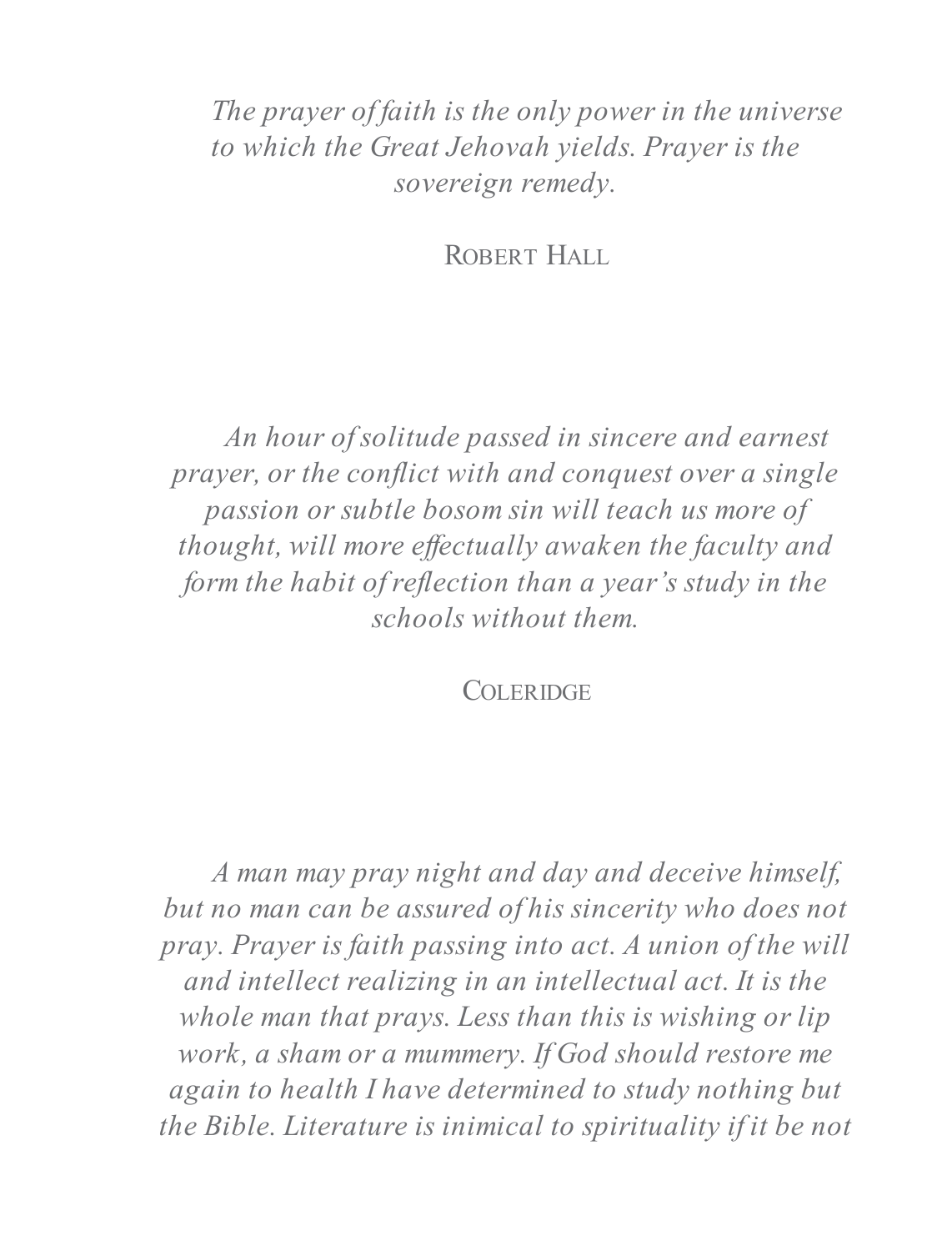*kept under with a firm hand.*

RICHARD CECIL

*Our sanctification does not depend upon changing our works, but in doing that for God's sake which we commonly do for our own. The time of business does not with me dif er from the time of prayer. Prayer is nothing else but a sense of the presence of God.*

BROTHER LAWRENCE

*Let me burn out for God. After all, whatever God may appoint, prayer is the great thing. Oh that I may be a man of prayer.*

HENRY MARTYN

The possibilities and necessity of prayer, its power and results, are manifested in arresting and changing the purposes of God and in relieving the stroke of His power. Abimelech was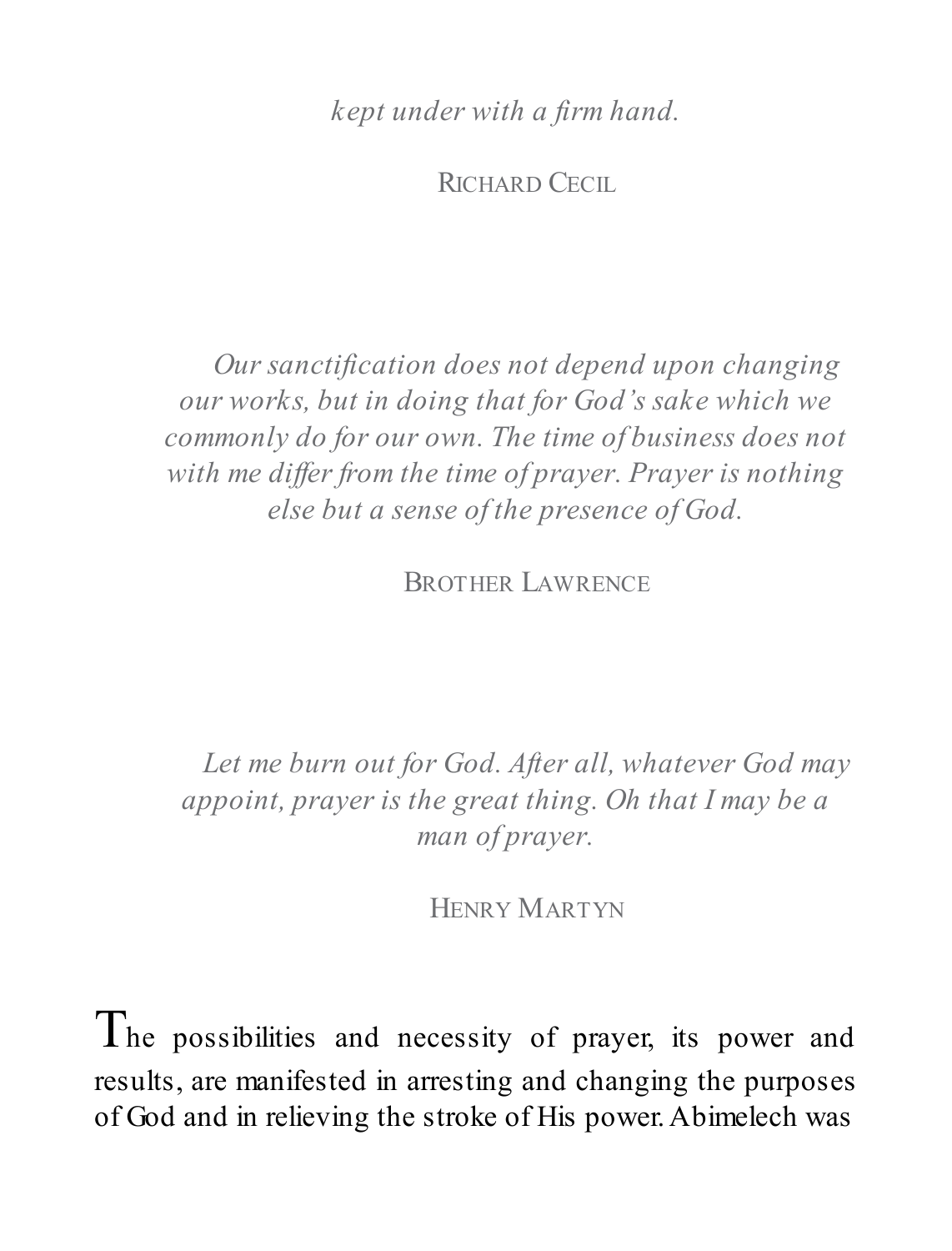smitten by God:

*So Abraham prayed unto God: and God healed Abimelech, and his wife, and his maidservants; and they bare children. For the LORD had fast closed up all the wombs of the house of Abimelech, because of Sarah Abraham's wife.*

GENESIS  $20.17 - 18$ 

Job's miserable, mistaken comforters had behaved in their controversy with Job so that God's wrath was kindled against them. "My servant Job shall pray for you," said God, "for him will I accept" (Job 42:8).

"And the LORD turned the captivity of Job, when he prayed for his friends" (Job 42:10).

Jonah was in dire condition when "the LORD sent out a great wind into the sea, and there was a mighty tempest" (Jonah 1:4). When lots were cast, "the lot fell upon Jonah" (Jonah 1:7). He was cast overboard into the sea, but "the LORD had prepared a great fish to swallow up Jonah…. Then Jonah prayed unto the LORD his God out of the fish's belly …. And the Lord spake unto the fish, and it vomited out Jonah upon the dry land" (Jonah 1:17; 2:1, 10).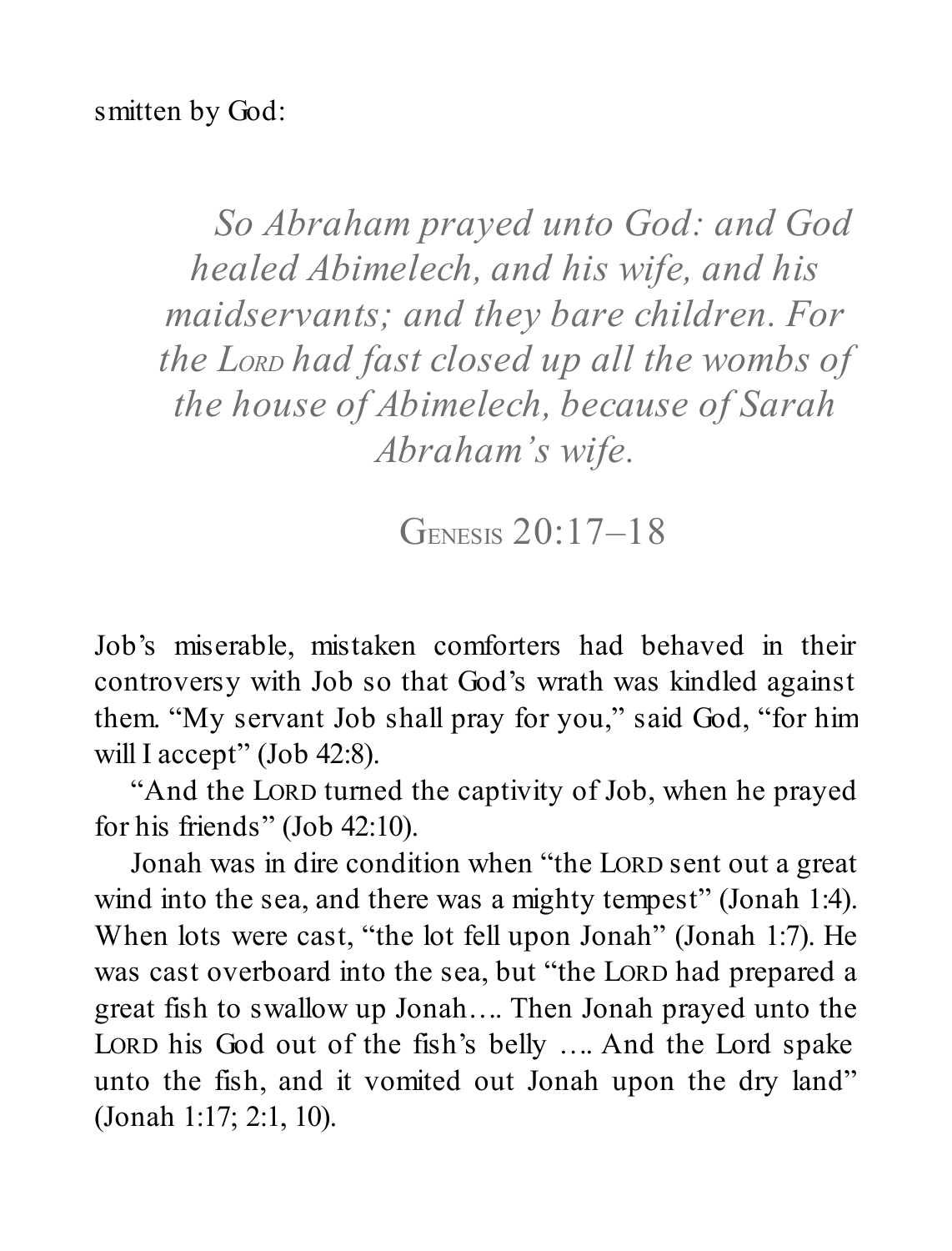When the disobedient prophet lifted up his voice in prayer. God heard and sent deliverance.

"Yet forty days, and Nineveh shall be overthrown" (Jonah 3:4). It was the purpose of God to destroy that great and wicked city. But Nineveh prayed, covered with sackcloth; sitting in ashes she cried "mightily unto God," and "God repented of the evil, that he had said that he would do unto them; and he did it not" (Jonah 3:10).

Pharaoh was a firm believer in the possibilities of prayer, and its ability to relieve. When staggering under the woeful curses of God, he pleaded with Moses to intercede for him. "Intreat the Lord for me," was his pathetic appeal four times repeated when the plagues were scourging Egypt. Four times were these urgent appeals made to Moses, and four times did prayer lift the dread curse from the hard king and his doomed land.

The blasphemy and idolatry of Israel in making the golden calf and declaring their devotions to it were a fearful crime. The anger of God waxed hot, and He declared that He would destroy the offending people. The Lord was very angry with Aaron also, and to Moses He said, "Let me alone, that I may destroy them" (Deuteronomy 9:14). But Moses prayed, and kept on praying; day and night he prayed for forty days. He made this record of his prayer struggle. "I fell down," he says, "before the LORD, as at the first, forty days and forty nights: I did neither eat bread, nor drink water, because of all your sins which ye sinned, in doing wickedly in the sight of the LORD, to provoke Him to anger. For I was afraid of the anger and hot displeasure, wherewith the LORD was wroth against you to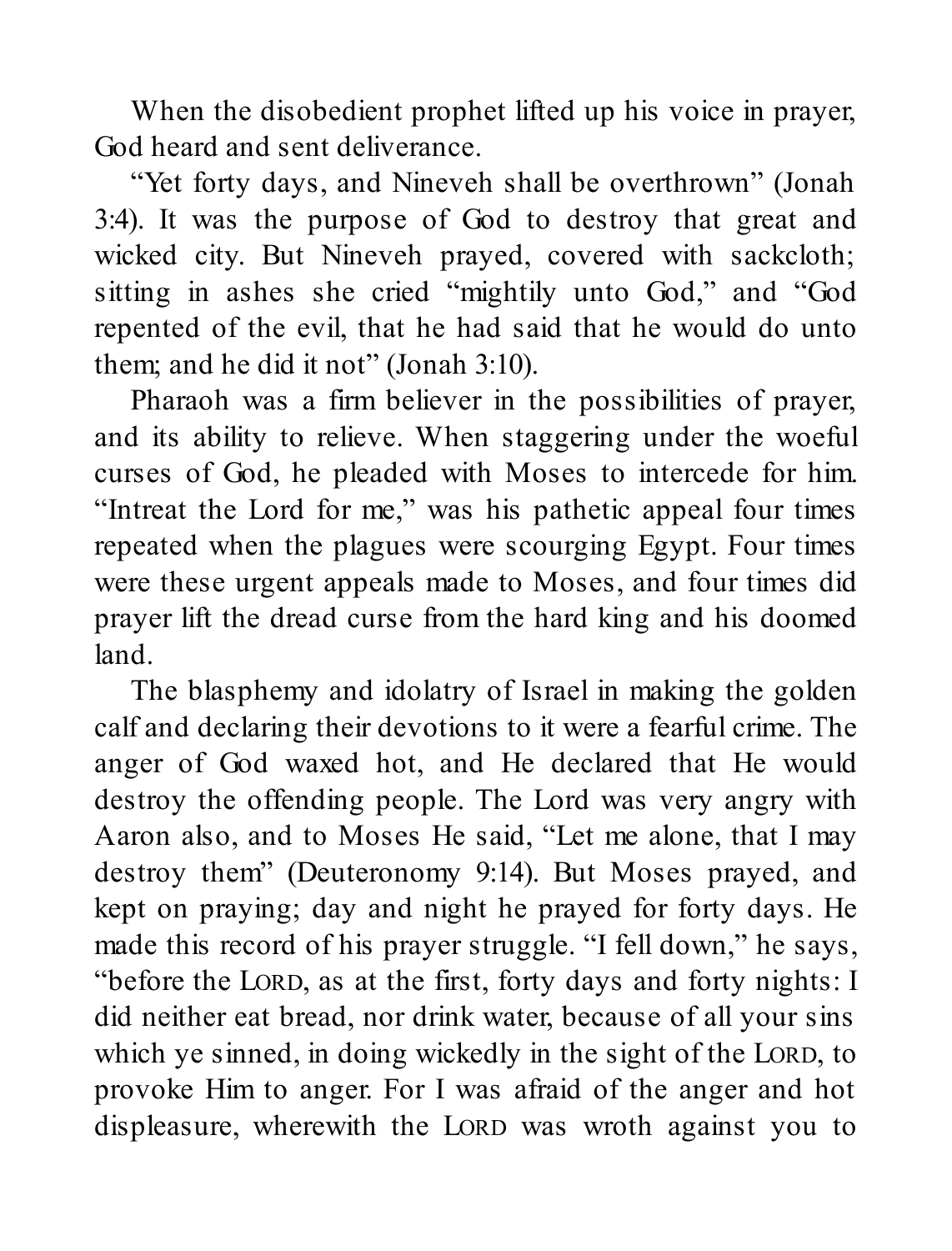destroy you. But the LORD hearkened unto me at that time also. And the LORD was very angry with Aaron to have destroyed him: and I prayed for Aaron also the same time" (Deuteronomy 9:18–20).

The message of God to Hezekiah was "Set thine house in order; for thou shalt die, and not live" (2 Kings 20:1). Hezekiah turned his face toward the wall, and prayed to the Lord, and said: "O LORD, remember now how I have walked before thee in truth and with a perfect heart, and have done that which is good in thy sight. And Hezekiah wept sore" (2 Kings 20:3). God said to Isaiah, "Tell Hezekiah … I have heard thy prayer, I have seen thy tears.... I will add unto thy days fifteen years" (2) Kings 20:5–6).

These men knew how to pray and how to prevail in prayer. Their faith in prayer was no passing attitude that changed with the wind or with their own feelings and circumstances; it was a fact that God heard and answered, that His ear was ever open to the cry of His children, and that the power to do what was asked of Him was equal to His willingness. And thus these men, strong in faith and in prayer, "subdued kingdoms, wrought righteousness, obtained promises, stopped the mouths of lions. Quenched the violence of fire, escaped the edge of the sword, out of weakness were made strong, waxed valiant in fight, turned to flight the armies of the aliens" (Hebrews 11:33–34).

Everything then, as now, was possible to the men and women who knew how to pray. Prayer, indeed, opened a limitless storehouse, and God's hand withheld nothing. Prayer introduced those who practiced it into a world of privilege, and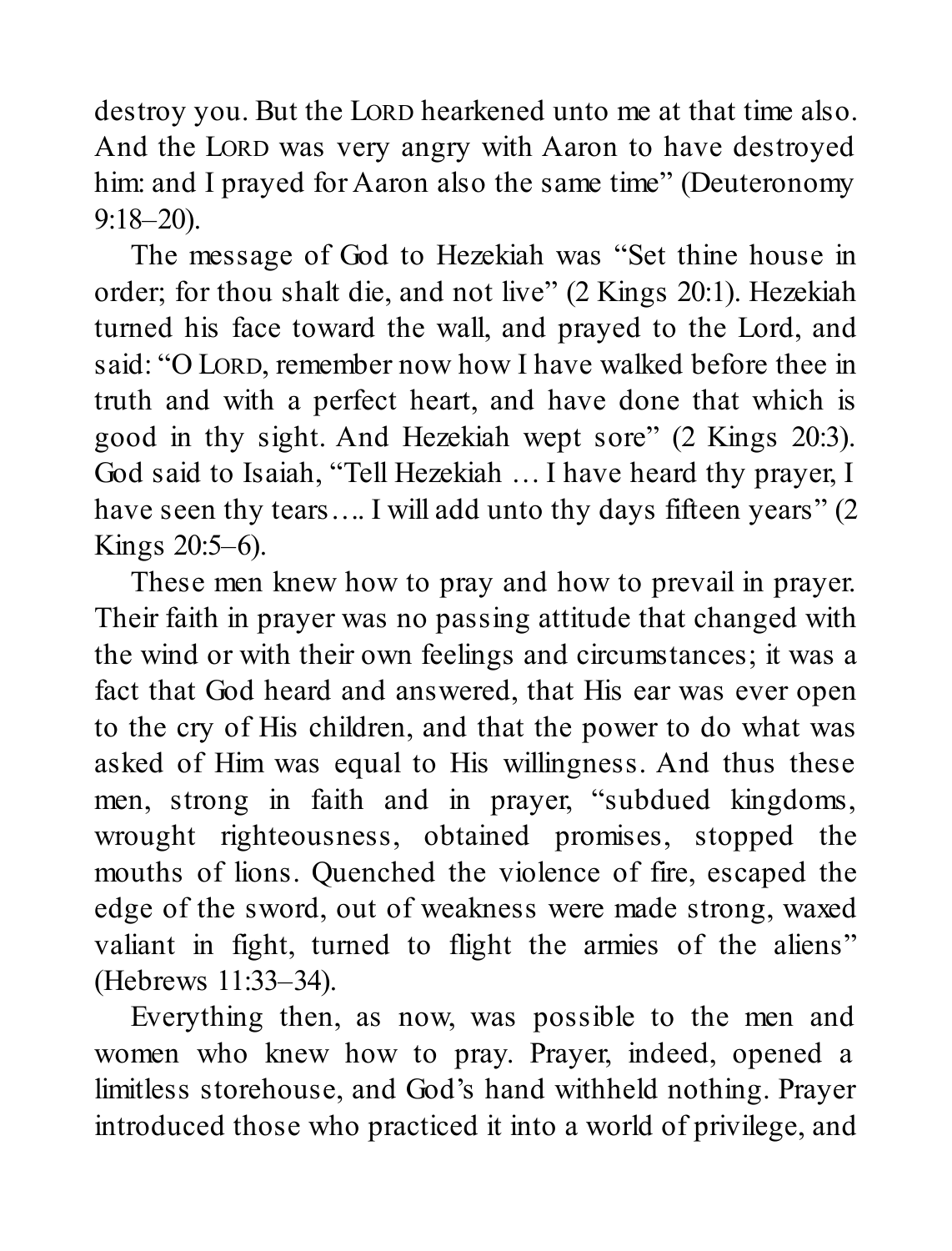brought the strength and wealth of heaven down to the aid of finite man. What rich and wonderful power was theirs who had learned the secret of victorious approach to God!

And yet, strange as it seems when we contemplate the wonders of which God's people had been witness, there came a slackness in prayer. The mighty hold upon God, that had so often struck awe and terror into the hearts of their enemies, lost its grip. The people, backslidden and unfaithful, had gone off from their praying—if the bulk of them had ever truly prayed. The Pharisee's cold and lifeless praying was substituted for any genuine approach to God, and because of that formal method of praying the whole worship became a parody of its real purpose. A glorious dispensation, and gloriously executed, was it by Moses, by Ezra, by Daniel and Elijah, by Hannah and Samuel; but the circle seems limited and short-lived; the praying ones were few and far between. They had no survivors, none to imitate their devotion to God, none to preserve the roll of the elect.

In vain had the decree established the divine order, the divine call. Ask of Me. From the earnest and fruitful crying to God they turned their faces to pagan gods and cried in vain for the answers that could never come. And so they sank into that godless and pitiful state of those who have lost their purpose in life when the link with the eternal has been broken. Their favored method of prayer was forgotten; they knew not how to pray.

What a contrast to the achievements that brighten up other pages of holy writ. The power working through Elijah and Elisha in answer to prayer reached down even to the very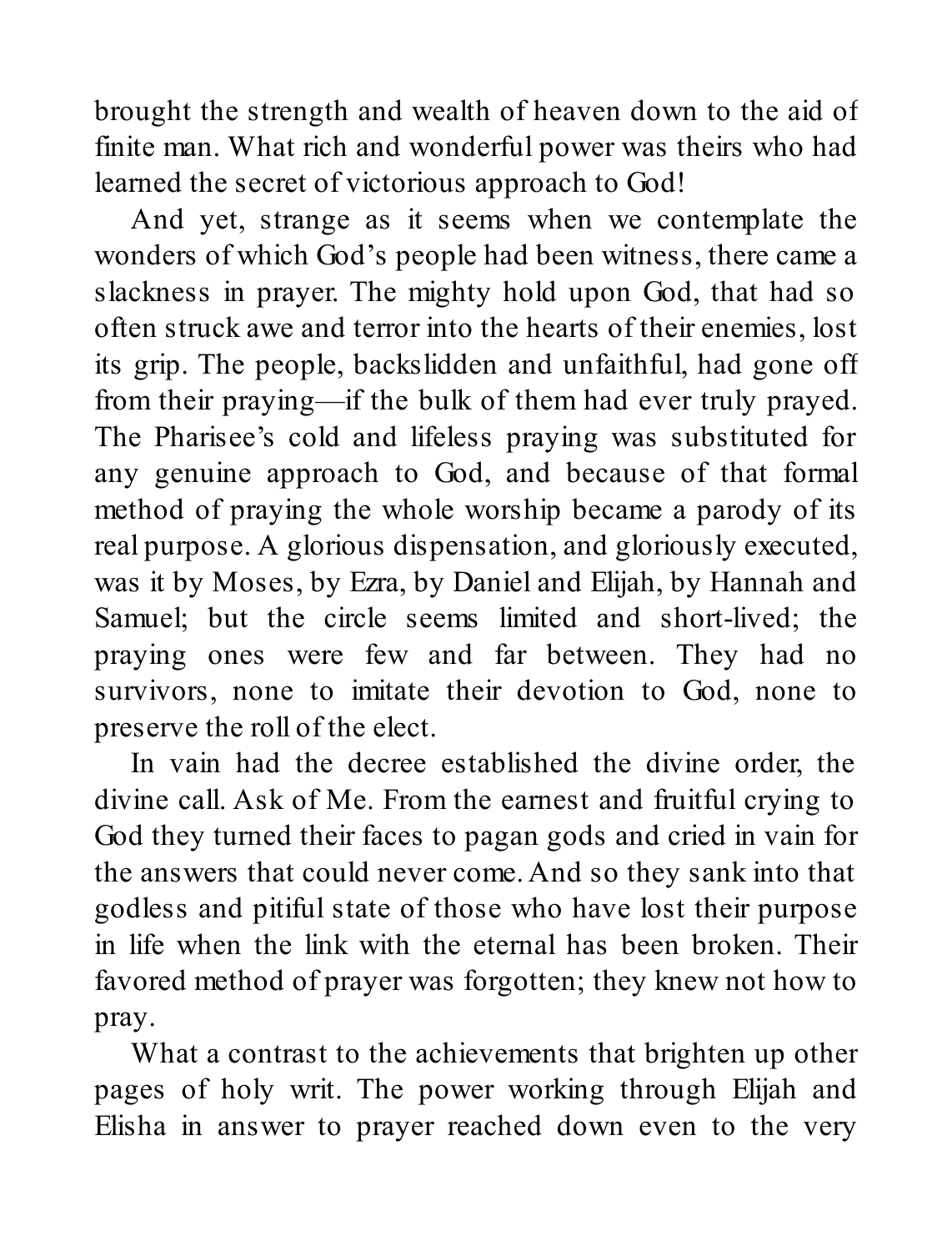grave. In each case a child was raised from the dead, and the powers of famine were broken. "The effectual fervent prayer of a righteous man availeth much" (James 5:16). Elijah was a man of like passions with us. He prayed fervently that it might not rain, and it rained not on the earth for three years and six months. And he prayed again, and the heaven gave rain, and the earth brought forth her fruit. Jonah prayed while imprisoned in the great fish, and he came to dry land, saved from storm and sea and monsters of the deep by the mighty energy of his praying.

How wide the gracious provision of the grace of praying as administered in that marvelous way. They prayed wondrously. Why could not their praying save the dispensation from decay and death? Was it not because they lost the fire without which all praying degenerates into a lifeless form? It takes effort and toil and care to prepare the incense. Prayer is not work for the lazy. When all the rich, spiced graces from the body of prayer have by labor and beating been blended and refined and intermixed, the fire is needed to unloose the incense and make its fragrance rise to the throne of God. The fire that consumes creates the spirit and life of the incense. Without fire prayer has no spirit; it is, like dead spices, for corruption and worms.

The casual, intermittent prayer is never bathed in this divine fire. For the man who thus prays is lacking in the earnestness that lays hold of God, determined not to let Him go until the blessing comes. "Pray without ceasing" (1 Thessalonians 5:17), counseled the great apostle. That is the habit that drives prayer right into the mortar that holds the building stones together. "You can do more than pray after you have prayed," said the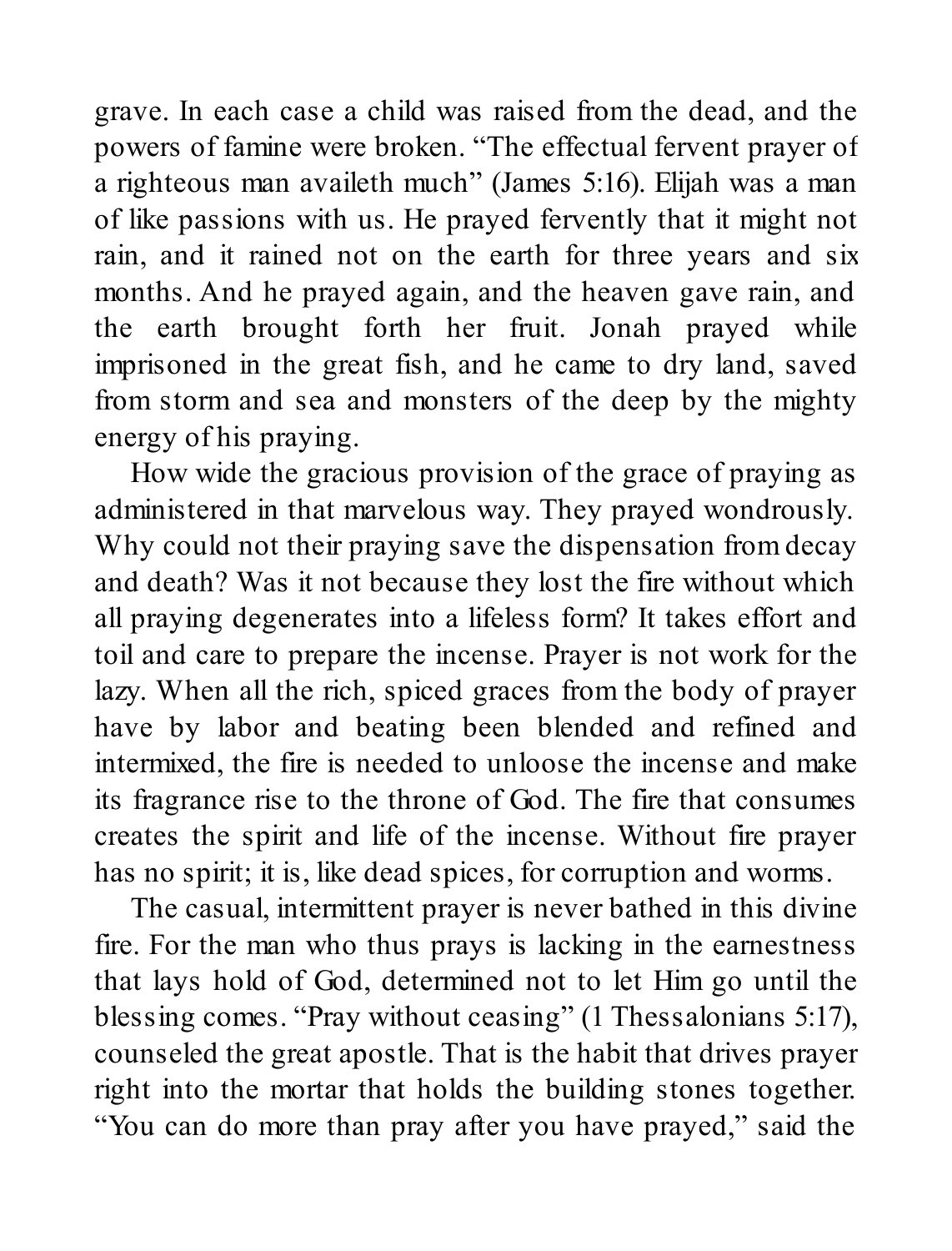godly Dr. A. J. Gordon, "but you cannot do more than pray until you have prayed." The story of every great Christian achievement is the history of answered prayer.

"The greatest and the best talent that God gives to any man or woman in this world is the talent of prayer," writes Principal Alexander Whyte. "And the best usury that any man or woman brings back to God when He comes to reckon with them at the end of this world is a life of prayer. And those servants best put their Lord's money 'to the exchangers' who rise early and sit late, as long as they are in this world, ever finding out and ever following after better and better methods of prayer, and ever forming more secret, more steadfast, and more spiritually fruitful habits of prayer, till they literally 'pray without ceasing,' and till they continually strike out into new enterprises in prayer, and new achievements, and new enrichments."

Martin Luther, when once asked what his plans, for the following day were, answered: "Work, work, from early until late. In fact, I have so much to do that I shall spend the first three hours in prayer." Cromwell, too, believed in being much upon his knees. Looking on one occasion at the statues of famous men, he turned to a friend and said: "Make mine kneeling, for thus I came to glory."

It is only when the whole heart is gripped with the passion of prayer that the life-giving fire descends, for none but the earnest man gets access to the ear of God.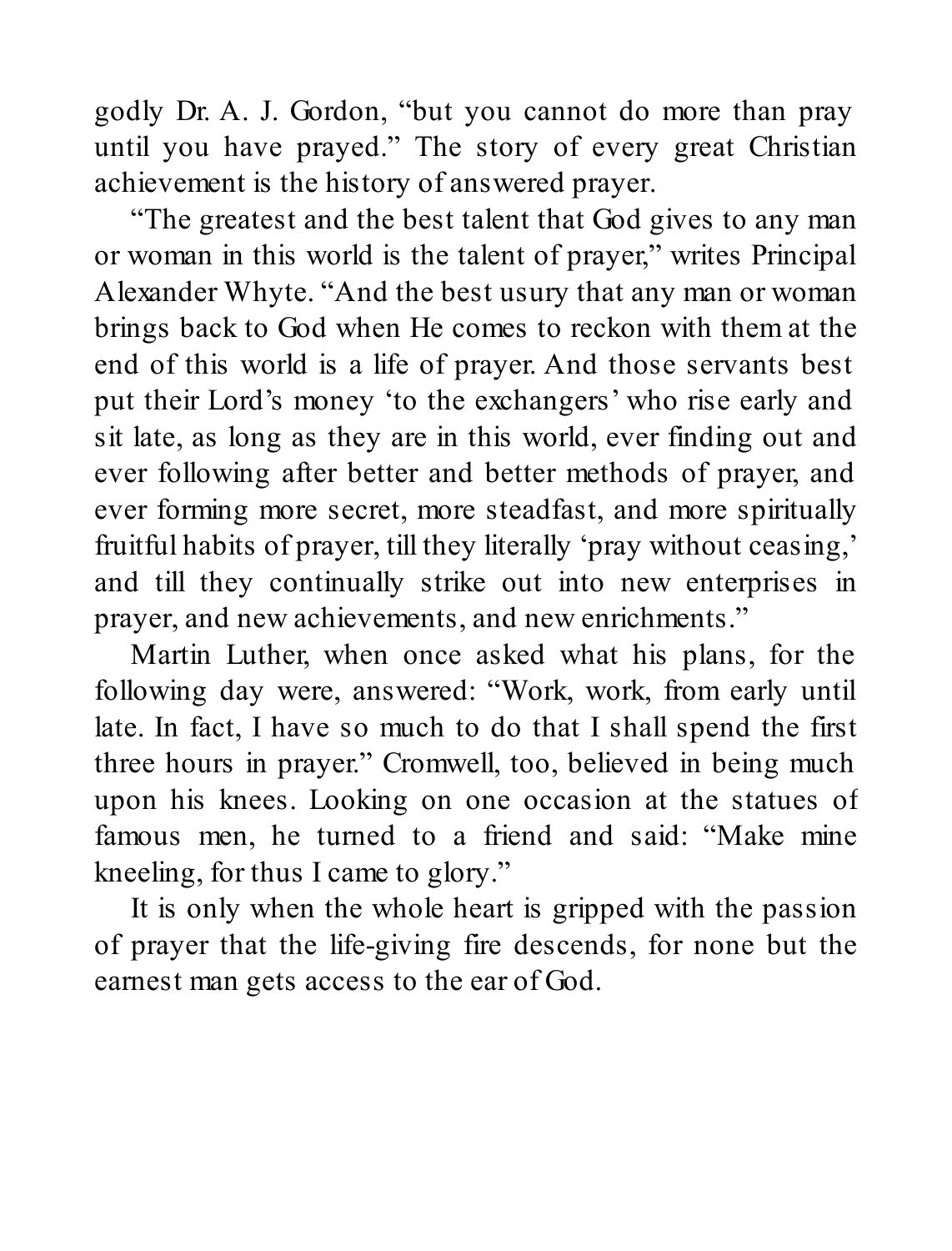#### **The Purpose of All Real Prayer**

*Lord Jesus, cause me to know in my daily experience the glory and sweetness of Thy name, and then teach me how to use it in my prayer, so that I may be even like Israel, a prince prevailing with God. Thy name is my passport, and secures me access; Thy name is my plea, and secures me answer; Thy name is my honor and secures me glory. Blessed Name, Thou art honey in my mouth, music in my ear, heaven in my heart, and all in all to my being!*

C. H. SPURGEON

*I do not mean that every prayer we of er is answered exactly as we desire it to be. Were this the case, it would mean that we would be dictating to God, and prayer would degenerate into a mere system of begging. Just as an earthly father knows what is best for his children's welfare, so does God take into consideration the particular needs of His human family, and meets them out of His wonderful storehouse. If our petitions are in accordance with His will, and if we seek His glory in the*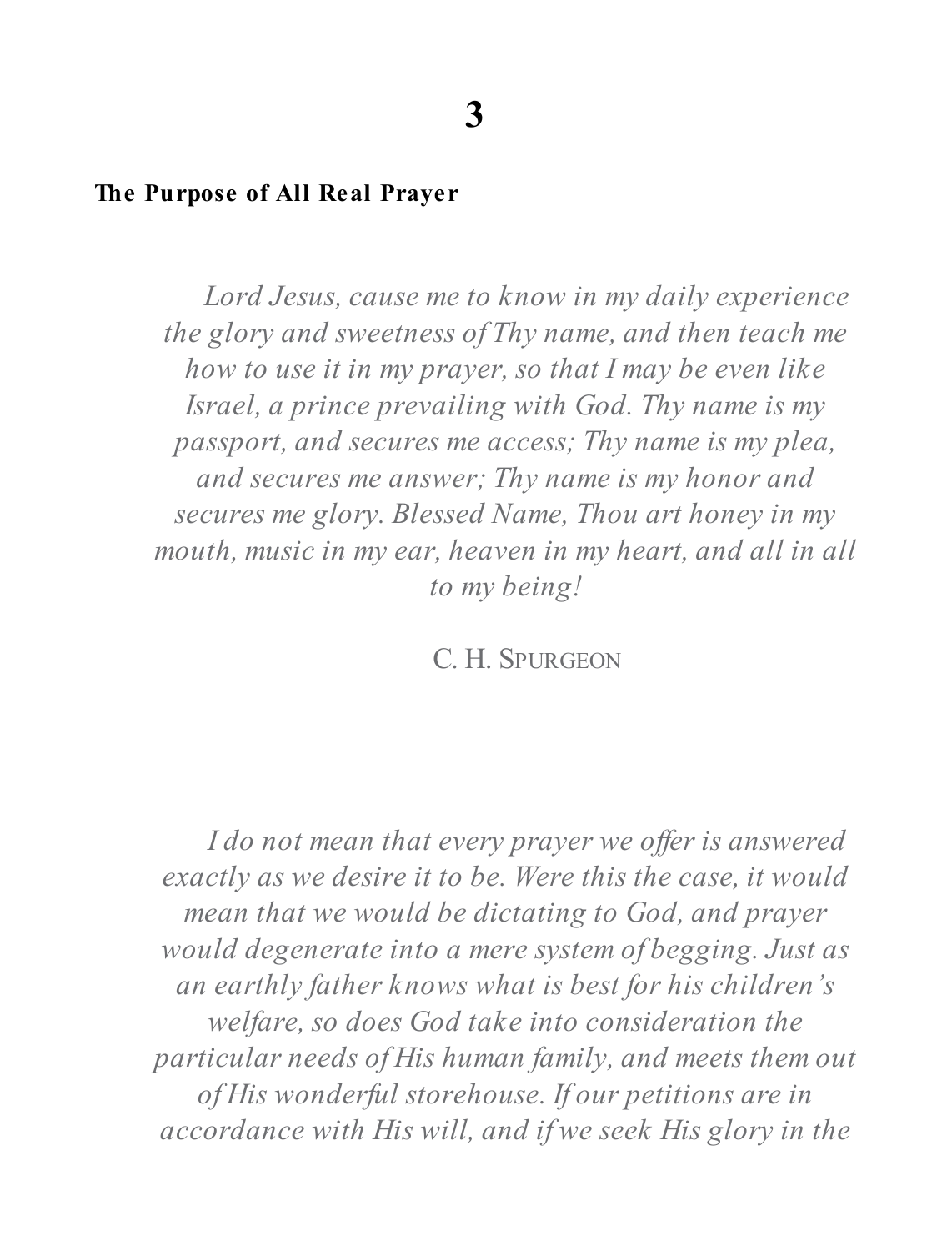*asking, the answers will come in ways that will astonish us and fill our hearts with songs of thanksgiving. God is a rich and bountiful Father, and He does not forget His children, nor withhold from them anything which it would be to their advantage to receive.*

#### J. KENNEDY MACLEAN

The example of our Lord in the matter of prayer is one that His followers might well copy. Christ prayed much, and He taught much about prayer. His life and His works, as well as His teaching, are illustrations of the nature and necessity of prayer. He lived and labored to answer prayer. But the necessity of persistence in prayer was the emphasized point in His teaching about prayer. He taught not only that we must pray, but that we must persevere in prayer.

He taught in command and precept the idea of energy and earnestness in praying. He gives to our efforts graduation and climax. We are to ask, but to the asking we must add seeking, and seeking must pass into the full force of our effort in knocking. The pleading soul must be aroused to effort by God's silence. Denial, instead of preventing or disconcerting, must arouse its latent energies and kindle anew its highest zeal.

In the Sermon on the Mount, in which Jesus lays down the cardinal duties of His religion, He not only gives prominence to prayer in general and secret prayer in particular, but He sets apart a distinct and different section to give weight to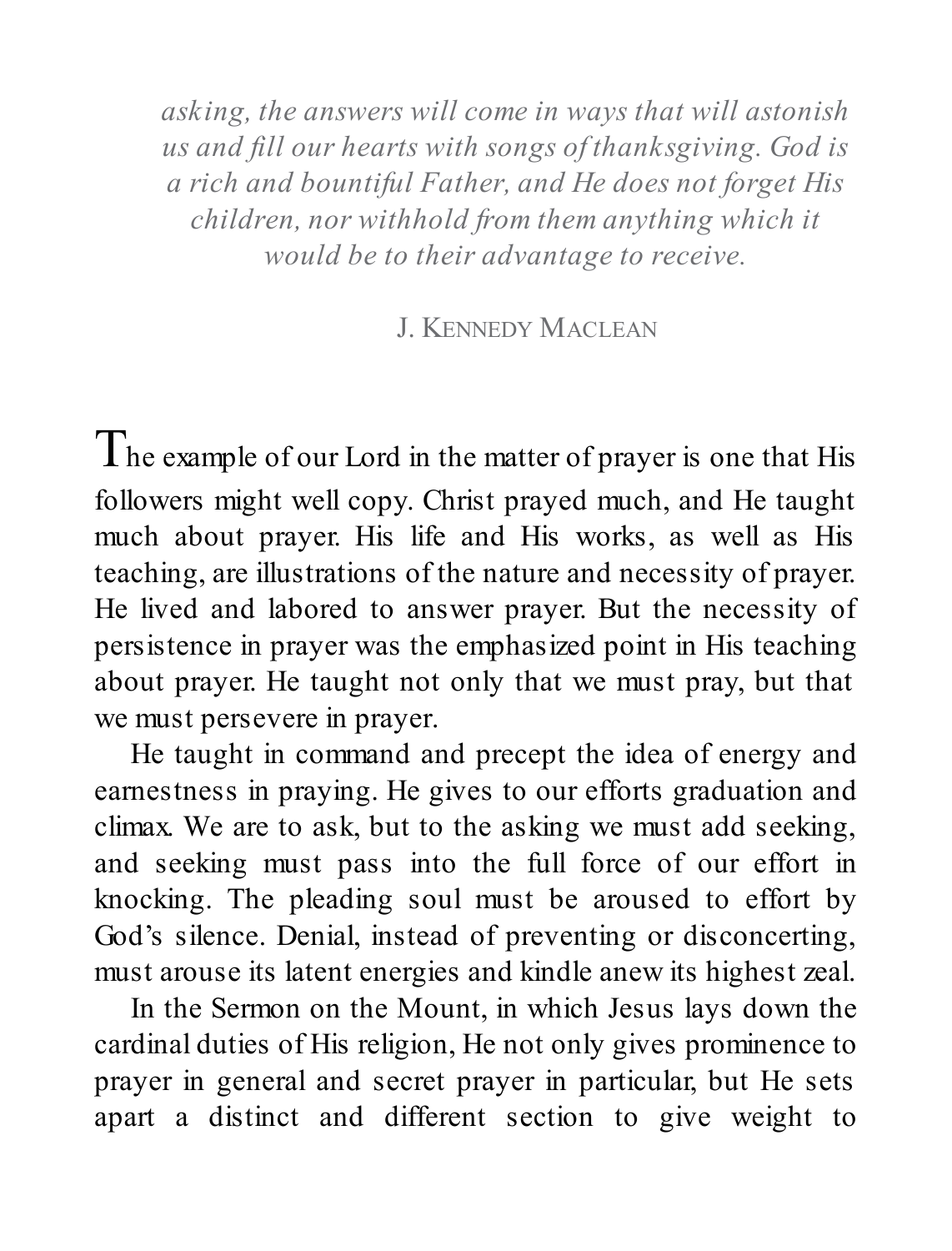persistent prayer. To prevent any discouragement in praying He lays as a basic principle the fact of God's great fatherly willingness—that God's willingness to answer our prayers exceeds our willingness to give good and necessary things to our children, just as far as God's ability, goodness, and perfection exceed our infirmities and evil. As a further assurance and stimulant to prayer, Christ gives the most positive and repeated assurance of answer to prayers. He declares: "Ask, and it shall be given you; seek, and ye shall find; knock, and it shall be opened unto you" (Matthew 7:7). And to make our assurance doubly sure, He adds: "For every one that asketh receiveth; and he that seeketh findeth; and to himthat knocketh it shall be opened" (Matthew 7:8).

Why does He unfold to us the Father's loving readiness to answer the prayers of His children? Why does He affirm so strongly that prayer will be answered? Why does He repeat that positive affirmation six times? Why does Christ on two distinct occasions go over the same strong promises, iterations, and reiterations in regard to the certainty of prayer being answered? Because He knew that there would be many delayed answers, which would call for persistent pressing, and that if our faith did not have the strongest assurance of God's willingness to answer, delay would break it down.And that our spiritual laziness would come in, under the guise of submission, and say it is not God's will to give what we ask, and so we would cease praying and lose our case. After Christ had put God's willingness to answer prayer in a very clear and strong light, He then urges us to diligence, and that every unanswered prayer, instead of decreasing our pressure should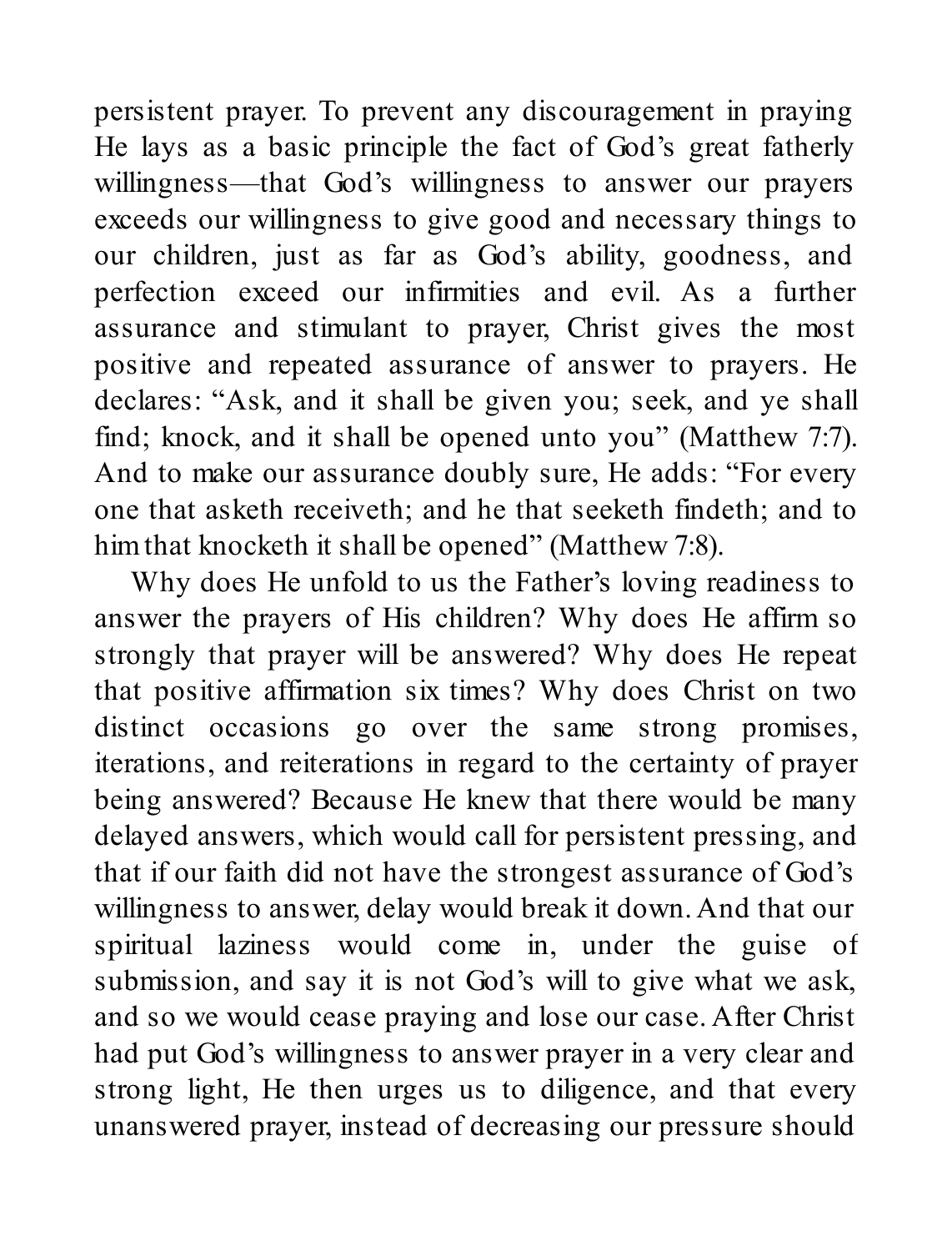only increase intensity and energy. If asking does not get, let asking pass into the settled attitude and spirit of seeking. If seeking does not secure the answer, let seeking pass on to the more energetic and clamorous plea of knocking. We must persevere till we get it. There is no failure here if our faith does not break down.

As our great example in prayer, our Lord puts love as a primary condition—a love that has purified the heart from all the elements of hate, revenge, and ill will. Love is the supreme condition of prayer, a life inspired by love. First Corinthians 13 is the law of prayer as well as the law of love. The law of love is the law of prayer, and to master this chapter from the epistle of Saint Paul is to learn the first and fullest condition of prayer.

Christ taught us also to approach the Father in His name. That is our passport. It is in His name that we are to make our petitions known. "Verily, verily, I say unto you, He that believeth on me, the works that I do shall he do also; and greater works than these shall he do; because I go unto my Father. And whatsoever ye shall ask in my name, that will I do, that the Father may be glorified in the Son. If ye shall ask any thing in my name, I will do it" (John 14:12–14).

How wide and comprehensive is that "whatsoever." There is no limit to the power of that name. "Whatsoever ye shall ask"—that is the divine declaration, and it opens up to every praying child a vista of infinite resource and possibility.

And that is our heritage. All that Christ has may become ours if we obey the conditions. The one secret is prayer. The place of revealing and of equipping, of grace and of power, is the prayer chamber, and as we meet there with God we shall not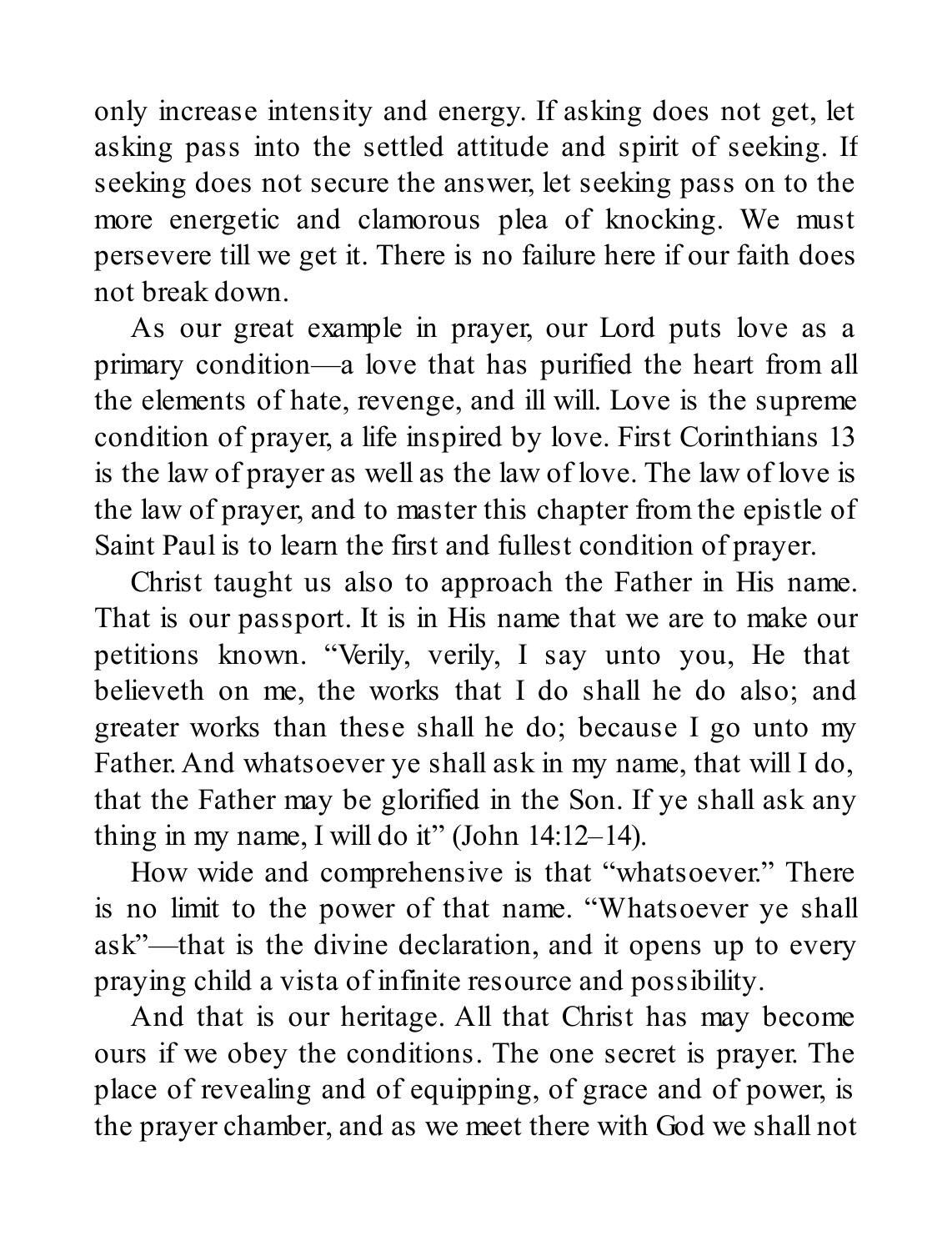only win our triumphs but we shall also grow in the likeness of our Lord and become His living witnesses to men.

Without prayer the Christian life, robbed of its sweetness and its beauty, becomes cold and formal and dead; but rooted in the secret place where God meets and walks and talks with His own, it grows into such a testimony of divine power that all people will feel its influence and be touched by the warmth of its love. Thus, resembling our Lord and Master, we shall be used for the glory of God and the salvation of all people.

And that, surely, is the purpose of all real prayer and the end of all true service.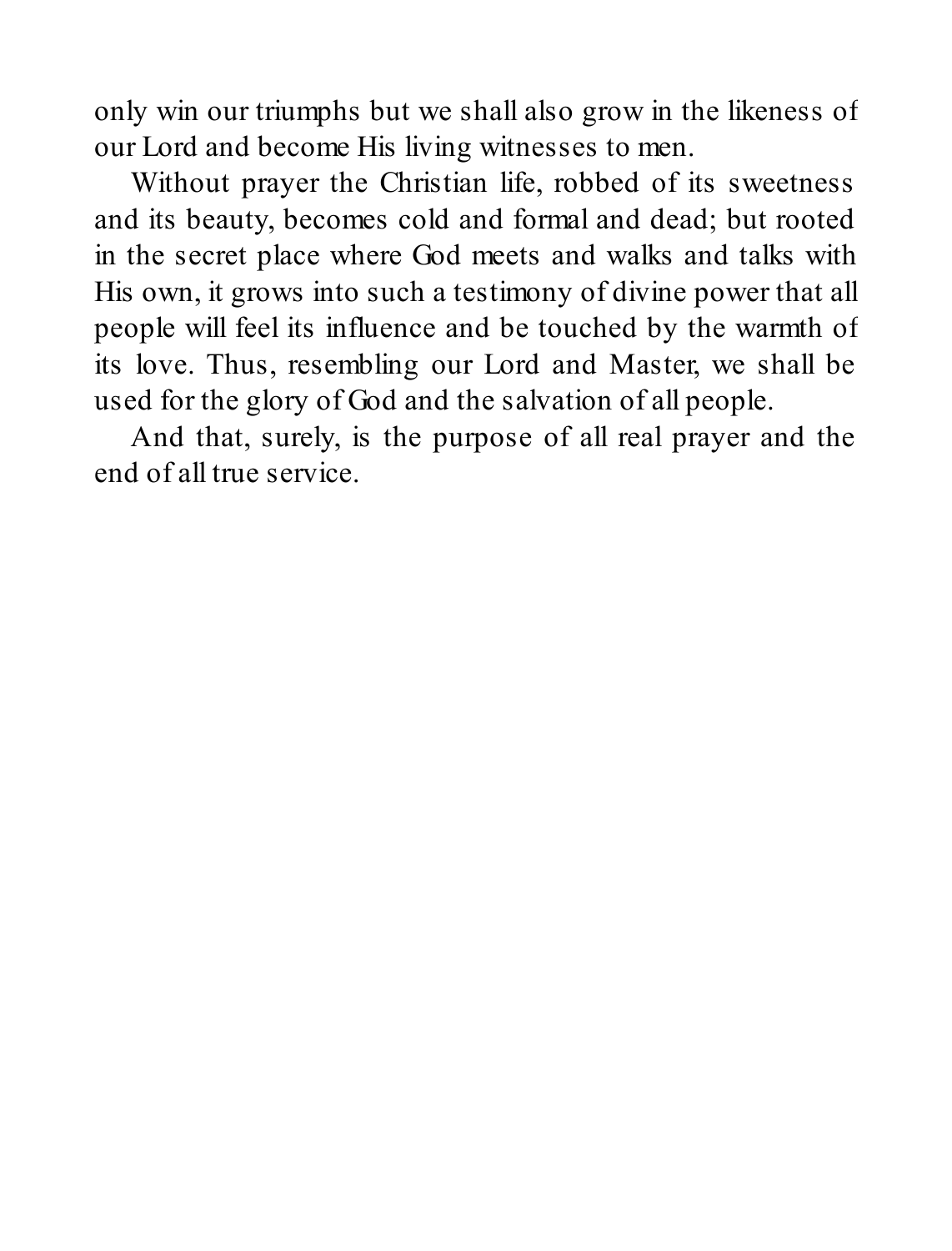#### **People of Prayer Needed**

*Study universal holiness of life. Your whole usefulness depends on this, for your sermons last but an hour or two; your life preaches all the week. If Satan can only make a covetous minister a lover of praise, of pleasure, of good eating, he has ruined your ministry. Give yourself to prayer, and get your texts, your thoughts, your words from God. Luther spent his best three hours in prayer.*

ROBERT MURRAY MCCHEYNE

 $W_e$  are constantly on a stretch, if not on a strain, to devise new methods, new plans, new organizations to advance the church and secure enlargement and efficiency for the Gospel. This trend of the day has a tendency to lose sight of the man or sink the man in the plan or organization. God's plan is to make much of the man, far more of him than of anything else. Men are God's method. The church is looking for better methods; God is looking for better men. "There was a man sent from God, whose name was John" (John 1:6). The process that heralded and prepared the way for Christ was bound up in that man John. "Unto us a child is born, unto us a son is given" (Isaiah 9:6). The world's salvation comes out of that cradled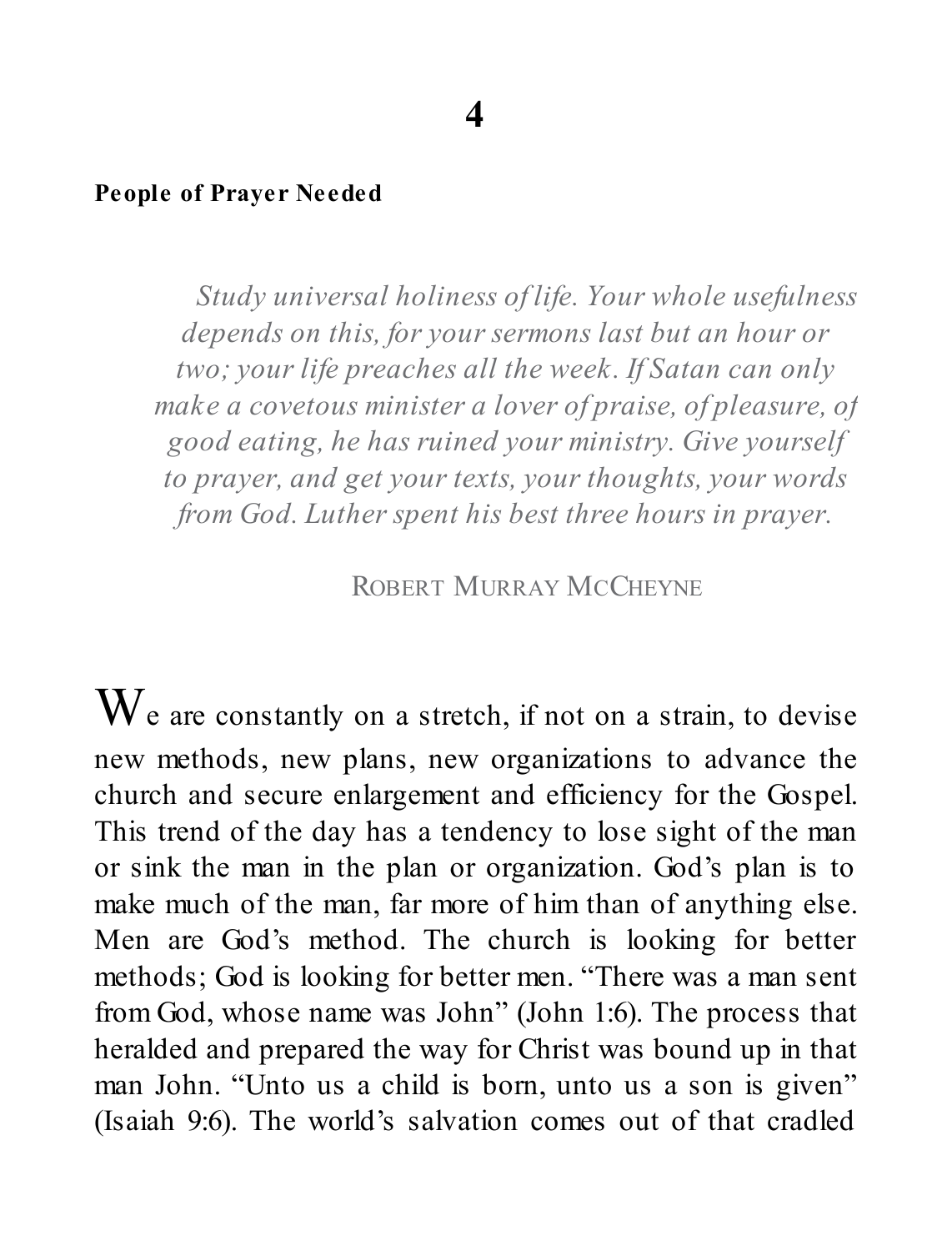Son. When Paul appeals to the personal character of the men who rooted the Gospel in the world, he solves the mystery of their success. The glory and efficiency of the Gospel are staked on the men who proclaim it. When God declares that "the eyes of the LORD run to and fro throughout the whole earth, to shew himself strong in the behalf of them whose heart is perfect toward him" (2 Chronicles 16:9), he declares the necessity of men and his dependence on them as a channel through which to exert his power upon the world. This vital, urgent truth is one that this age of machinery is apt to forget. Forgetting it is as damaging to the work of God as would be the striking of the sun from the sky. Darkness, confusion, and death would ensue.

[Editor's note: Bounds wrote the following chapter specifically to preachers—but his message of the necessity of prayer in the Christian's witness to the world applies to all of us.]

What the church needs today is not more machinery or better, not new organizations or more and novel methods, but men whom the Holy Ghost can use—men of prayer, men mighty in prayer. The Holy Ghost does not flow through methods, but through men. He does not come on machinery, but on men. He does not anoint plans, but men—men of prayer.

A well-known historian has said that the accidents of personal character have more to do with the revolutions of nations than either philosophic historians or democratic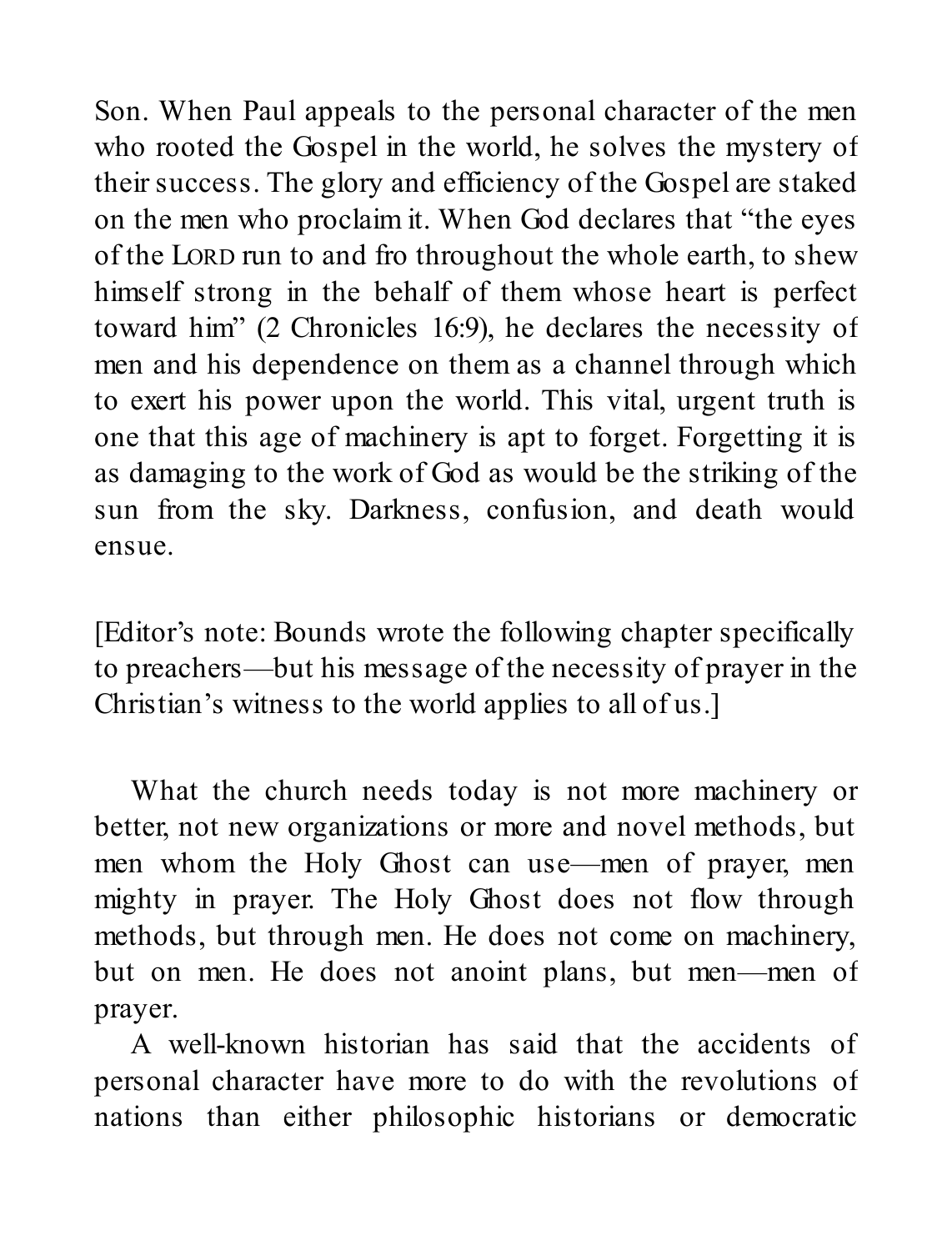politicians will allow. This truth applies in full to the Gospel of Christ, the character and conduct of the followers of Christ who Christianize the world, transfigure nations and individuals. Of the preachers of the Gospel it is eminently true.

The character as well as the fortunes of the Gospel are committed to the preacher. He makes or mars the message from God to man. The preacher is the golden pipe through which the divine oil flows. The pipe must not only be golden, but open and flawless, that the oil may have a full, unhindered, unwasted flow.

The man makes the preacher. God must make the man. The messenger is, if possible, more than the message. The preacher is more than the sermon. The preacher makes the sermon. As the life-giving milk from the mother's bosom is the mother's life, so all the preacher says is colored, impregnated by what the preacher is. The treasure is in earthen vessels, and the taste of the vessel impregnates and may discolor. The man, the whole man, lies behind the sermon. Preaching is not the performance of an hour. It is the outflow of a life. It takes twenty years to make a sermon, because it takes twenty years to make the man. The true sermon is a thing of life. The sermon grows because the man grows. The sermon is forceful because the man is forceful. The sermon is holy because the man is holy. The sermon is full of the divine fervor because the man is full of the divine fervor.

Paul termed it "my gospel;" not that he had degraded it by his personal eccentricities or diverted it by selfish appropriation, but the Gospel was put into the heart and lifeblood of the man Paul, as a personal trust to be executed by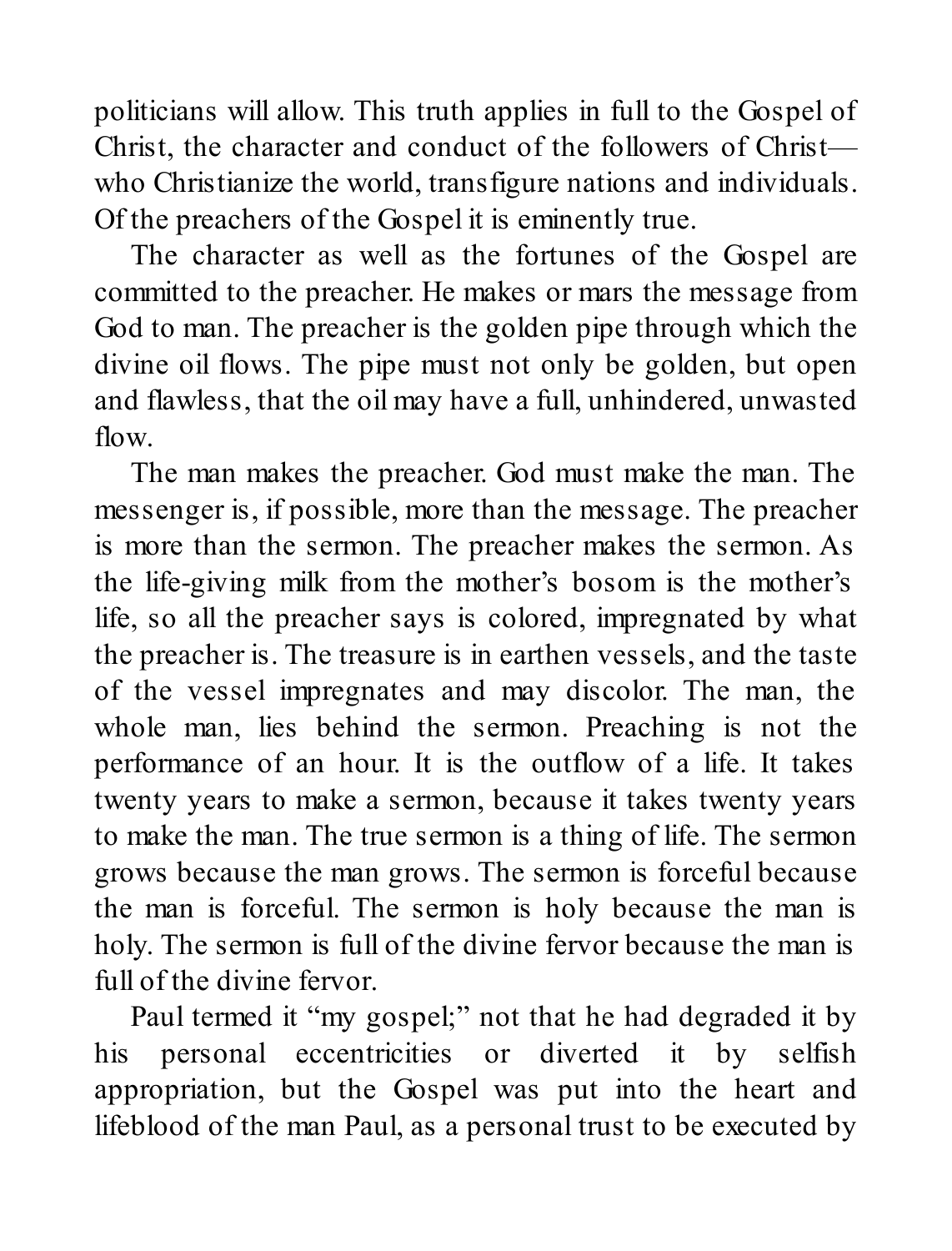his Pauline traits, to be set aflame and empowered by the fiery energy of his fiery soul. Paul's sermons—what were they? Where are they? Skeletons, scattered fragments, afloat on the sea of inspiration! But the man Paul, greater than his sermons, lives forever, in full form, feature, and stature, with his molding hand on the church. The preaching is but a voice. The voice in silence dies, the text is forgotten, the sermon fades from memory; the preacher lives.

The sermon cannot rise in its life-giving forces above the man. Dead men give out dead sermons, and dead sermons kill. Everything depends on the spiritual character of the preacher. The Jewish high priest had inscribed in jeweled letters on a golden frontlet: "Holiness to the Lord." So every preacher in Christ's ministry must be molded into and mastered by this same holy motto. It is a crying shame for the Christian ministry to fall lower in holiness of character and holiness of aim than the Jewish priesthood. Jonathan Edwards said: "I went on with my eager pursuit after more holiness and conformity to Christ. The heaven I desired was a heaven of holiness." The Gospel of Christ does not move by popular waves. It has no selfpropagating power. It moves as the men who have charge of it move. The preacher must impersonate the Gospel. Its divine, most distinctive features must be embodied in him. The constraining power of love must be in the preacher as a projecting, eccentric, all-commanding, self-oblivious force. The energy of self-denial must be his being, his heart and blood and bones. He must go forth as a man among men, clothed with humility, abiding in meekness, wise as a serpent, harmless as a dove; the bonds of a servant with the spirit of a king, a king in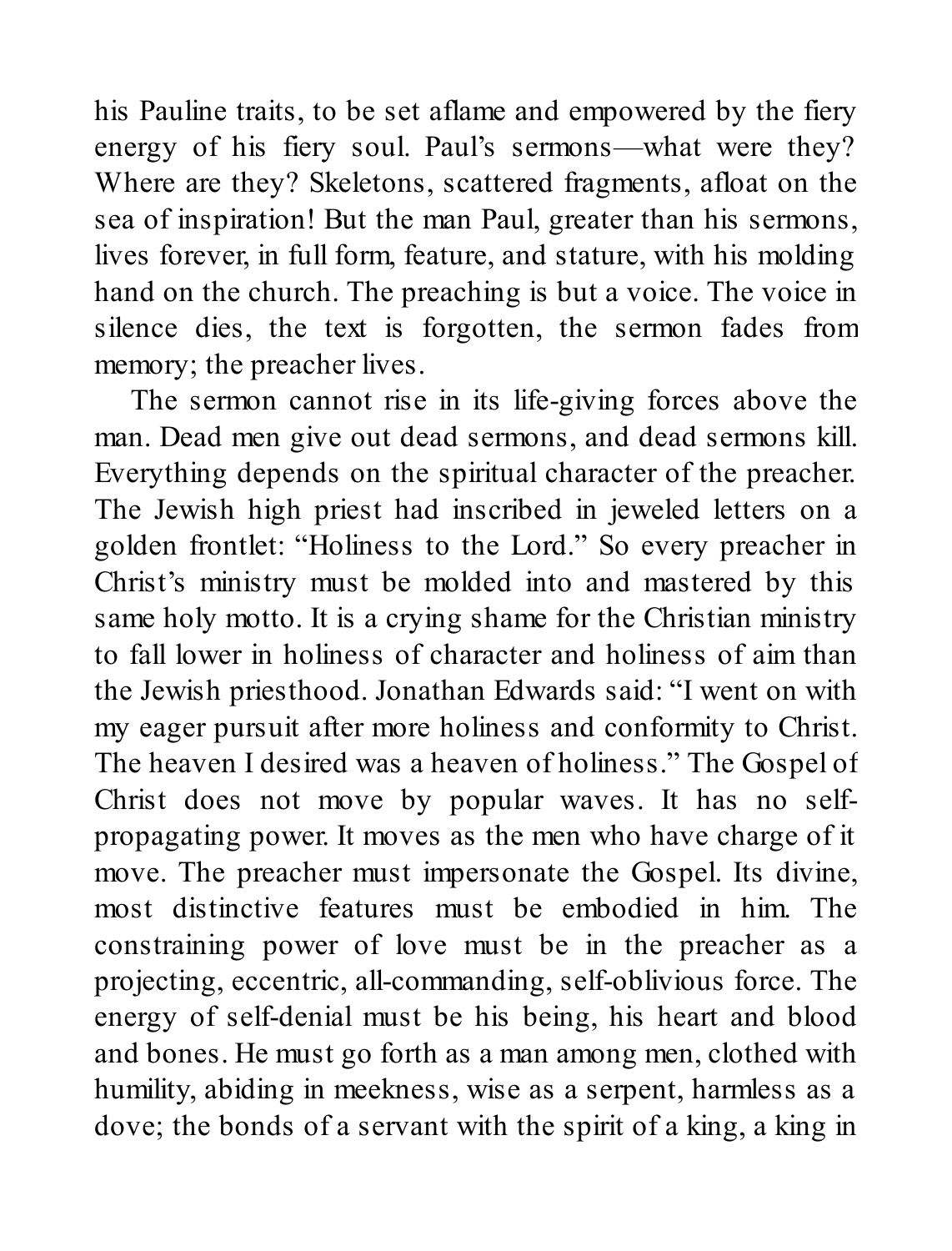high, royal, dependent bearing, with the simplicity and sweetness of a child. The preacher must throw himself, with all the abandon of a perfect, self-emptying faith and a selfconsuming zeal, into his work for the salvation of men. Hearty, heroic, compassionate, fearless martyrs must the men be who take hold of and shape a generation for God. If they be timid time servers; place seekers; if they be men pleasers or men fearers; if their faith has a weak hold on God or His Word; if their denial be broken by any phase of self or the world, they cannot take hold of the church nor the world for God.

The preacher's sharpest and strongest preaching should be to himself. His most difficult, delicate, laborious, and thorough work must be with himself. The training of the twelve was the great, difficult, and enduring work of Christ. Preachers are not sermon makers, but men makers and saint makers, and only he who has made himself a man and a saint is well-trained for this business. It is not great talents nor great learning nor great preachers that God needs, but men great in holiness, great in faith, great in love, great in fidelity, great for God—men always preaching by holy sermons in the pulpit, by holy lives out of it. These can mold a generation for God.

After this order, the early Christians were formed. Men they were of solid mold, preachers after the heavenly type—heroic, stalwart, soldierly, saintly. Preaching with them meant selfdenying, self-crucifying, serious, toilsome, martyr business. They applied themselves to it in a way that told on their generation, and formed in its womb a generation yet unborn for God. The preaching man is to be the praying man. Prayer is the preacher's mightiest weapon. An almighty force in itself, it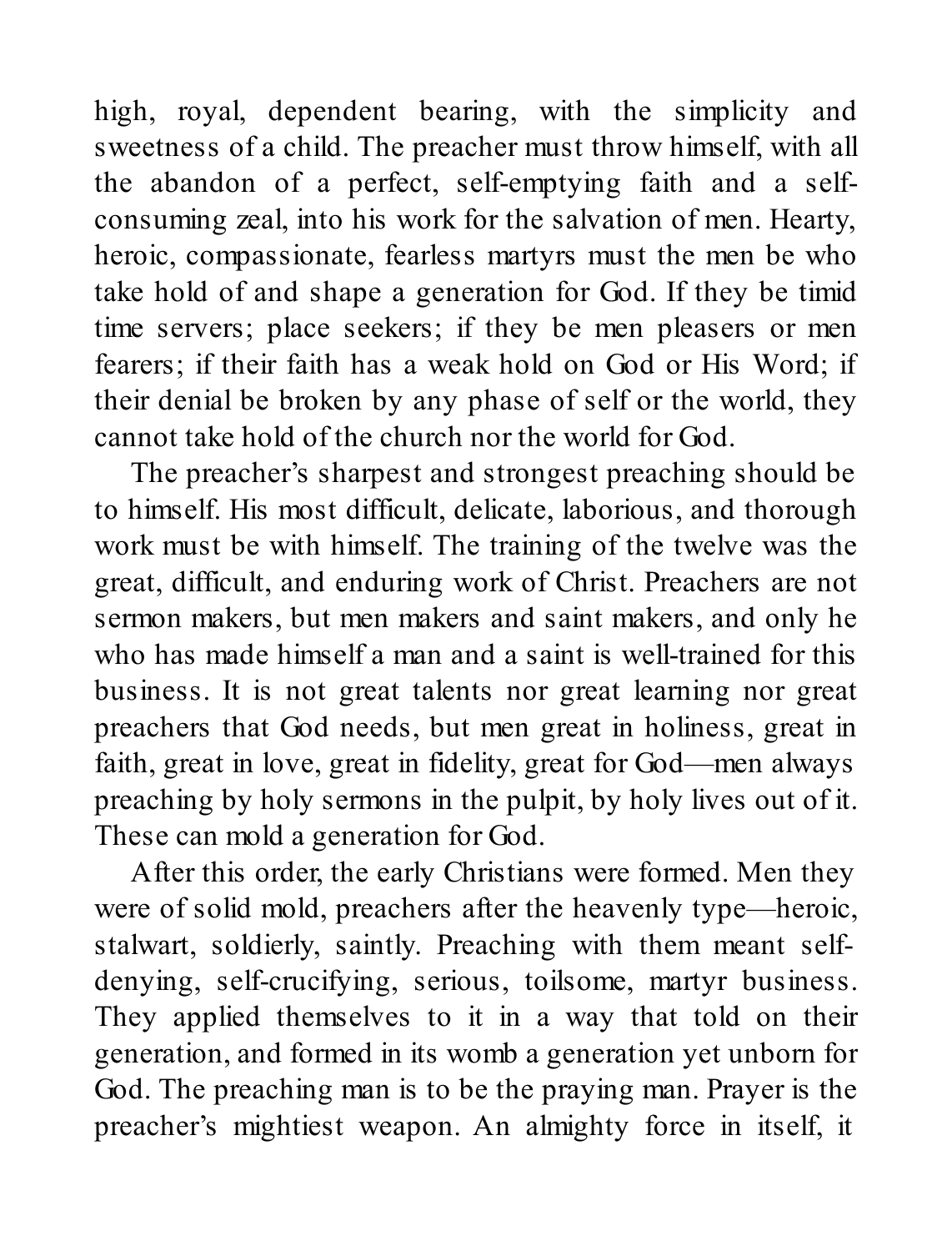gives life and force to all.

The real sermon is made in the closet. The man—God's man —is made in the closet. His life and his most profound convictions were born in his secret communion with God. The burdened and tearful agony of his spirit, his weightiest and sweetest messages were gotten when alone with God. Prayer makes the man; prayer makes the preacher; prayer makes the pastor.

The pulpit of this day is weak in praying. The pride of learning is against the dependent humility of prayer. Prayer is too often with the pulpit only officially—a performance for the routine of service. Prayer is not to the modern pulpit the mighty force it was in Paul's life or Paul's ministry. Every preacher who does not make prayer a mighty factor in his own life and ministry is weak as a factor in God's work and is powerless to project God's cause in this world.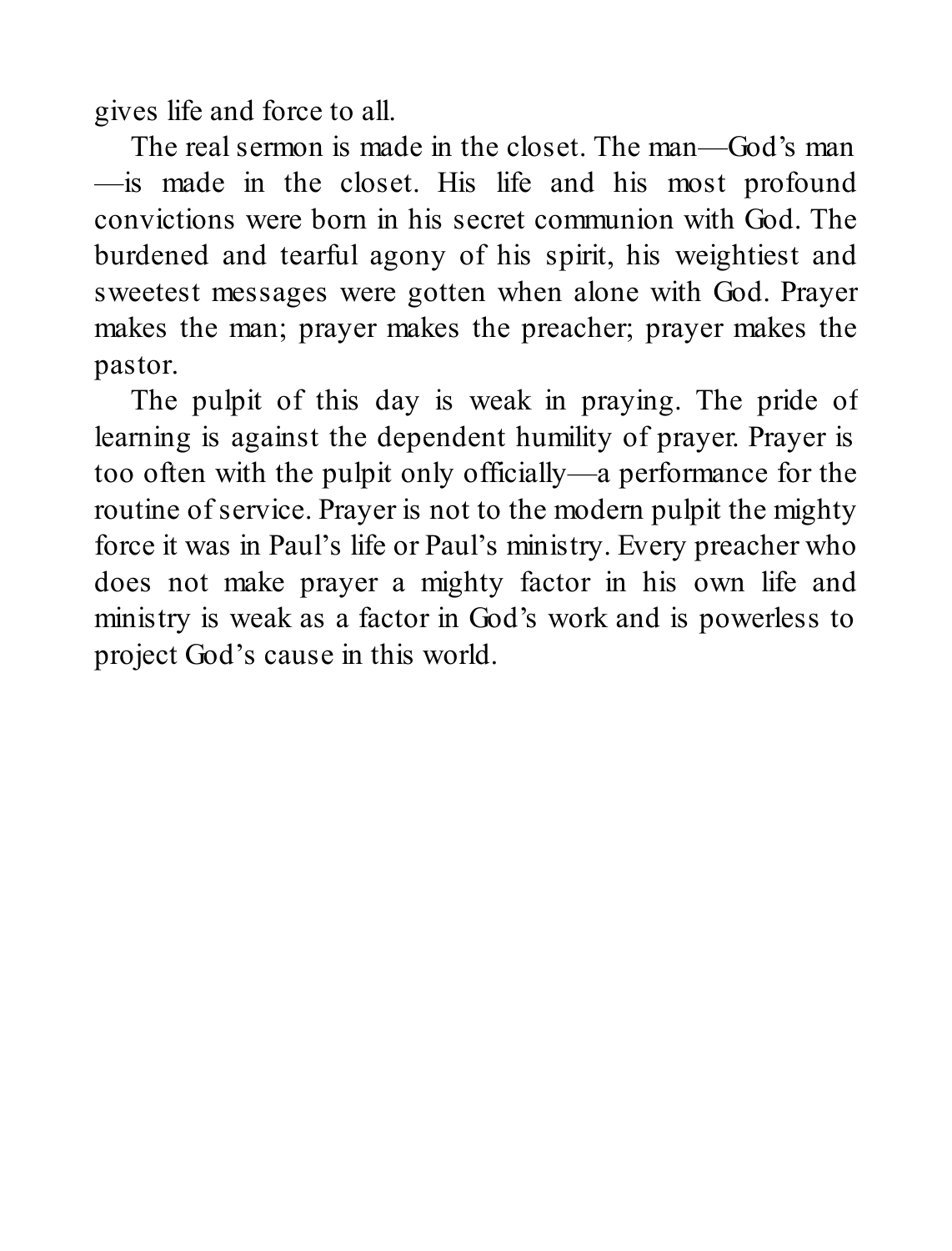#### **Great Prayers and Prayers**

*The potency of prayer hath subdued the strength of fire; it had bridled the rage of lions, hushed the anarchy to rest, extinguished wars, appeased the elements, expelled demons, burst the chains of death, expanded the gates of heaven, assuaged diseases, repelled frauds, rescued cities from destruction, stayed the sun in its course, and arrested the progress of the thunderbolt. Prayer is an all-ef icient panoply, a treasure undiminished, a mine which is never exhausted, a sky unobscured by clouds, a heaven unruf led by the storm. It is the root, the fountain, the mother of a thousand blessings.*

#### **CHRYSOSTOM**

*The prayers of holy men appease God's wrath, drive away temptations, resist and overcome the devil, procure the ministry and service of angels, rescind the decrees of God. Prayer cures sickness and obtains pardon; it arrests the sun in its course and stays the wheels of the chariot of the moon; it rules over all gods and opens and*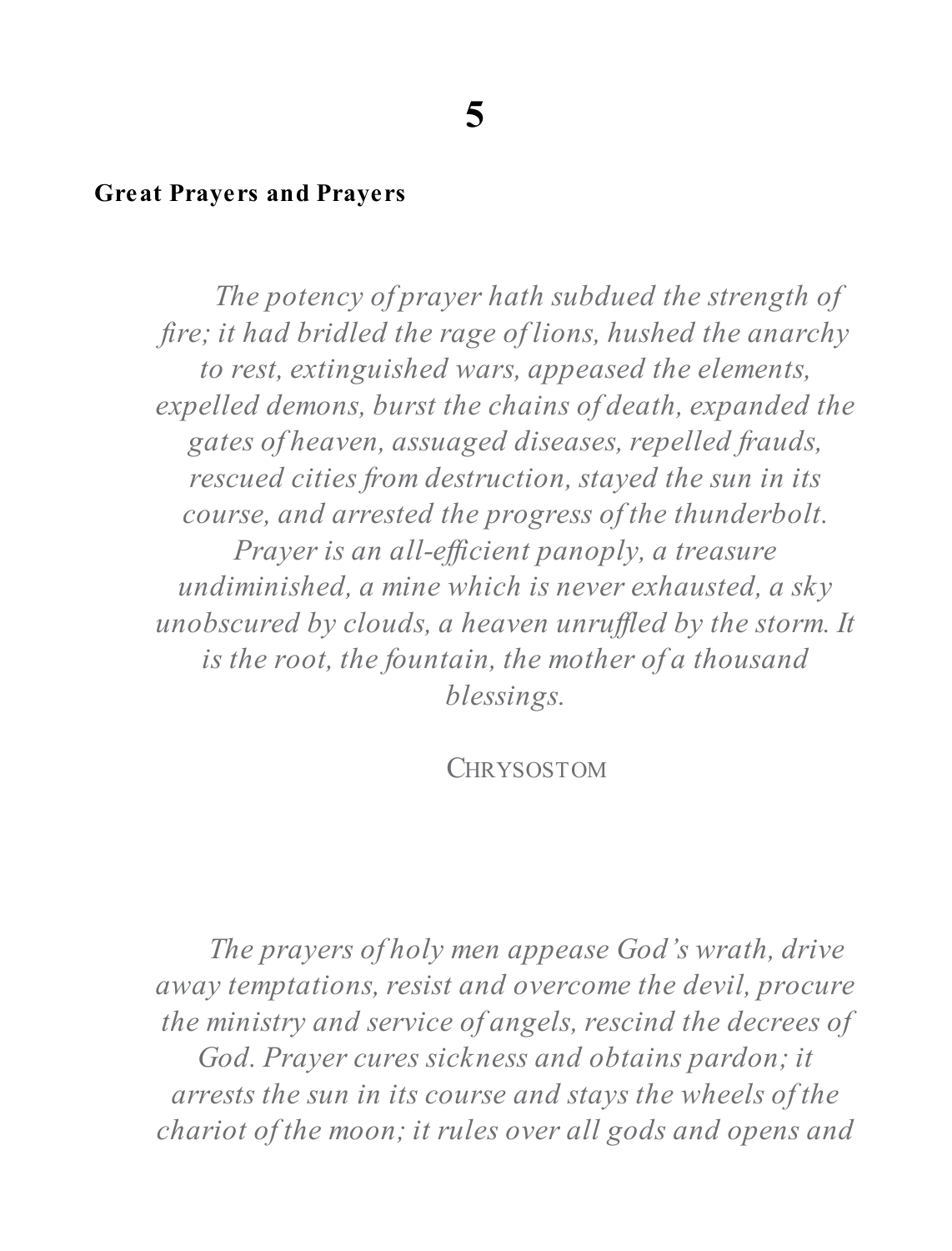*shuts the storehouses ofrain, it unlocks the cabinet of the womb and quenches the violence of fire; it stops the mouths of lions and reconciles our suf ering and weak faculties with the violence of torment and violence of persecution; it pleases God and supplies all our need.*

#### JEREMY TAYLOR

*More things are wrought by prayer Than this world dreams of. Wherefore, let thy voice Rise like a fountain for me night and day. For what are men better than sheep or goats, That nourish a blind life within the brain, If, knowing God, they lift not hands of prayer Both for themselves and those who call them friend? For so the whole round earth is every way Bound by gold chains about the feet of God.*

**TENNYSON** 

*Perfect prayer is only another name for love.*

FENELON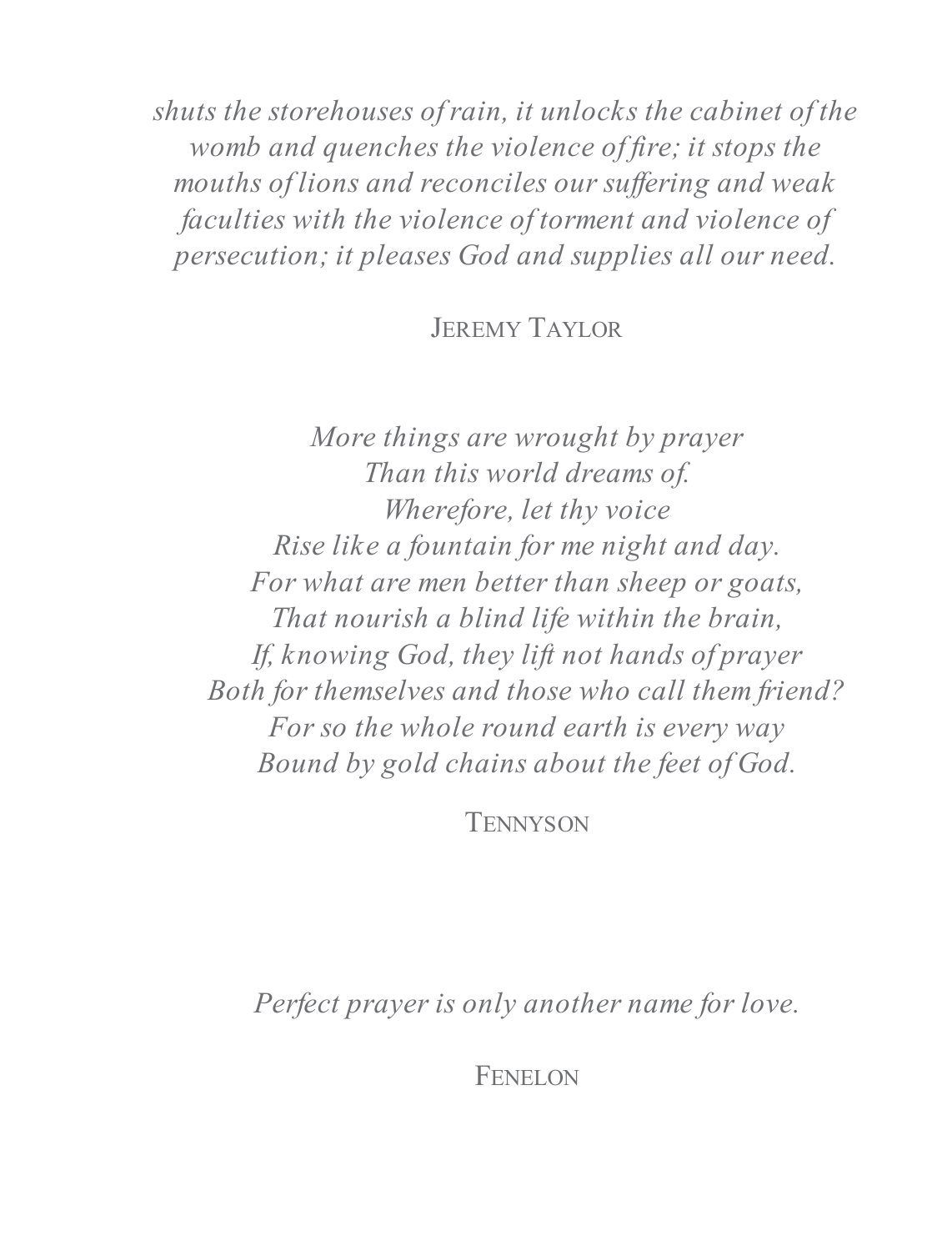I<sup>t</sup> was said of the late C. H. Spurgeon, that he glided from laughter to prayer with the naturalness of one who lived in both elements. With him the habit of prayer was free and unfettered. His life was not divided into compartments, the one shut off from the other with a rigid exclusiveness that barred all intercommunication. He lived in constant fellowship with his Father in heaven. He was ever in touch with God, and thus it was as natural for himto pray as it was for himto breathe.

"What a fine time we have had; let us thank God for it," he said to a friend on one occasion when, out under the blue sky and wrapped in glorious sunshine, they had enjoyed a holiday with the unfettered enthusiasm of schoolboys. Prayer sprang as spontaneously to his lips as did ordinary speech, and never was there the slightest incongruity in his approach to the divine throne straight from any scene in which he might be taking part.

That is the attitude with regard to prayer that ought to mark every child of God. There are, and there ought to be, stated seasons of communication with God when, everything else shut out, we come into His presence to talk to Him and to let Him speak to us; and out of such seasons springs that beautiful habit of prayer that weaves a golden bond between earth and heaven. Without such stated seasons the habit of prayer can never be formed; without them there is no nourishment for the spiritual life. By means of them the soul is lifted into a new atmosphere—the atmosphere of the heavenly city, in which it is easy to open the heart to God and to speak with Himas friend speaks with friend.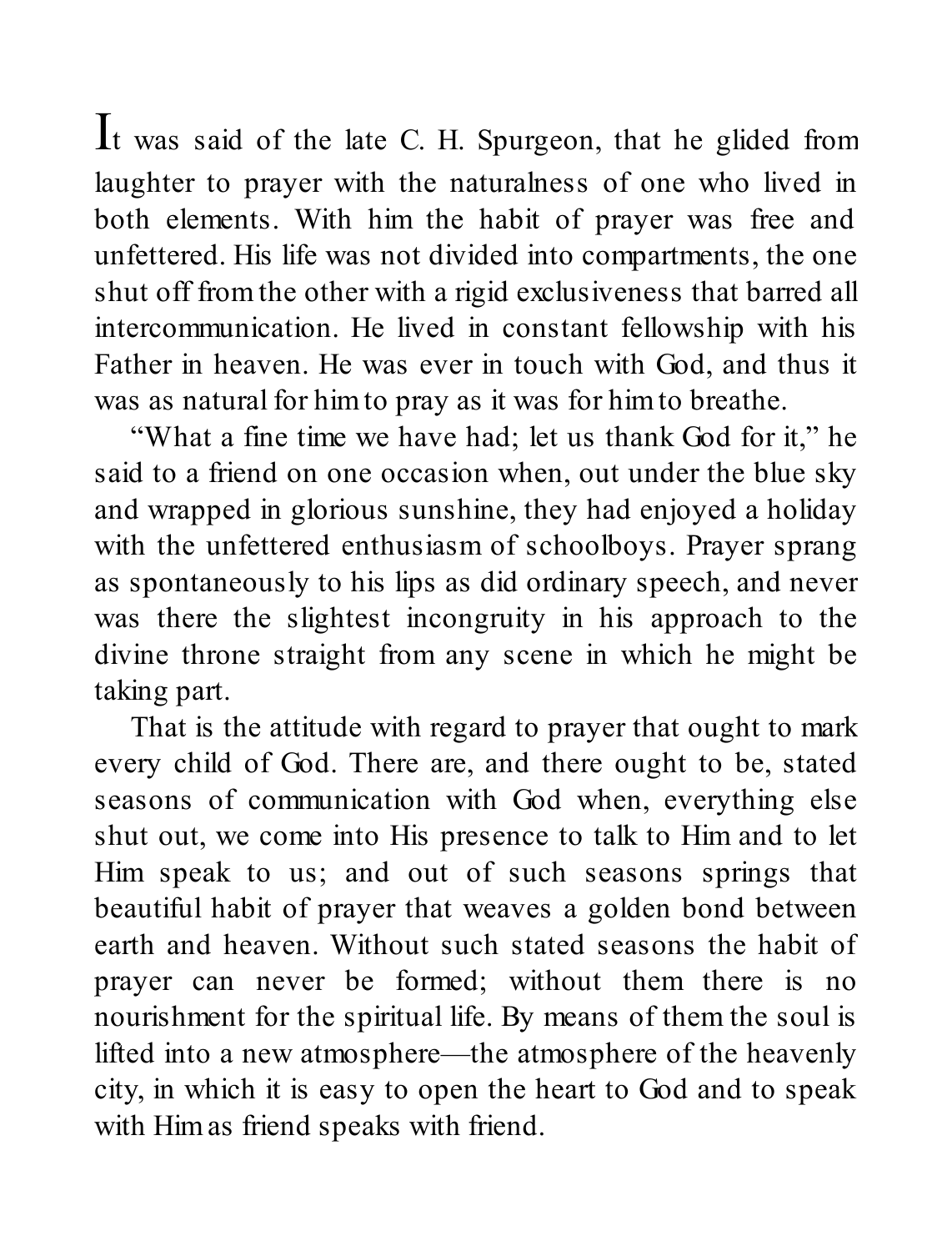Thus, in every circumstance of life, prayer is the most natural outpouring of the soul, the unhindered turning to God for communion and direction. Whether in sorrow or in joy, in defeat or in victory, in health or in weakness, in calamity or in success, the heart leaps to meet with God just as children run to their mother's arms, ever sure that with her is the sympathy that meets every need.

Dr. Adam Clarke, in his autobiography, records that when Mr. Wesley was returning to England by ship, considerable delay was caused by contrary winds. Wesley was reading, when he became aware of some confusion onboard, and asking what was the matter, he was informed that the wind was contrary. "Then," was his reply, "let us go to prayer."

After Dr. Clarke had prayed, Wesley broke out into fervent supplication which seemed to be more the offering of faith than of mere desire. "Almighty and everlasting God," he prayed. "Thou hast sway everywhere, and all things serve the purpose of Thy will, Thou holdest the winds in Thy fists and sittest upon the water floods, and reignest a King forever. Command these winds and these waves that they obey Thee, and take us speedily and safely to the haven whither we would go."

The power of this petition was felt by all. Wesley rose from his knees, made no remark, but took up his book and continued reading. Dr. Clarke went on deck, and to his surprise found the vessel under sail, standing on her right course. Nor did she change till she was safely at anchor. On the sudden and favorable change of wind, Wesley made no remark; so fully did he expect to be heard that he took it for granted that he was heard.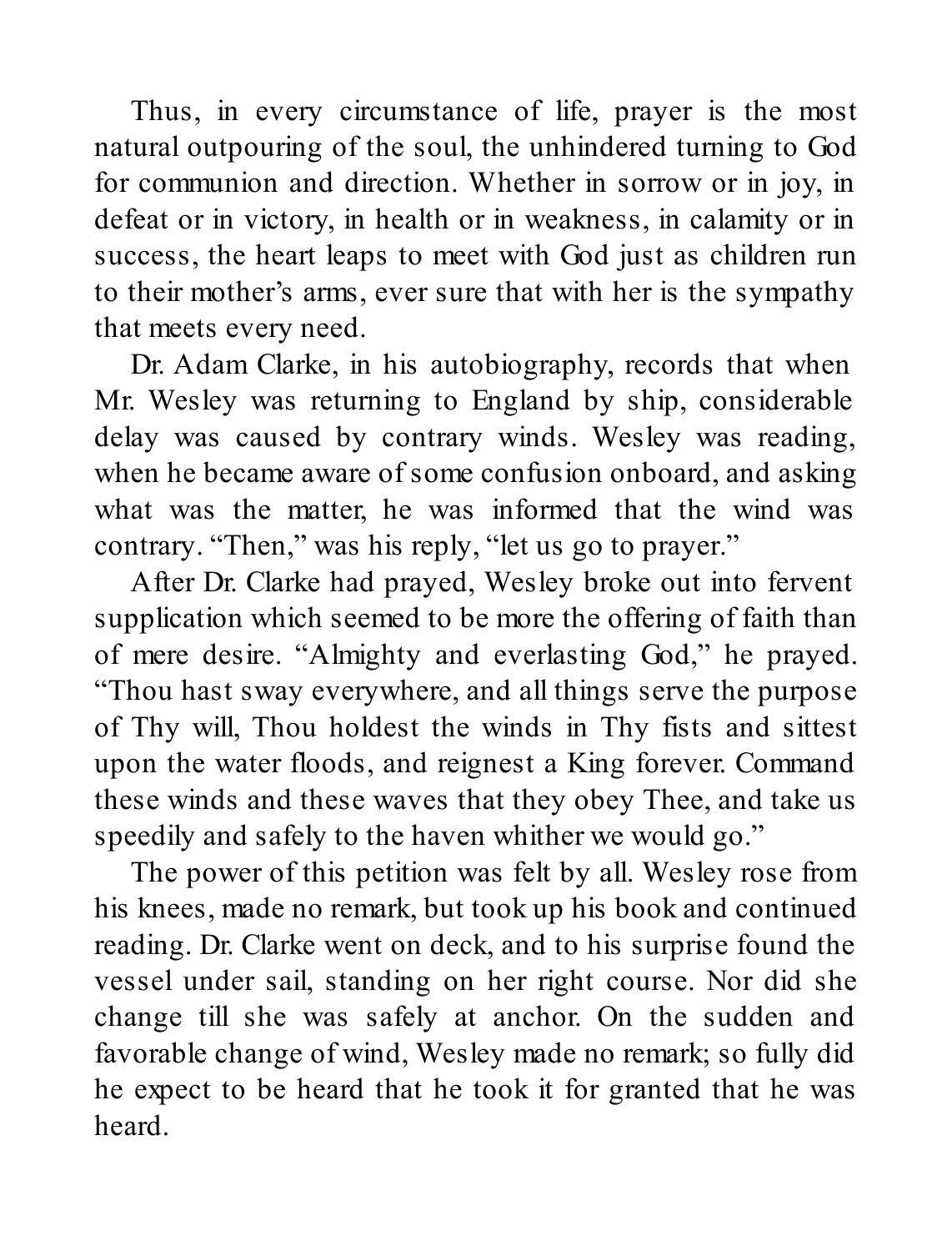That was prayer with a purpose—the definite and direct utterance of one who knew that he had the ear of God, and that God had the willingness as well as the power to grant the petition which he asked of Him.

Major D. W. Whittle, in an introduction to the wonders of prayer, says of George Muller, of Bristol: "I met Mr. Muller in the express, the morning of our sailing from Quebec to Liverpool.About half an hour before the tender was to take the passengers to the ship, he asked of the agent if a deck chair had arrived for him from New York. He was answered, 'No,' and told that it could not possibly come in time for the steamer. I had with me a chair I had just purchased, and told Mr. Muller of the place nearby, and suggested, as but a few moments remained, that he had better buy one at once. His reply was, 'No, my brother. Our heavenly Father will send the chair from New York. It is one used by Mrs. Muller. I wrote ten days ago to a brother, who promised to see it forwarded here last week. He has not been prompt, as I would have desired, but I am sure our heavenly Father will send the chair. Mrs. Muller is very sick on the sea, and has particularly desired to have this same chair, and not finding it here yesterday, we have made special prayer that our heavenly Father would be pleased to provide it for us, and we will trust Him to do so.'As this dear man of God went peacefully onboard, running the risk of Mrs. Muller making the trip without a chair, when for a couple of dollars she could have been provided for, I confess I feared Mr. Muller was carrying his faith principles too far and not acting wisely. I was kept at the express office ten minutes after Mr. Muller left. Just as I started to hurry to the wharf, a team drove up the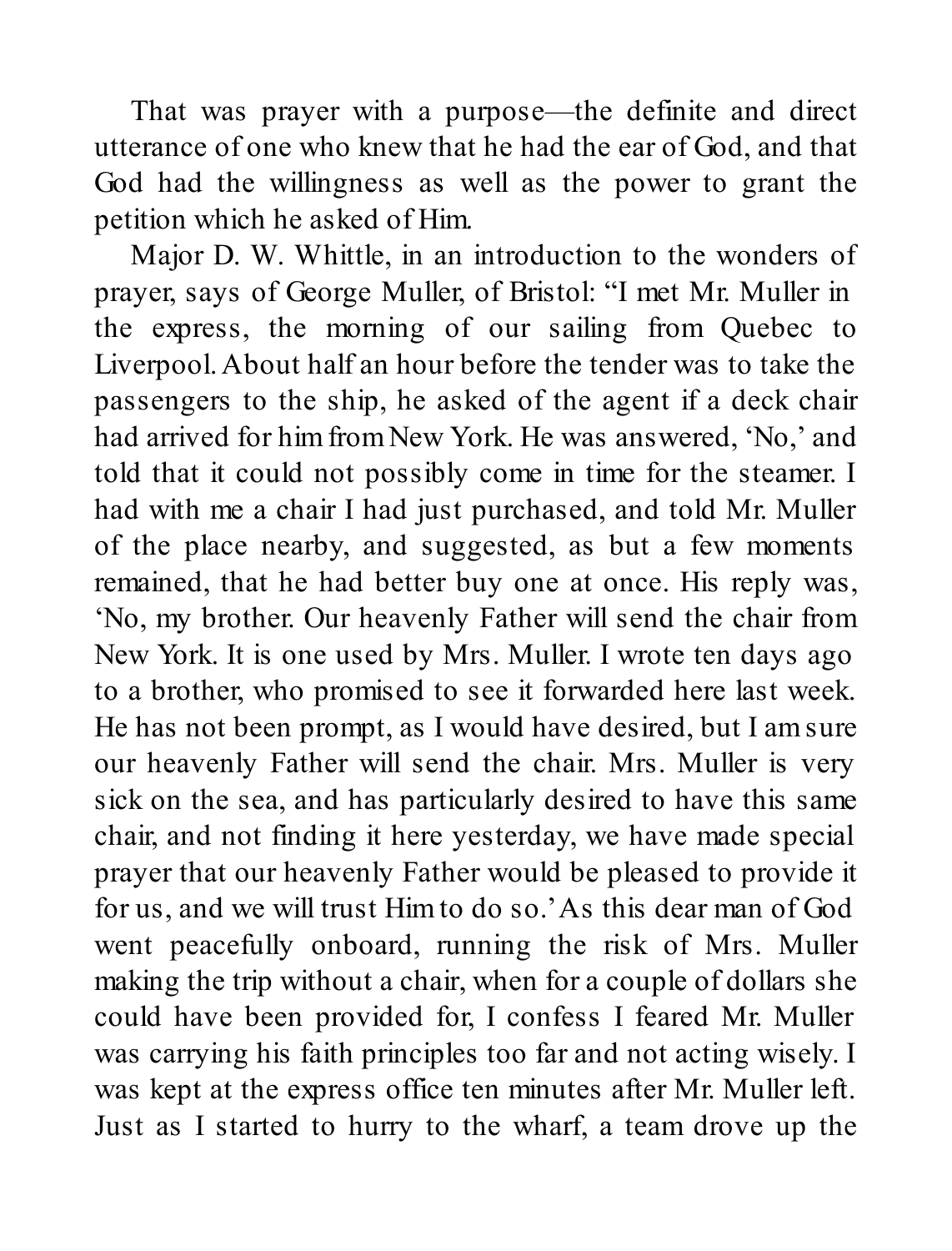street, and on top of a load just arrived front New York was Mr. Muller's chair. It was sent at once to the tender and placed in my hands to take to Mr. Muller, just as the boat was leaving the dock (the Lord having a lesson for me). Mr. Muller took it with the happy, pleased expression of a child who has just received a kindness deeply appreciated, and reverently removing his hat, and folding his hands over it, he thanked the heavenly Father for sending the chair."

One of Melancthon's correspondences tells of Luther's praying: "I cannot enough admire the extraordinary cheerfulness, constancy, faith, and hope of the man in these trying and vexatious times. He constantly feeds these gracious affections by a very diligent study of the Word of God. Then not a day passes in which he does not employ in prayer at least three of his very best hours. Once I happened to hear him at prayer. Gracious God! What spirit and what faith is there in his expressions! He petitions God with as much reverence as if he was in the divine presence, and yet with as firm a hope and confidence as he would address a father or a friend. 'I know,' said he, 'Thou art our Father and our God; and therefore I am sure Thou wilt bring to naught the persecutors of Thy children. For shouldest Thou fail to do this Thine own cause, being connected with ours, would be endangered. It is entirely Thine own concern. We, by Thy providence, have been compelled to take a part. Thou therefore wilt be our defence.' Whilst I was listening to Luther praying in this manner, at a distance, my soul seemed on fire within me, to hear the man address God so like a friend, yet with so much gravity and reverence; and also to hear him, in the course of his prayer, insisting on the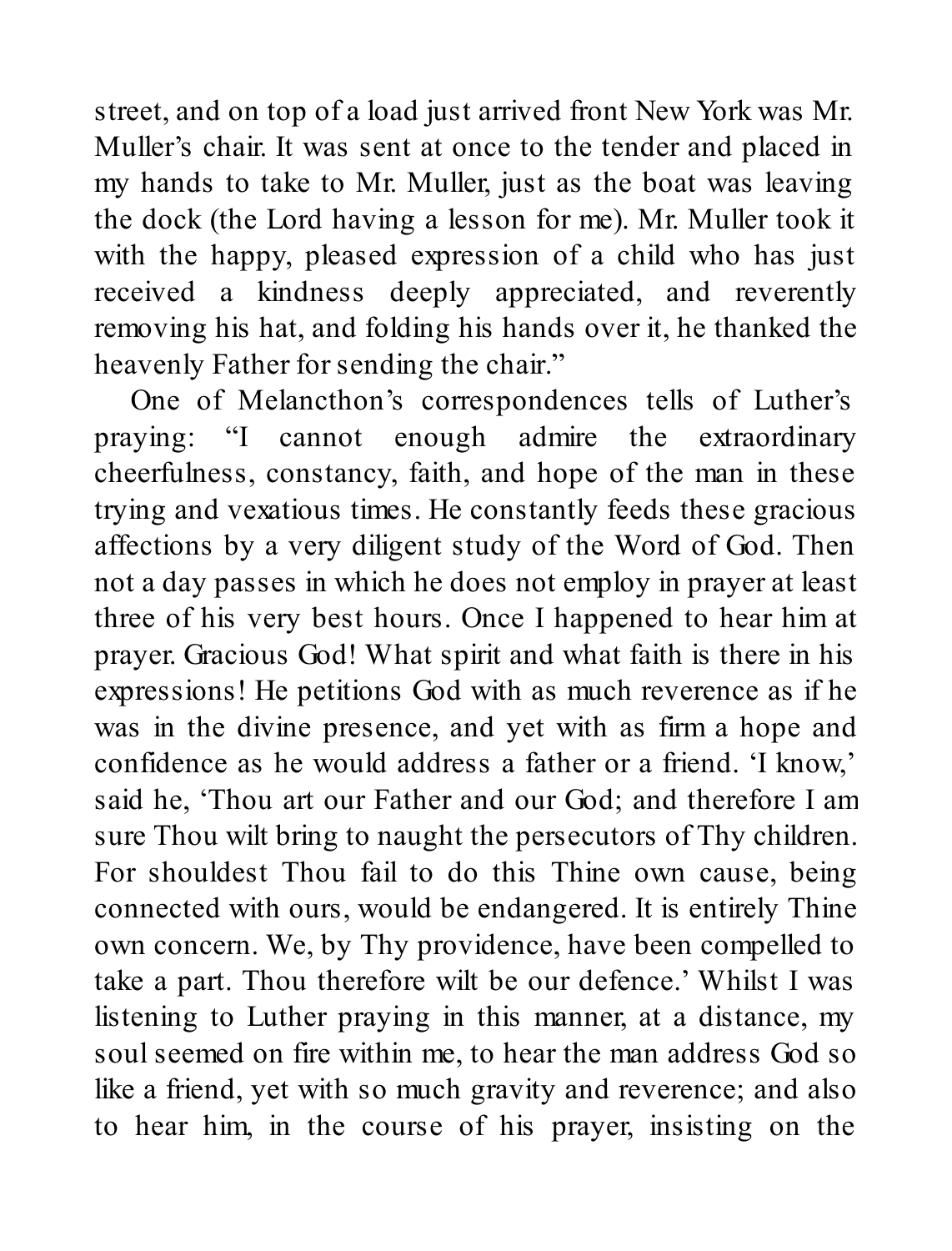promises contained in the Psalms, as if he were sure his petitions would be granted."

The following is related by a sergeant major about William Bramwell, a noted Methodist preacher in England, wonderful for his zeal and prayer. "In July, 1811, our regiment was ordered for Spain, then the seat of a protracted and sanguinary war. My mind was painfully exercised with the thoughts of leaving my dear wife and four helpless children in a strange country, unprotected and unprovided for. Mr. Bramwell felt a lively interest in our situation, and his sympathizing spirit seemed to drink in all the agonized feelings of my tender wife. He supplicated the throne of grace day and night in our behalf. My wife and I spent the evening previous to our march at a friend's house, in company with Mr. Bramwell, who sat in a very pensive mood, and appeared to be in a spiritual struggle all the time. After supper, he suddenly pulled his hand out of his bosom, laid it on my knee, and said: 'Brother Riley, mark what I am about to say! You are not to go to Spain. Remember what I tell you, you are not; for I have been wrestling with God on your behalf, and when my heavenly Father condescends in mercy to bless me with power to lay hold on Himself, I do not easily let Him go; no, not until I am favored with an answer. Therefore you may depend upon it that the next time I hear from you, you will be settled in quarters.' This came to pass exactly as he said. The next day the order for going to Spain was countermanded."

These men prayed with a purpose. To them God was not far away in some inaccessible region, but near at hand, ever ready to listen to the call of His children. There was no barrier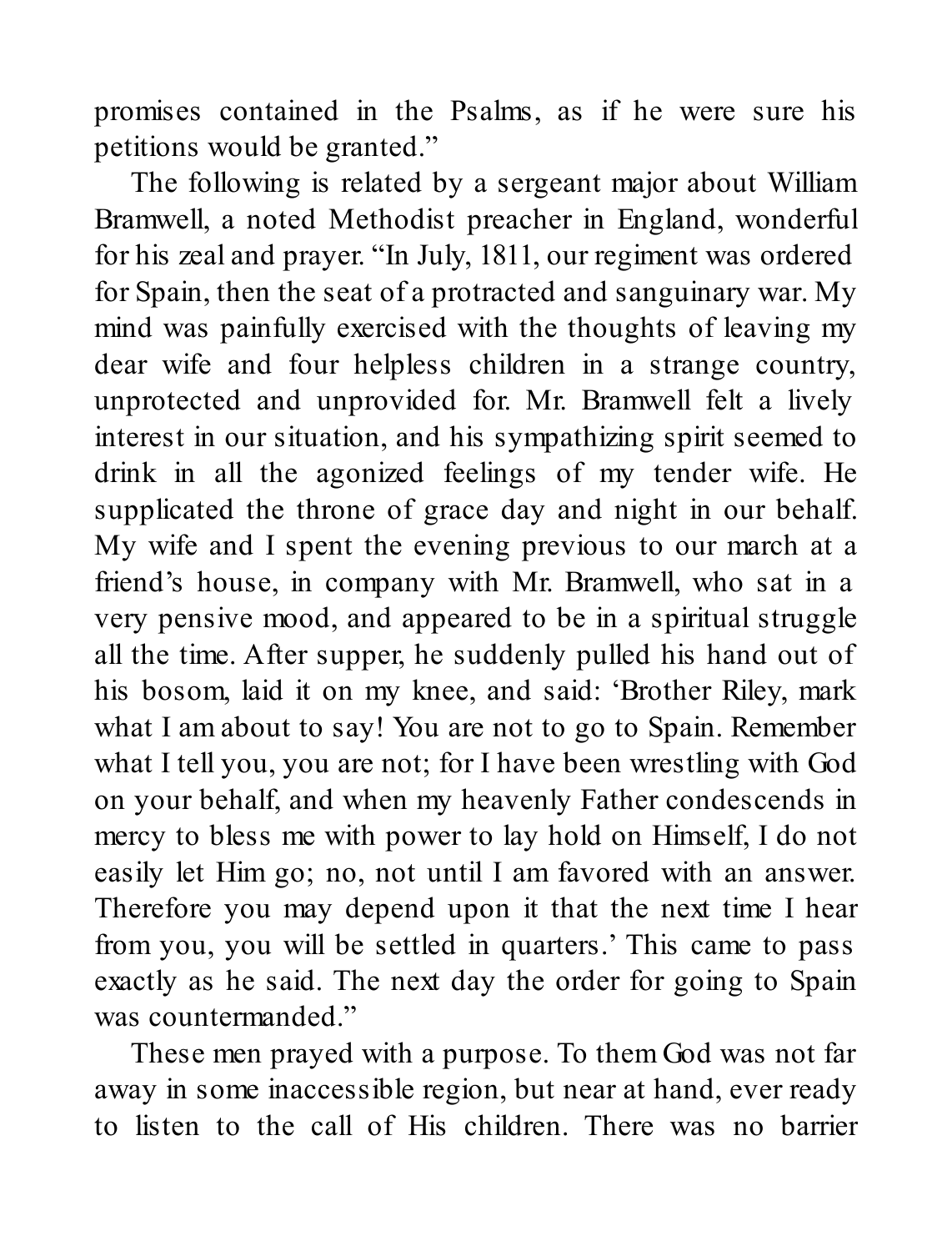between. They were on terms of perfect intimacy, if one may use such a phrase in relation to man and his Maker. No cloud obscured the face of the Father from His trusting child, who could look up into the divine countenance and pour out the longings of his heart. And that is the type of prayer that God never fails to hear. He knows that it comes from a heart at one with His own; from one who is entirely vielded to the heavenly plan, and so He bends His ear and gives to the pleading child the assurance that his petition has been heard and answered.

Have we not all had some such experience when with set and undeviating purpose we have approached the face of our Father? In an agony of soul we have sought refuge from the oppression of the world in the anteroom of heaven; the waves of despair seemed to threaten destruction, and as no way of escape was visible anywhere, we fell back, like the disciples of old, upon the power of our Lord, crying to Him to save us lest we perish. And then in the twinkling of an eye, the thing was done. The billows sank into a calm; the howling wind died down at the divine command; the agony of the soul passed into a restful peace as over the whole being there crept the consciousness of the divine presence, bringing with it the assurance of answered prayer and sweet deliverance.

"I tell the Lord my troubles and difficulties, and wait for Him to give me the answers to them," says one man of God. "And it is wonderful how a matter that looked very dark will in prayer become clear as crystal by the help of God's Spirit. I think Christians fail so often to get answers to their prayers because they do not wait long enough on God. They just drop down and say a few words, and then jump up and forget it and expect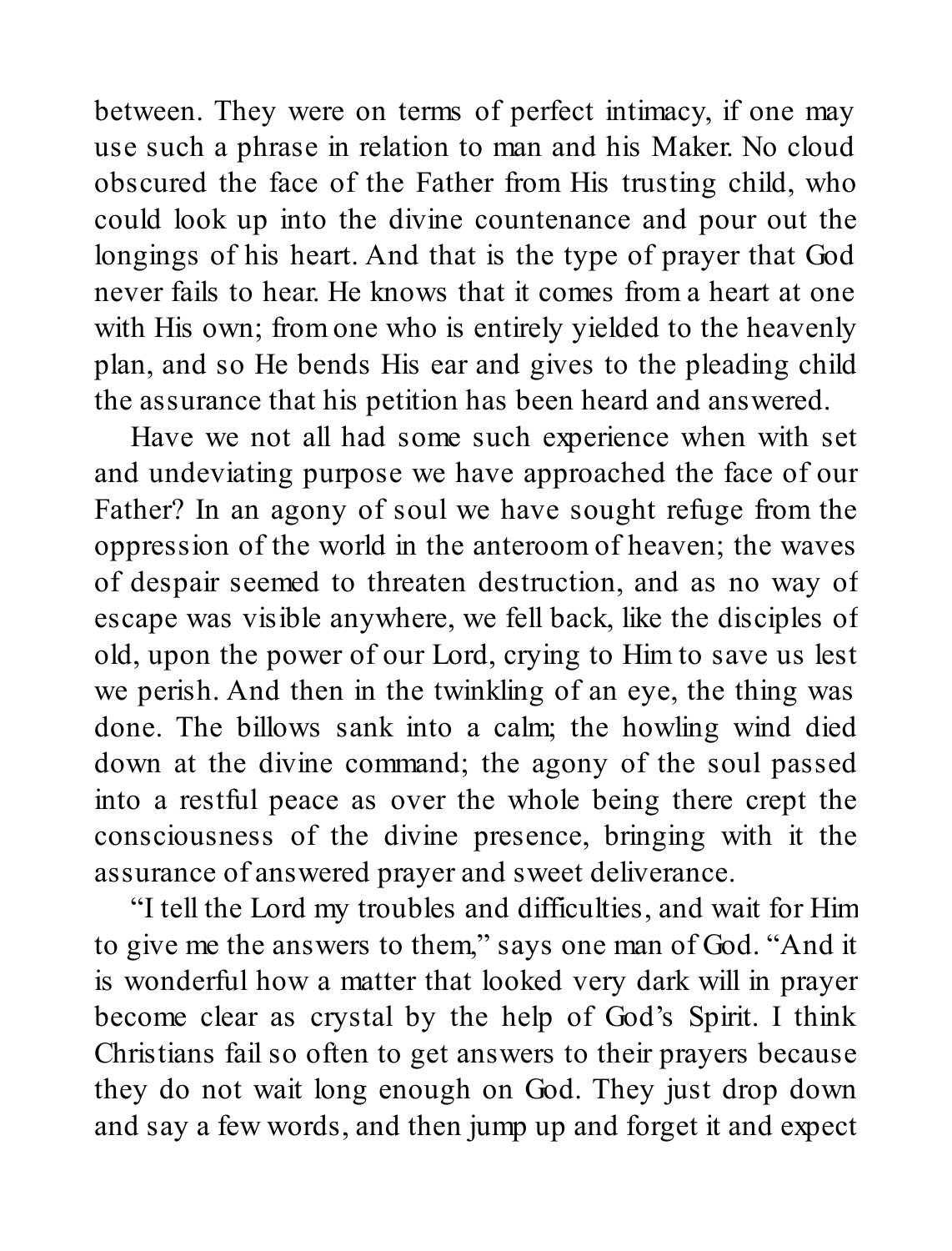God to answer them. Such praying always reminds me of the small boy ringing his neighbor's doorbell, and then running away as fast as he can go."

When we acquire the habit of prayer we enter into a new atmosphere. "Do you expect to go to heaven?" asked someone of a devout Scotsman. "Why, man, I live there," was the quaint and unexpected reply. It was a pithy statement of great truth, for the whole journey to heaven is heaven begun to the Christian who walks near enough to God to hear the secrets He has to impart.

This attitude is beautifully illustrated in a story about Horace Bushnell, told by Dr. Parkes Cadman. Bushnell was found to be suffering from an incurable disease. One evening the Rev. Joseph Twichell visited him, and as they sat together under the starry sky, Bushnell said: "One of us ought to pray." Twichell asked Bushnell to do so, and Bushnell began his prayer; burying his face in the earth, he poured out his heart until, said Twichell in recalling the incident, "I was afraid to stretch out my hand in the darkness lest I should touch God."

To have God this near is to enter the holy of holies—to breathe the fragrance of the heavenly air, to walk in Eden's delightful gardens. Nothing but prayer can bring God and man into this happy communion. That was the experience of Samuel Rutherford, just as it is the experience of everyone who passes through the same gateway. When this saint of God was confined in jail at one time for conscience's sake, he enjoyed in a rare degree this divine companionship, recording in his diary that Jesus entered his cell, and that at His coming "every stone flashed like a ruby."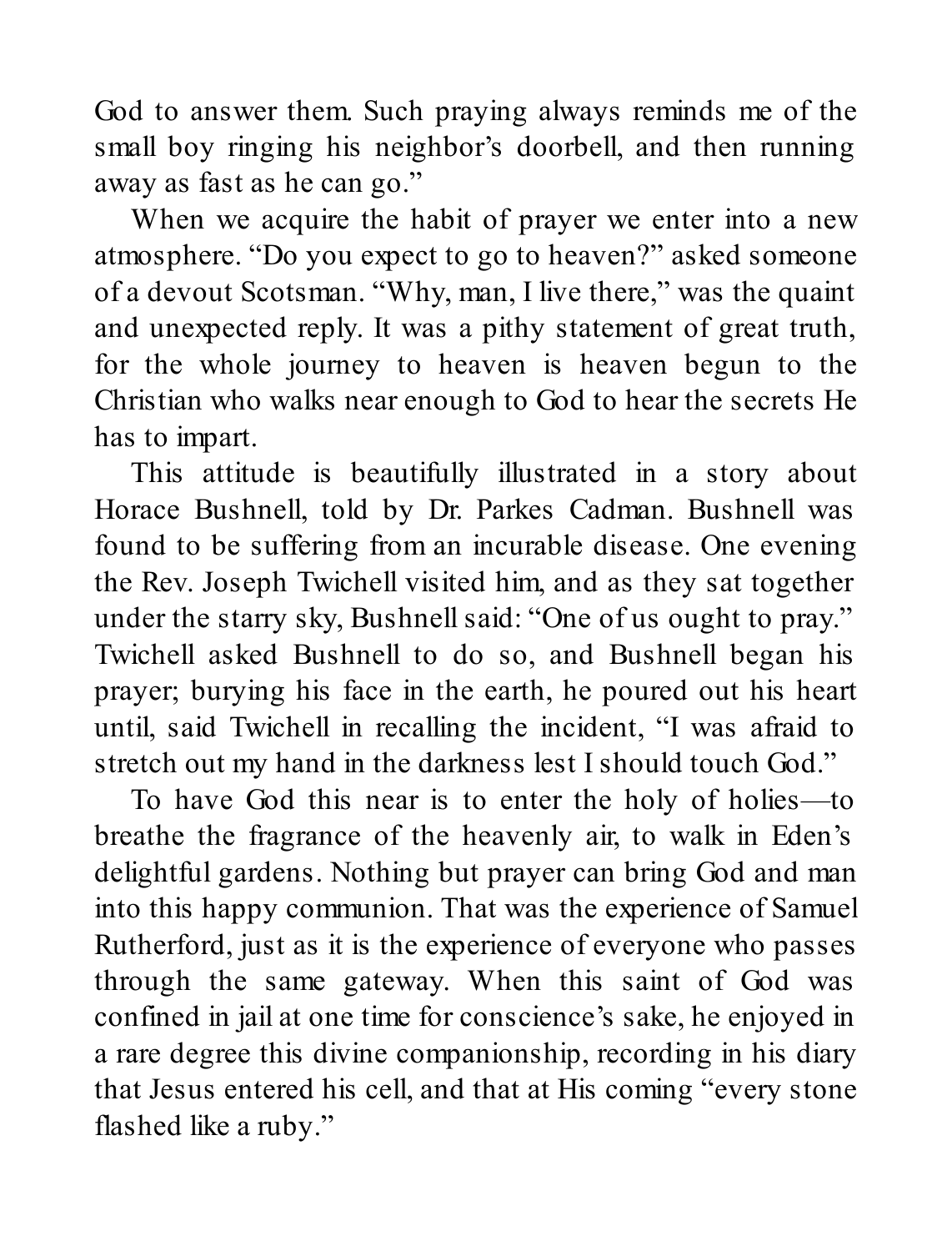Many others have borne witness to the same sweet fellowship, when prayer had become the one habit of life that meant more than anything else to them. David Livingstone lived in the realm of prayer and knew its gracious influence. It was his habit every birthday to write a prayer, and on his next to last birthday, this was his prayer: "O Divine one, I have not loved Thee earnestly, deeply, sincerely enough. Grant, I pray Thee, that before this year is ended I may have finished my task." It was just on the threshold of the year that followed that his faithful men, as they looked into the hut in Ilala, while the rain dripped from the eaves, saw their master on his knees beside his bed in an attitude of prayer. He had died on his knees in prayer.

Stonewall Jackson was a man of prayer. Said he: "I have so fixed the habit in my mind that I never raise a glass of water to my lips without asking God's blessing, never seal a letter without putting a word of prayer under the seal, never take a letter from the post without a brief sending of my thoughts heavenward, never change my classes in the lecture room without a minute's petition for the cadets who go out and for those who come in."

James Gilmour, the pioneer missionary to Mongolia, was a man of prayer. He had a habit in his writing of never using a blotter. He made a rule when he got to the bottom of any page to wait until the ink dried and spend the time in prayer.

In this way their whole being was saturated with the divine, and they became the reflection of the heavenly fragrance and glory. Walking with God down the avenues of prayer we acquire something of His likeness, and unconsciously we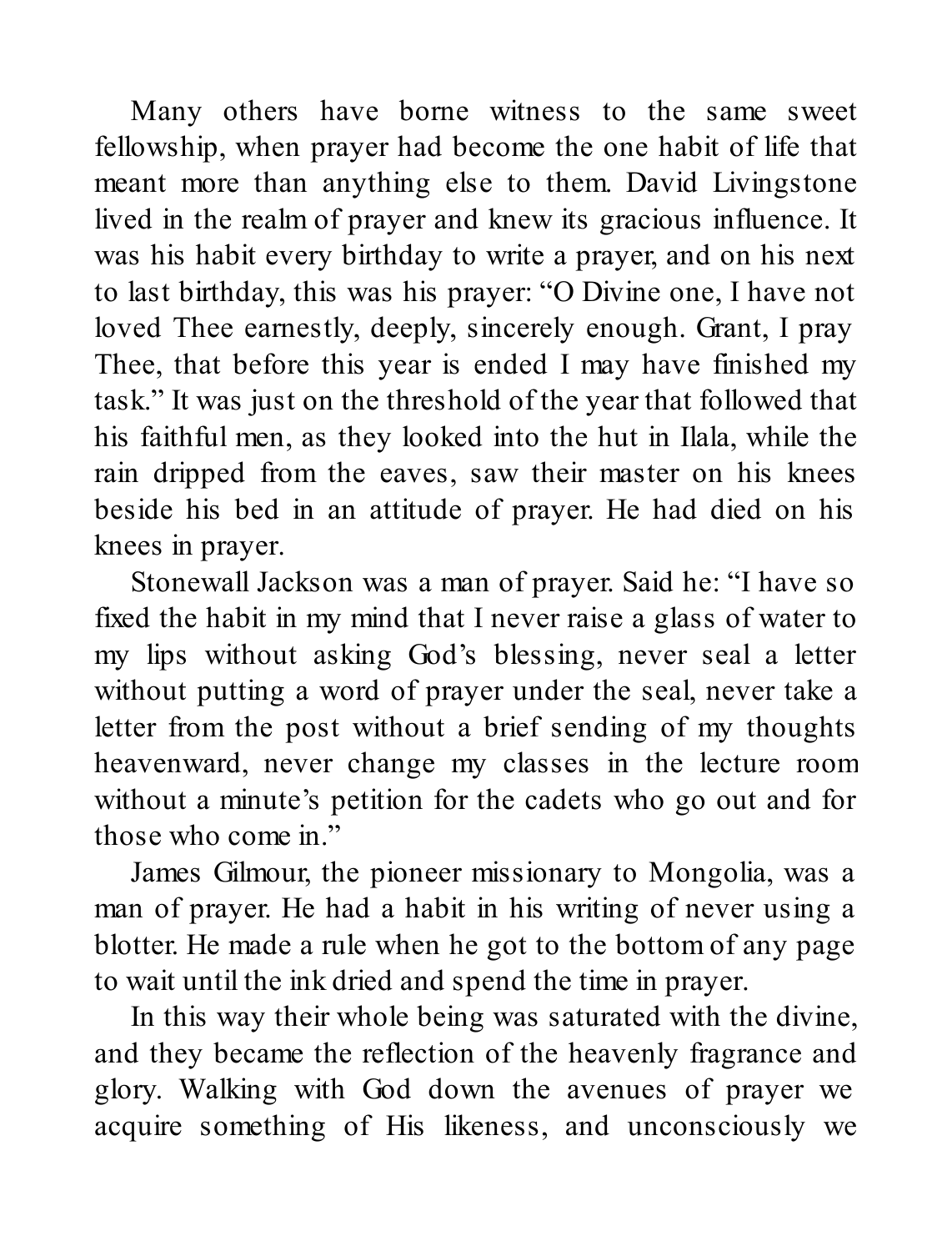become witnesses to others of His beauty and His grace. Professor James, in his famous work *Varieties of Religious Experience*, tells of a man of forty-nine who said: "God is more real to me than any thought or thing or person. I feel His presence positively, and the more as I live in closer harmony with His laws as written in my body and mind. I feel Him in the sunshine or rain; and all mingled with a delicious restfulness most nearly describes my feelings. I talk to Him as to a companion in prayer and praise, and our communion is delightful. He answers me again and again, often in words so clearly spoken that it seems my outer ear must have carried the tone, but generally in strong mental impressions. Usually a text of scripture, unfolding some new view of Him and His love for me, and care for my safety…. That He is mine and I am His never leaves me; it is an abiding joy. Without it life would be a blank, a desert, a shoreless, trackless waste."

Equally notable is the testimony of Sir Thomas Browne, the beloved physician who lived at Norwich in 1605, and was the author of a very remarkable book of wide circulation, *Religio Medici.* In spite of the fact that England was passing through a period of national convulsion and political excitement, he found comfort and strength in prayer. "I have resolved," he wrote in a journal found among his private papers after his death, "to pray more and pray always, to pray in all places where quietness inviteth, in the house, on the highway, and on the street; and to know no street or passage in this city that may not witness that I have not forgotten God." And he adds: "I purpose to take occasion of praying upon the sight of any church which I may pass, that God may be worshipped there in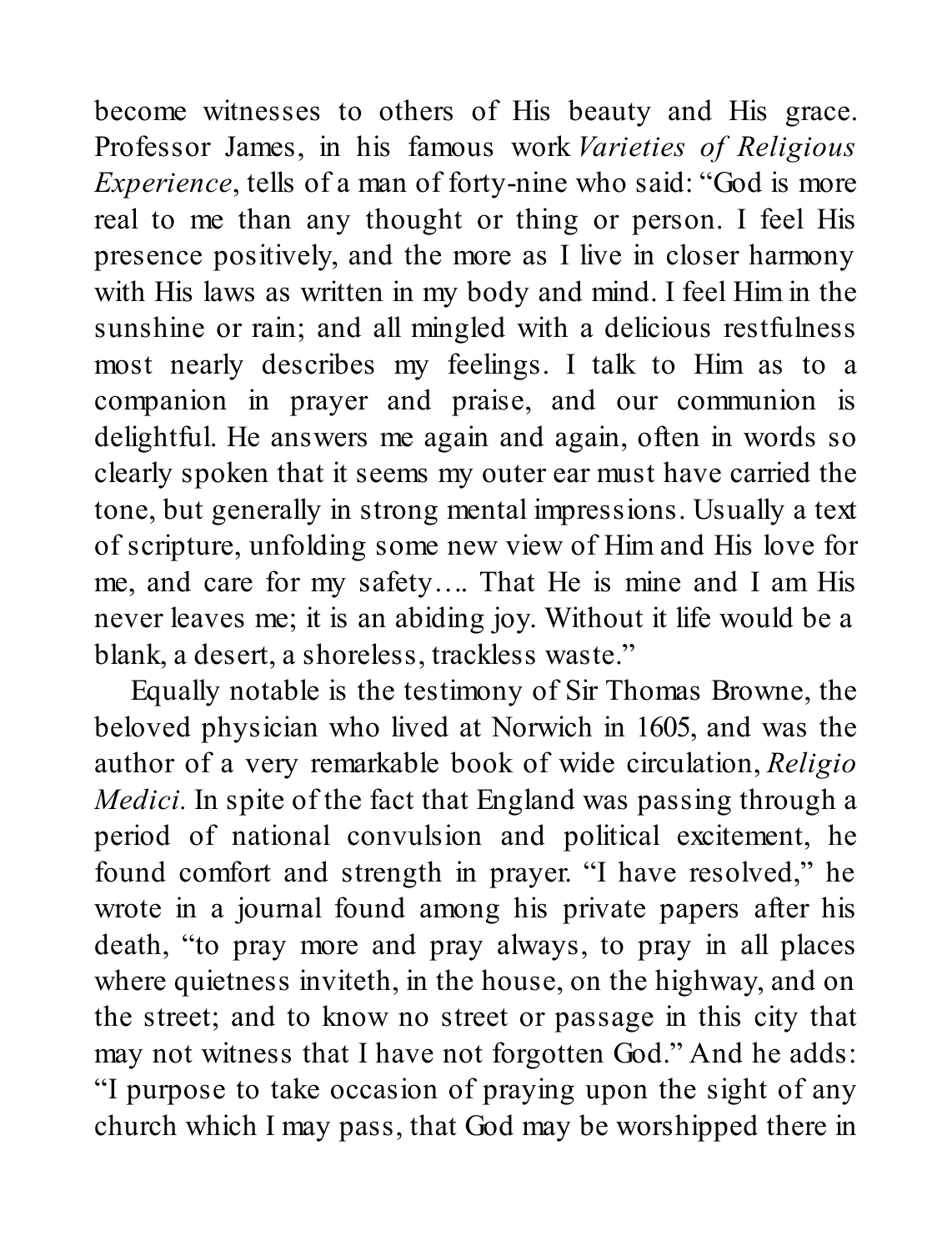spirit, and that souls may be saved there; to pray daily for my sick patients and for the patients of other physicians; at my entrance into any home to say, 'May the peace of God abide here'; after hearing a sermon, to pray for a blessing on God's truth, and upon the messenger; upon the sight of a beautiful person to bless God for His creatures, to pray for the beauty of such an one's soul, that God may enrich her with inward graces, and that the outward and inward may correspond; upon the sight of a deformed person, to pray God to give them wholeness of soul, and by and by to give them the beauty of the resurrection."

What an illustration of the praying spirit! Such an attitude represents prayer without ceasing, reveals the habit of prayer in its unceasing supplication, in its uninterrupted communion, in its constant intercession. What an illustration, too, of purpose in prayer! Of how many of us can it be said that as we pass people in the street we pray for them, or that as we enter a home or a church we remember the household or the congregation in prayer to God?

The explanation of our thoughtlessness or forgetfulness lies in the fact that prayer with so many of us is simply a form of selfishness; it means asking for something for ourselves—that and nothing more.

And fromsuch an attitude we need to pray to be delivered.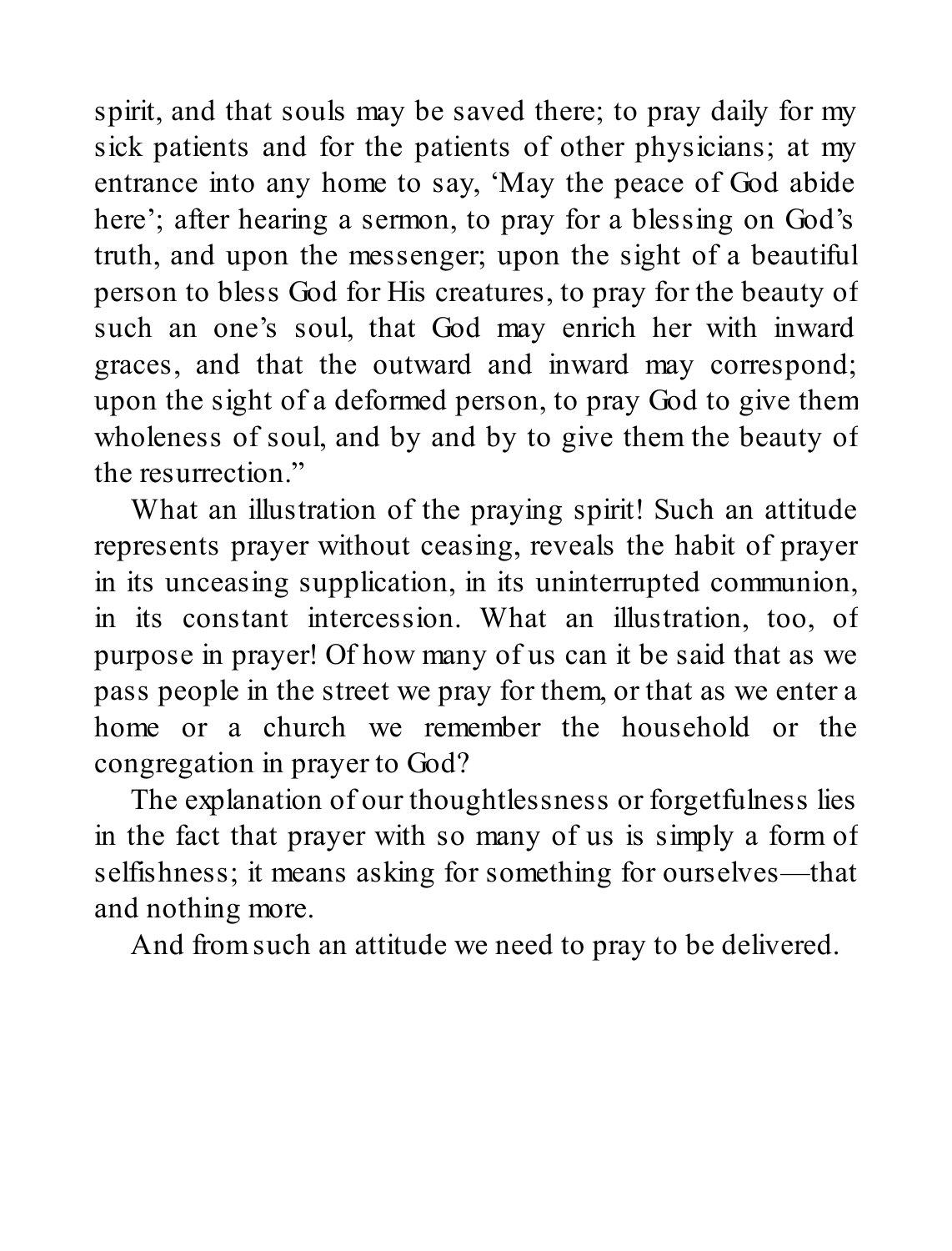**Examples of Praying Men**

*The act of praying is the very highest energy of which the human mind is capable; praying, that is, with the total concentration of the faculties. The great mass of worldly men and of learned men are absolutely incapable of prayer.*

SAMUEL TAYLOR COLERIDGE

Bishop Wilson says: "In H. Martyn's journal the spirit of prayer, the time he devoted to the duty, and his fervor in it are the first things which strike me."

Payson wore the hardwood boards into grooves where his knees pressed so often and so long. His biographer says: "His continuing instant in prayer, be his circumstances what they might, is the most noticeable fact in his history, and points out the duty of all who would rival his eminency. To his ardent and persevering prayers must no doubt be ascribed in a great measure his distinguished and almost uninterrupted success."

The Marquis DeRenty, to whom Christ was most precious, ordered his servant to call him from his devotions at the end of half an hour. The servant at the time saw his face through an aperture. It was marked with such holiness that he hated to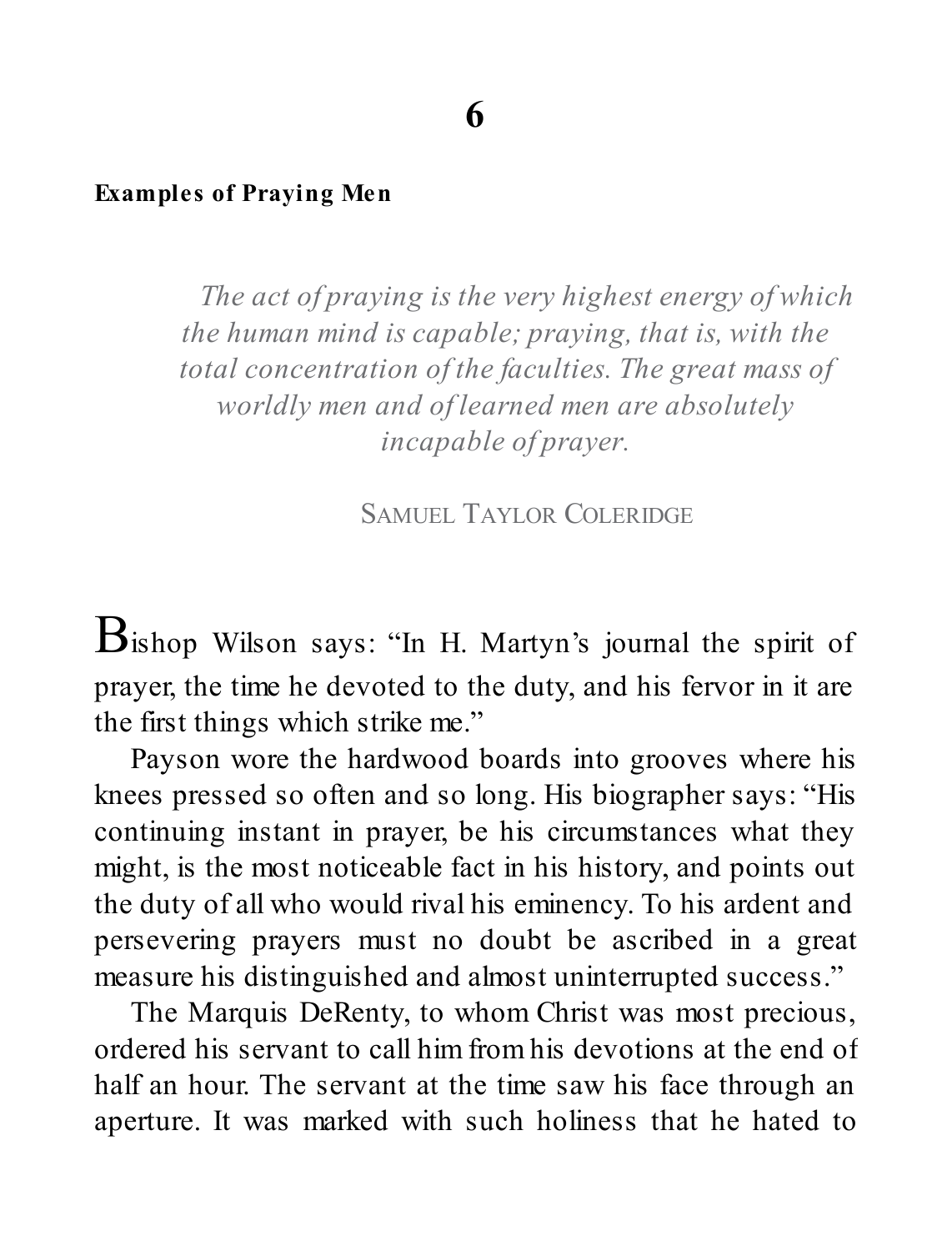arouse him. His lips were moving, but he was perfectly silent. He waited until three half hours had passed; then he called to him. When he arose from his knees he said that the half hour was so short when he was communing with Christ.

Brainerd said: "I love to be alone in my cottage, where I can spend much time in prayer."

William Bramwell is famous in Methodist annals for personal holiness and for his wonderful success in preaching and for the marvelous answers to his prayers. For hours at a time he would pray. He almost lived on his knees. He went over his circuits like a flame of fire. The fire was kindled by the time he spent in prayer. He often spent as many as four hours at a time in prayer.

Bishop Andrewes spent the greatest part of five hours every day in prayer and devotion.

Sir Henry Havelock always spent the first two hours of each day alone with God. If the encampment was struck at six a.m., he would rise at four.

Earl Cairns rose daily at six o'clock to secure an hour and a half for the study of the Bible and for prayer, before conducting family worship at a quarter to eight.

Dr. Judson's success in prayer can be attributed to the fact that he gave much time to prayer. He says on this point: "Arrange thy affairs, if possible, so that thou canst leisurely devote two or three hours every day not merely to devotional exercises but to the very act of secret prayer and communion with God. Endeavor seven times a day to withdraw from business and company and lift up thy soul to God in private retirement. Begin the day by rising after midnight and devoting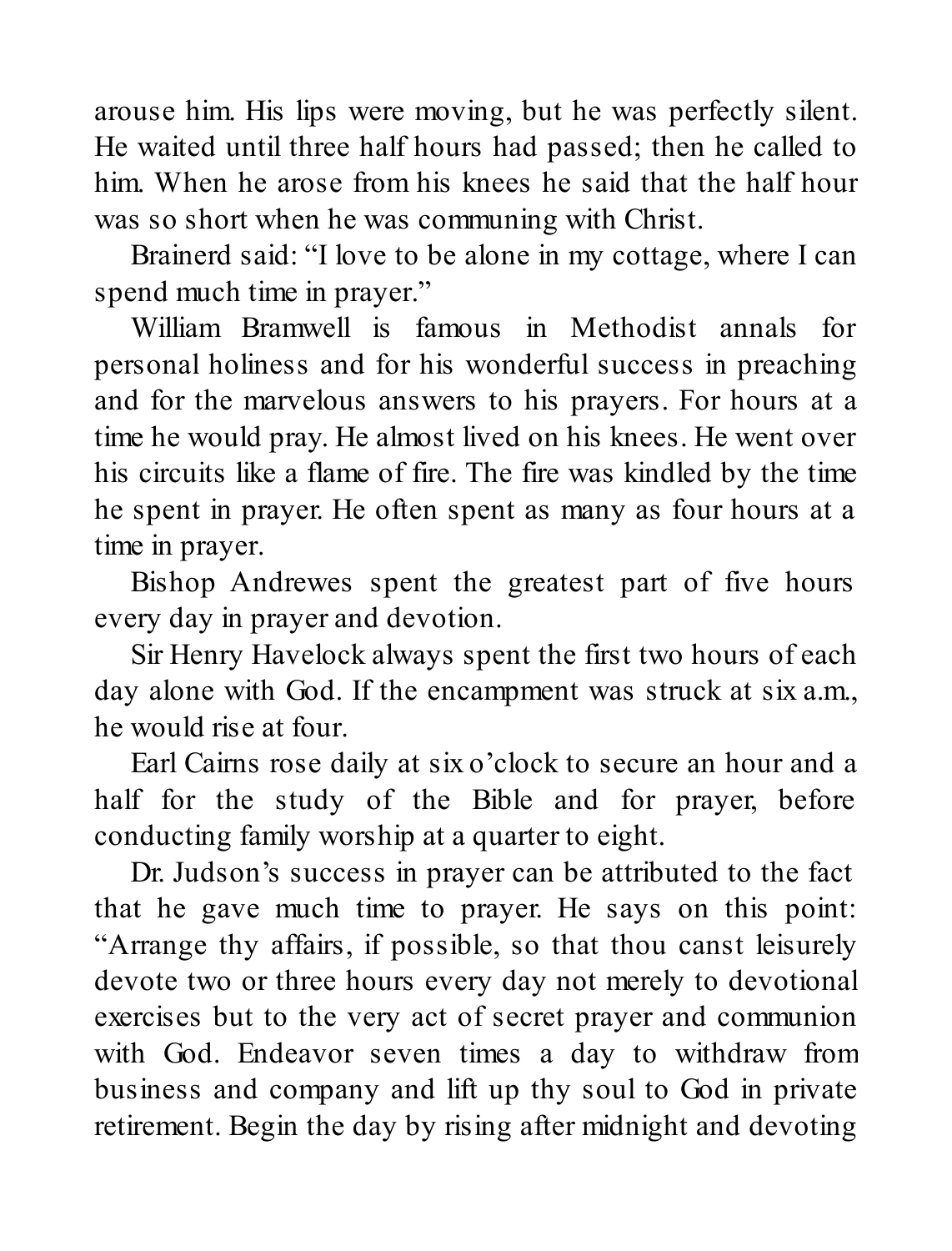some time amid the silence and darkness of the night to this sacred work. Let the hour of opening dawn find thee at the same work. Let the hours of nine, twelve, three, six, and nine at night witness the same. Be resolute in this cause. Make all feasible sacrifices to maintain it. Consider that thy time is short, and that business and company must not be allowed to rob thee of thy God." Impossible, say we, fanatical directions! Dr. Judson impressed an empire for Christ and laid the foundations of God's kingdom with imperishable granite in the heart of Burma. He was successful, one of the few men who mightily impressed the world for Christ. Many men of greater gifts and genius and learning than he have made no such impression; their religious work is like footsteps in the sands, but he has engraved his work on the adamant. The secret of its depth and endurance is found in the fact that he gave time to prayer. He kept the iron red-hot with prayer, and God's skill fashioned it with enduring power. No man can do a great and enduring work for God who is not a man of prayer, and no man can be a man of prayer who does not give much time to praying.

Is it true that prayer is simply the compliance with habit, dull and mechanical? A petty performance into which we are trained until tameness, shortness, and superficiality are its chief elements? "Is it true that prayer is, as is assumed, little else than the half-passive play of sentiment, which flows languidly on through the minutes or hours of easy reverie?" Canon Liddon continues: "Let those who have really prayed give the answer. They sometimes describe prayer with the patriarch Jacob as a wrestling together with an unseen power, which may last, not infrequently in an earnest life, late into the night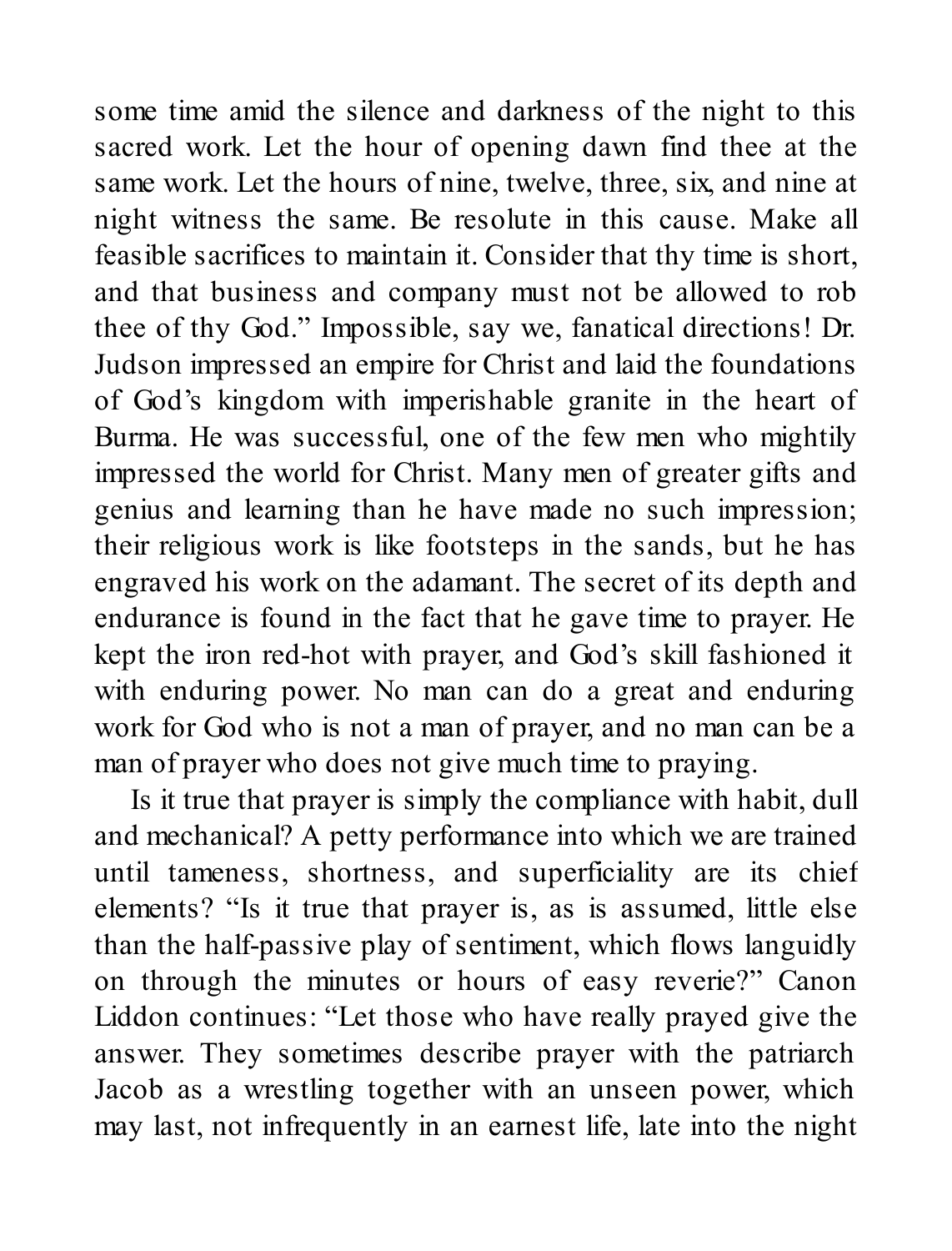hours, or even to the break of day. Sometimes they refer to common intercession with St. Paul as a concerted struggle. They have, when praying, their eyes fixed on the Great Intercessor in Gethsemane, upon the drops of blood which fall to the ground in that agony of resignation and sacrifice. Importunity is of the essence of successful prayer. Importunity means not dreaminess but sustained work. It is through prayer especially that the kingdom of heaven suffereth violence, and the violent take it by force. It was a saying of the late Bishop Hamilton that 'No man is likely to do much good in prayer who does not begin by looking upon it in the light of a work to be prepared for and persevered in with all the earnestness which we bring to bear upon subjects which are in our opinion at once most interesting and most necessary.'"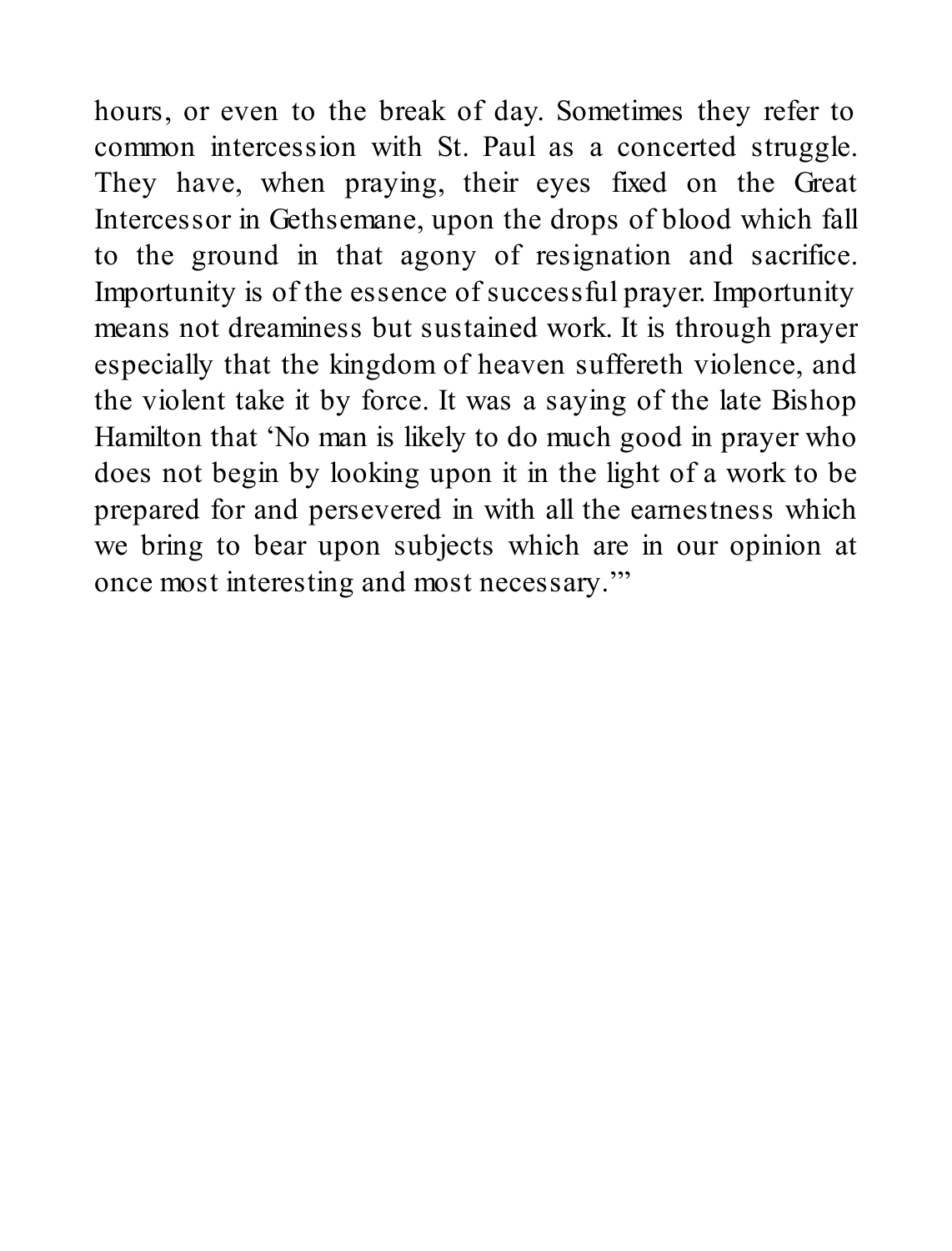#### **Prayerless Christians**

*If there was ever a time when Peter, James, and John needed to remain awake it was in Gethsemane. If James had persisted in keeping awake it might have saved his decapitation a few years later. If Peter had stirred himself to really intercede for himself and others he would not have denied his Christ that night in the palace of Caiaphas.*

H. W. HODGE

There is great need in this day for Christian businessmen to infuse their mundane affairs with the spirit of prayer. There is a great army of successful merchants of almost every kind who are members of Christ's Church, and it is high time these men attended to this matter. This is but another version of the phrase "putting God into business," the realization and restraint of His presence and of His fear in all aspects of life. We need the atmosphere of the prayer closet to pervade our public salesrooms and countinghouses. The sanctity of prayer should fill our business. We need the spirit of Sunday carried over to Monday and continued until Saturday. But this cannot be done by prayerless men, but by men of prayer. We need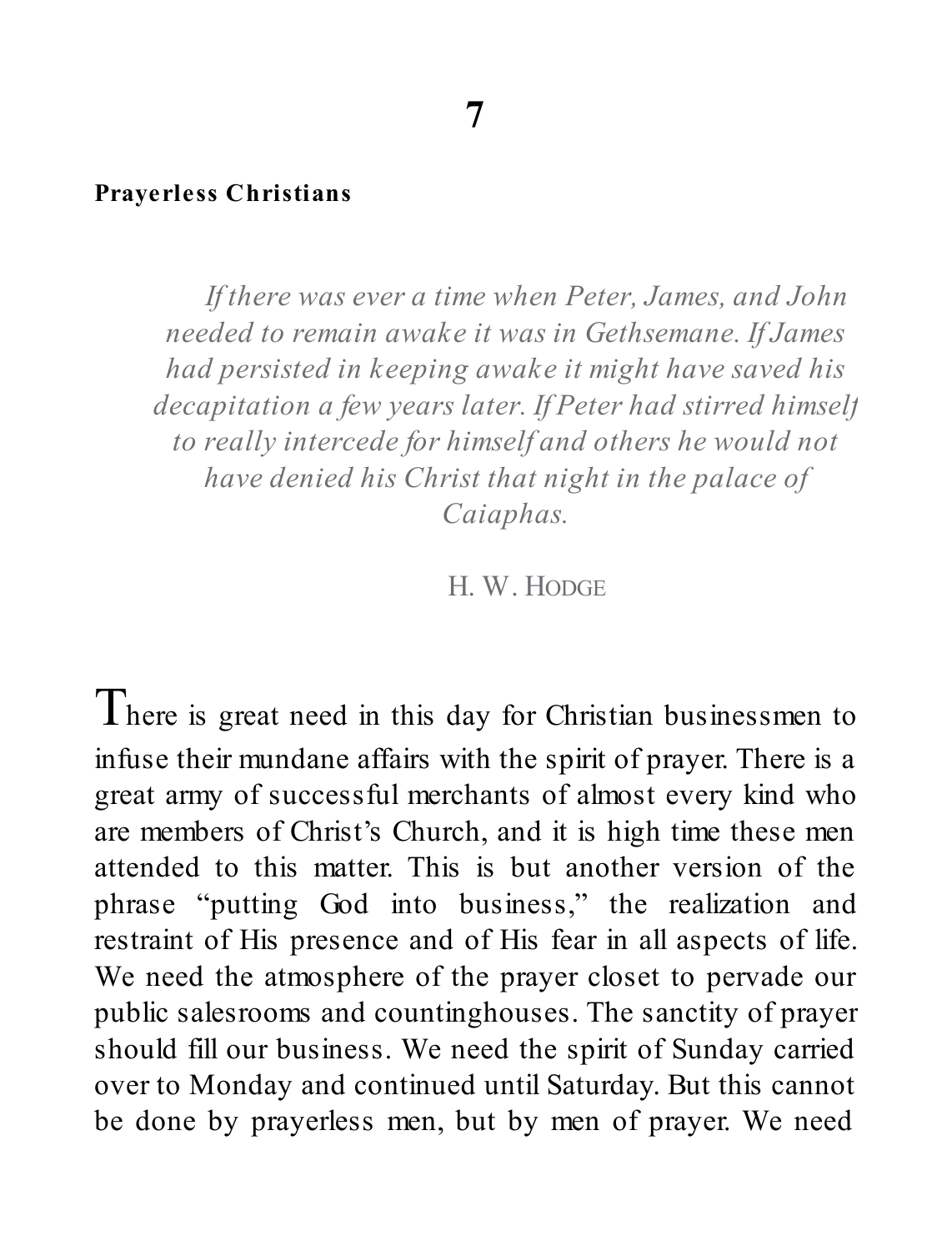businessmen to go about their concerns with the same reverence and responsibility with which they enter the closet. Men are badly needed who are devoid of greed, but who, with all their hearts carry God with them into the secular affairs of life.

Men of the world imagine prayer to be too ineffective to come into rivalry with business methods and worldly practices. Against such a misleading doctrine Paul sets all the commands of God, the loyalty to Jesus Christ, the claims of godly character, and the demands of the salvation of the world. Men must pray, and put strength and heart into their praying. This is part of the primary business of life, and to it God has called men, first of all.

Praying men are God's agents on earth, the representatives of the government of heaven, set to a specific task on the earth. While it is true that the Holy Spirit and the angels of God are agents of God in carrying forward the redemption of the human race, yet among them there must be praying men. For such men God has great use. He can make much of them, and in the past has done wonderful things through them. These are His instruments in carrying out God's great purposes on the earth. They are God's messengers, His watchmen, shepherds, workmen, who need not be ashamed. Fully equipped for the great work to which they are appointed, they honor God and bless the world.

Above all things, Christian men and women must, primarily, be leaders in prayer. No matter how involved they may be in other activities, they fail if they are not examples in prayer. They must give their brains and hearts to prayer. Men who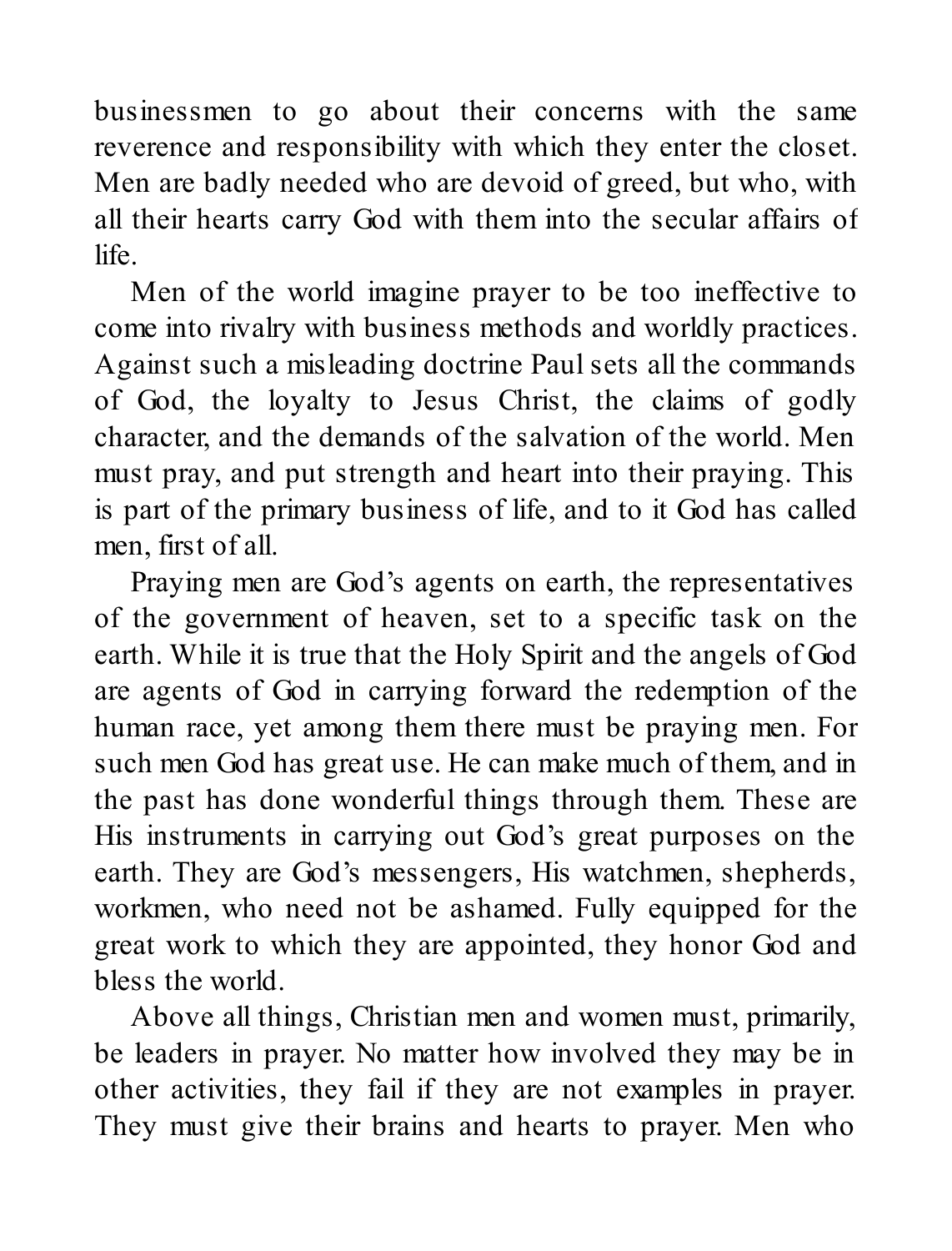make and shape the program of Christ's Church, who map out its line of activity, should themselves be shaped and made by prayer. Men controlling the church finances, thought, and action—should all be men of prayer.

The progress toward the completion of God's work in this world has two basic principles—God's ability to give and man's ability to ask. Failure in either one is fatal to the success of God's work on earth. God's inability to do or to give would put an end to redemption. Man's failure to pray would, just as surely, set a limit to the plan. But God's ability to do and to give has never failed and cannot fail; but man's ability to ask can fail, and often does. Therefore the slow progress that is being made toward the realization of a world won for Christ lies entirely with man's limited asking. There is need for the entire Church of God, on the earth, to commit itself to prayer. The Church upon its knees would bring heaven upon the earth.

The wonderful ability of God to do for us is thus expressed by Paul in one of his most comprehensive statements, "And God is able to make all grace abound toward you," he says, "that ye, always having all sufficiency in all things, may abound to every good work" (2 Corinthians 9:8).

Study, I pray you, that remarkable statement—"God is able to make all grace abound." That is, He is able to give such sufficiency, that we may abound—overflow—to every good work. Why are we not more fully fashioned after this overflowing order? The answer is lack of prayer ability. "Ye have not, because ye ask not" (James 4:2). We are feeble, weak, and impoverished because of our failure to pray. God is restrained in doing because we are restrained by reason of our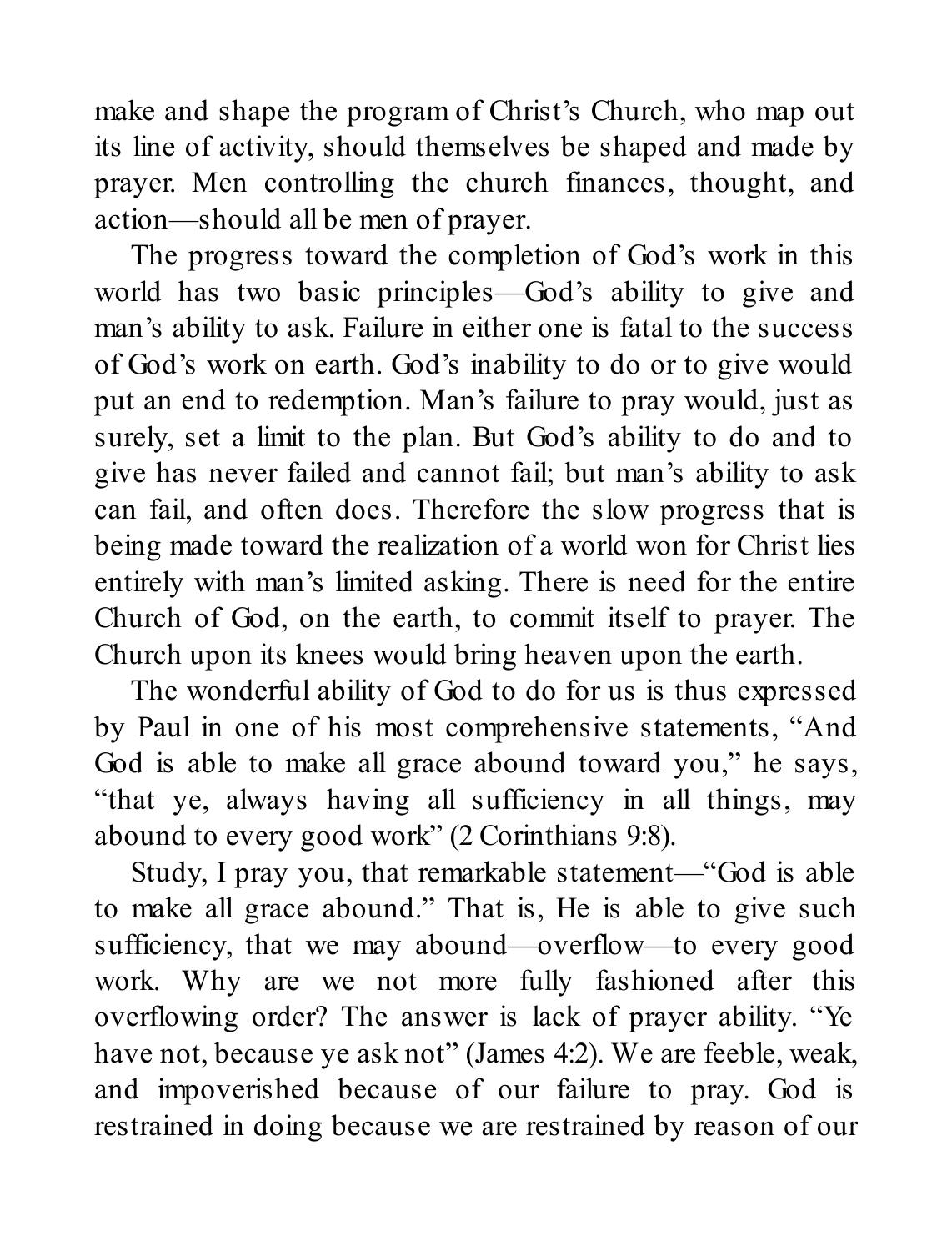nonpraying. All failures in securing heaven are traceable to lack of prayer or misdirected petition.

Prayer must be broad in its scope—it must plead for others. Intercession for others is the hallmark of all true prayer. When prayer is confined to self and to the sphere of one's personal needs, it dies by reason of its littleness, narrowness, and selfishness. Prayer must be broad and unselfish or it will perish. Prayer is the soul of a man stirred to plead with God for others. In addition to being interested in the eternal interests of one's own soul it must, in its very nature, be concerned for the spiritual and eternal welfare of others. One's ability to pray for self is greatest when it expresses compassion for others.

In 1 Timothy 2, the apostle Paul urges with singular and specific emphasis, that those who occupy positions of influence and places of authority, are to give themselves to prayer. "I will therefore that men pray every where" (1 Timothy 2:8). This is the high calling of the men of the church, and no calling is so engaging, so engrossing, and so valuable that we can afford to relieve Christian men from the all-important vocation of secret prayer. Nothing whatever can take the place of prayer. Nothing whatever can atone for the neglect of praying. This is uppermost, first in point of importance and first in point of time. No man is so high in position, or in grace, to be exempt from an obligation to pray. No man is too big to pray, no matter who he is, nor what office he fills. The king on his throne is as much obligated to pray as the peasant in his cottage. None is so high and exalted in this world or so lowly and obscure as to be excused from praying. The help of everyone is needed in completing the work of God, and the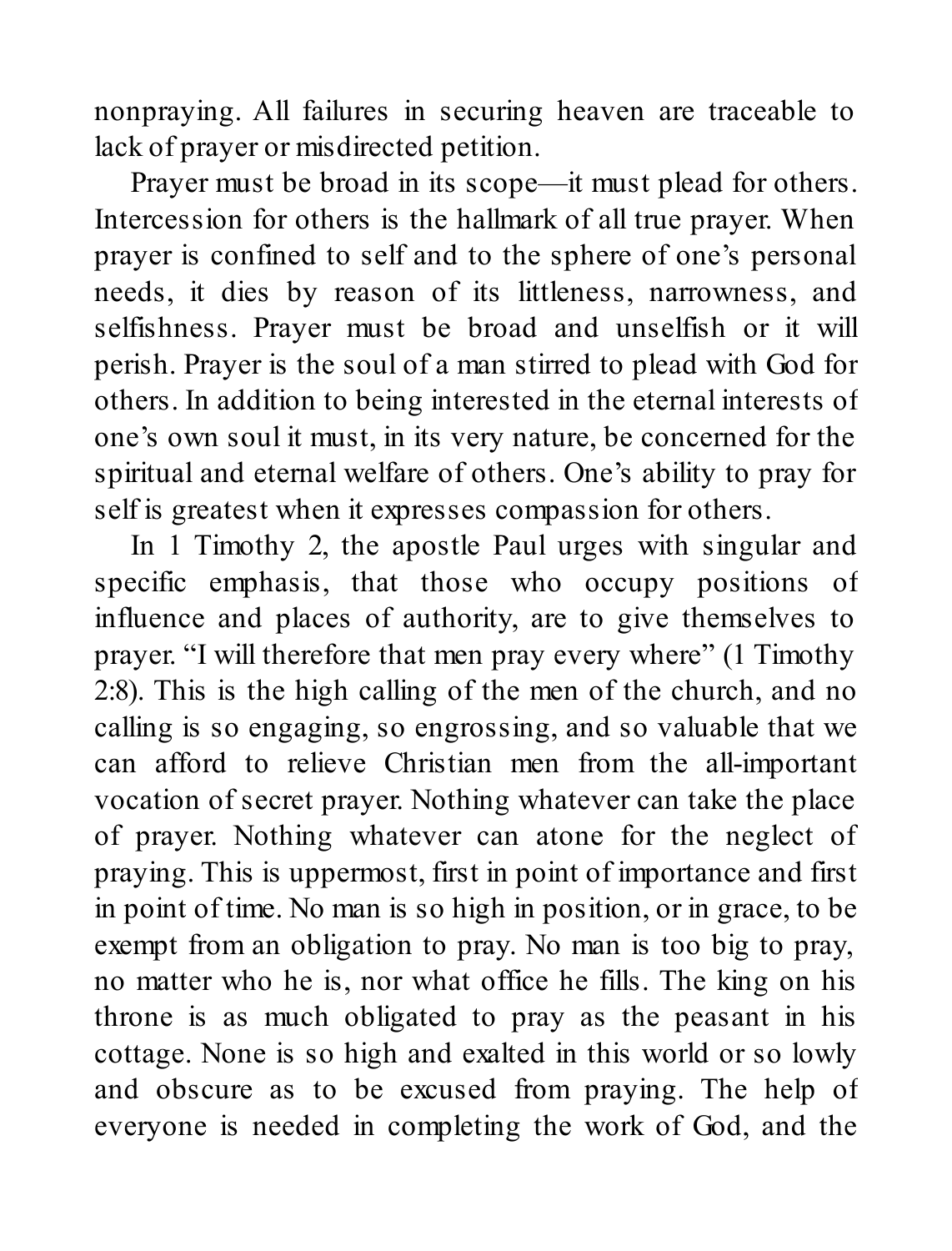prayer of each praying man helps to expand the church. The leaders in place, in gifts, and in authority are to be chiefs in prayer.

Civil and church rulers shape the affairs of this world. And so civil and church rulers themselves need to be shaped personally in spirit, heart, and conduct, in truth and righteousness, by the prayers of God's people. This is in direct line with Paul's words:

*"I exhort therefore," he says, "that, first of all, supplications, prayers, intercessions, and giving of thanks, be made for all men; for kings, and for all that are in authority."*

# 1 T $_{\text{MOTHV}}$   $2 \cdot 1 - 2$

It is a sad day for righteousness when church politics, instead of holy praying, shapes the administration of the kingdom and elevates men to position and power. Why pray for all people? Because God wills the salvation of all people. God's children on earth must link their prayers to God's will. Prayer is to carry out the will of God. God wills the salvation of all people. His heart is set on this one thing. Our prayers must be the creation and advocates of God's will. We are to grasp humanity in our praying as God grasps humanity in His love, His interest, and His plans to redeem humanity. Our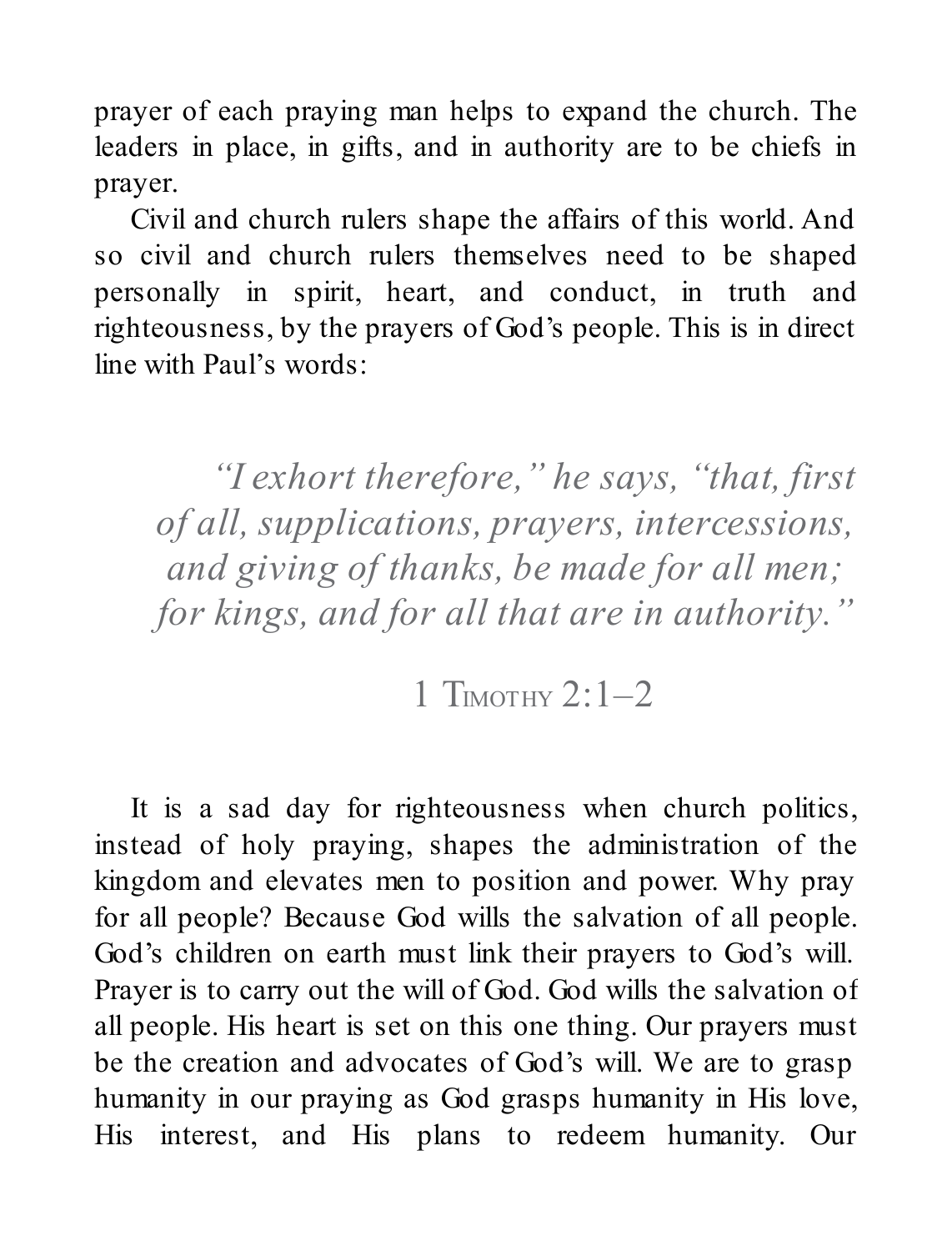sympathies, prayers, wrestling, and ardent desires must run parallel with the will of God—broad, generous, worldwide, and godlike. The Christian must in all things, first of all, be conformed to the will of God, but nowhere shall this royal devotion be more evident than in the salvation of humankind. This high partnership with God, as His representatives on earth, is to have its fullest, richest, and most efficient application in prayer for all people.

Men are to pray for all men, especially for rulers in church and state, "that we may lead a quiet and peaceable life in all godliness and honesty" (1 Timothy 2:2). Peace on the outside and peace on the inside. Praying calms disturbing forces, allays tormenting fears, brings conflict to an end. Prayer tends to do away with turmoil. But even if there are external conflicts, it is well to have deep peace within the citadel of the soul. "That we may lead a quiet and peaceable life." Prayer brings the inner calm and furnishes the outward tranquility. Praying rulers and praying subjects, were they worldwide, would allay turbulent forces, make wars to cease, and peace to reign.

Men must pray for all men that we may lead lives "in all godliness and honesty." That is with godliness and gravity. godliness is to be like God. It is to be godly, to have godlikeness, having the image of God stamped upon the inner nature, and showing the same likeness in conduct and in disposition. Almighty God is the very highest model, and to be like Him is to possess the highest character. Prayer molds us into the image of God, and at the same time tends to mold others into the same image in proportion to our prayers for others. Prayer means to be godlike, and to be godlike is to love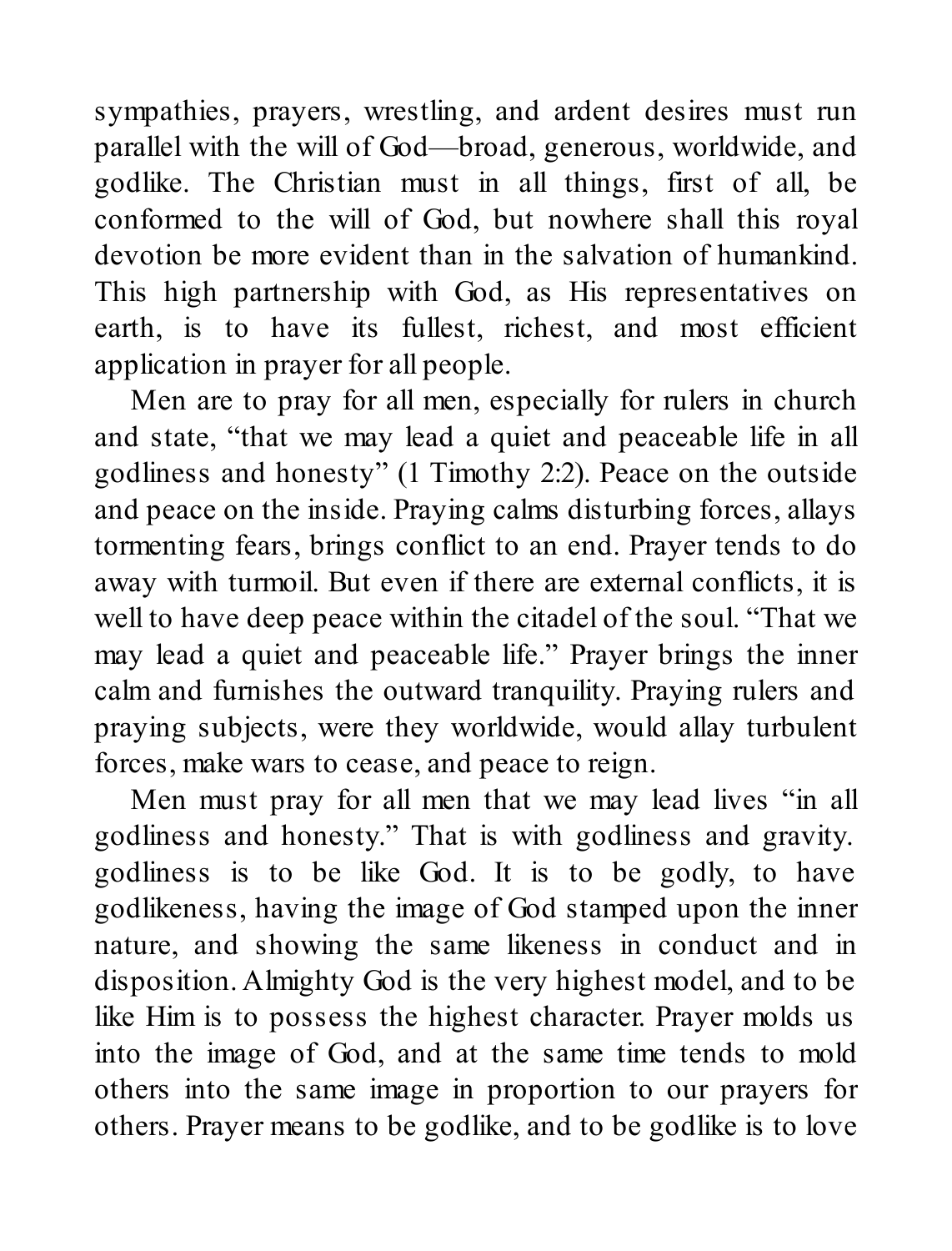Christ and love God, to be one with the Father and the Son in spirit, character, and conduct. Prayer means to stay with God until you are like Him. Prayer makes a godly man, and puts within him "the mind of Christ" (1 Corinthians 2:16), the mind of humility, of self-surrender, of service, of pity, and of prayer. If we really pray, we will become more like God, or else we will quit praying.

"Men pray every where" (1 Timothy 2:8), in the closet, in the prayer meeting, about the family altar, and to do it, "lifting up holy hands, without wrath and doubting" (1 Timothy 2:8). Here is not only the obligation laid upon the men to pray, but instructions as to how they should pray. Men must pray "without wrath." That is, without bitterness against their neighbors or brethren; without the stubbornness and tenacity of a strong will, and hard feelings; without an evil desire or emotion kindled by nature's fires in the sinful nature. Praying is not to be done by these questionable things, nor in company with such evil feelings, but "without" them, aloof and entirely separate from them. This is the sort of praying the men are called upon to do, the sort that God hears and the kind that prevails with God and accomplishes things. With such praying in the hands of Christian men, they become divine agencies in God's hands for carrying on God's gracious purposes and executing His designs in redemption.

Prayer has a higher origin than man's nature. This is true whether we mean man's nature as separate from the angelic nature, or man's sinful nature unrenewed and unchanged. Prayer does not originate in the realms of the carnal mind. Such a nature is entirely foreign to prayer simply because "the carnal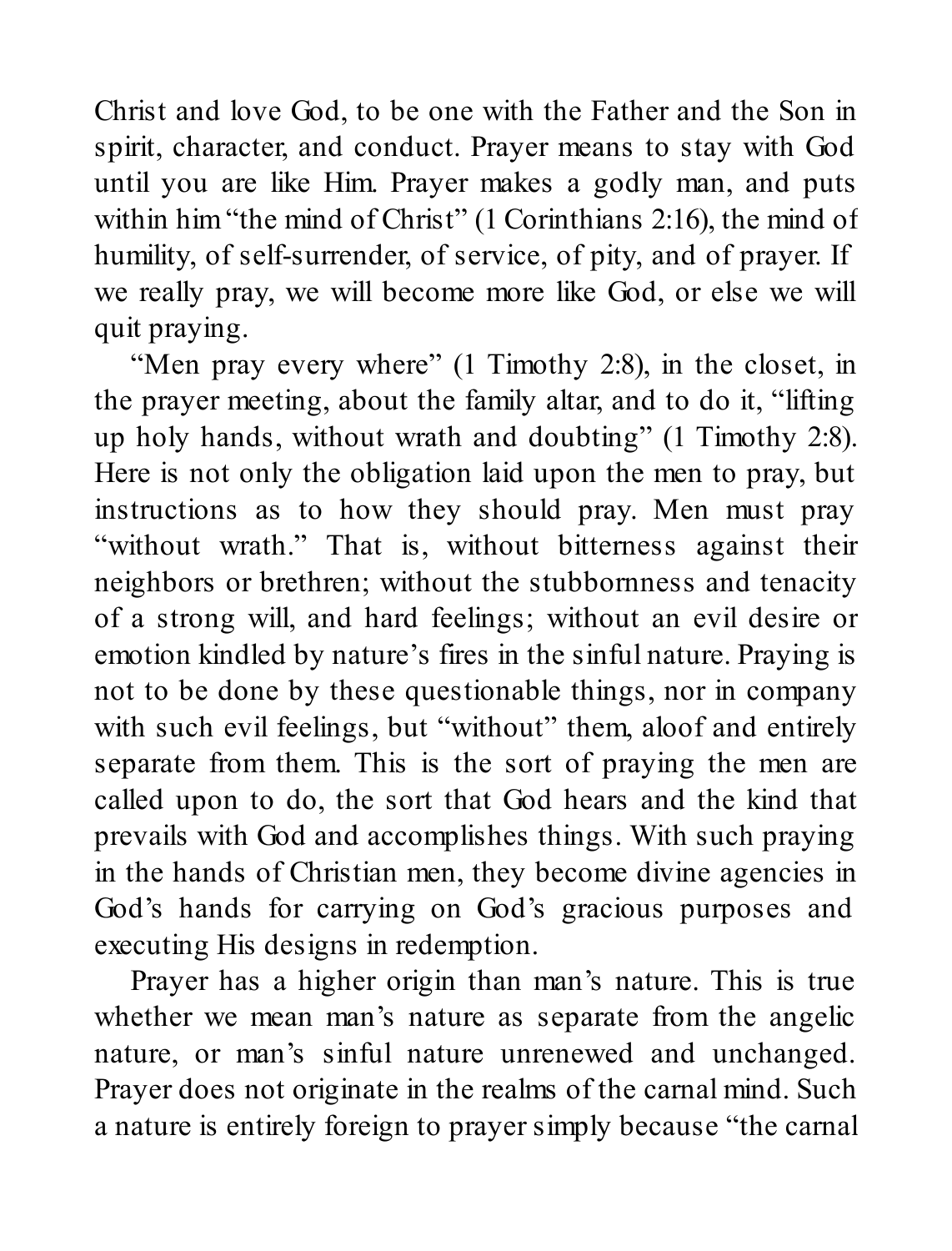mind is enmity against God" (Romans 8:7). It is by the new Spirit that we pray, the new spirit sweetened by the sugar of heaven perfumed with the fragrance of the upper world, and invigorated by a breath fromthe crystalsea. The "new spirit" is native to the skies, panting after the heavenly things, inspired by the breath of God. It is the praying attitude from which all the old juices of the carnal, unreformed nature have been expelled, and the fire of God has created the flame that has consumed worldly lusts, and the juices of the Spirit have been injected into the soul, and the praying is entirely separate from wrath.

Men are also to pray "without doubting." The Revised Version puts it, "without disputings." Faith in God, belief in God's Word, they must have "without question." No doubting or disputing must be in the mind. There must be no opinions, nor hesitancy, no questioning, no reasoning, no intellectual quibbling, no rebellion, but a strict, steadfast loyalty of spirit to God, a life of loyalty in heart and intellect to God's Word.

God has much to do with believers who have a living, transforming faith in Jesus Christ. These are God's children. A father loves his children, supplies their needs, hears their cries and answers their requests. Children believe their fathers, love them, trust in them, and ask them for what they need, believing without doubting that their fathers will hear their requests. God has everything to do with answering the prayer of His children. Their troubles concern Him, and their prayers awaken Him. Their voices are sweet to Him. He loves to hear them pray, and He is never happier than to answer their prayers.

Prayer is intended for God's ear. It is not man, but God who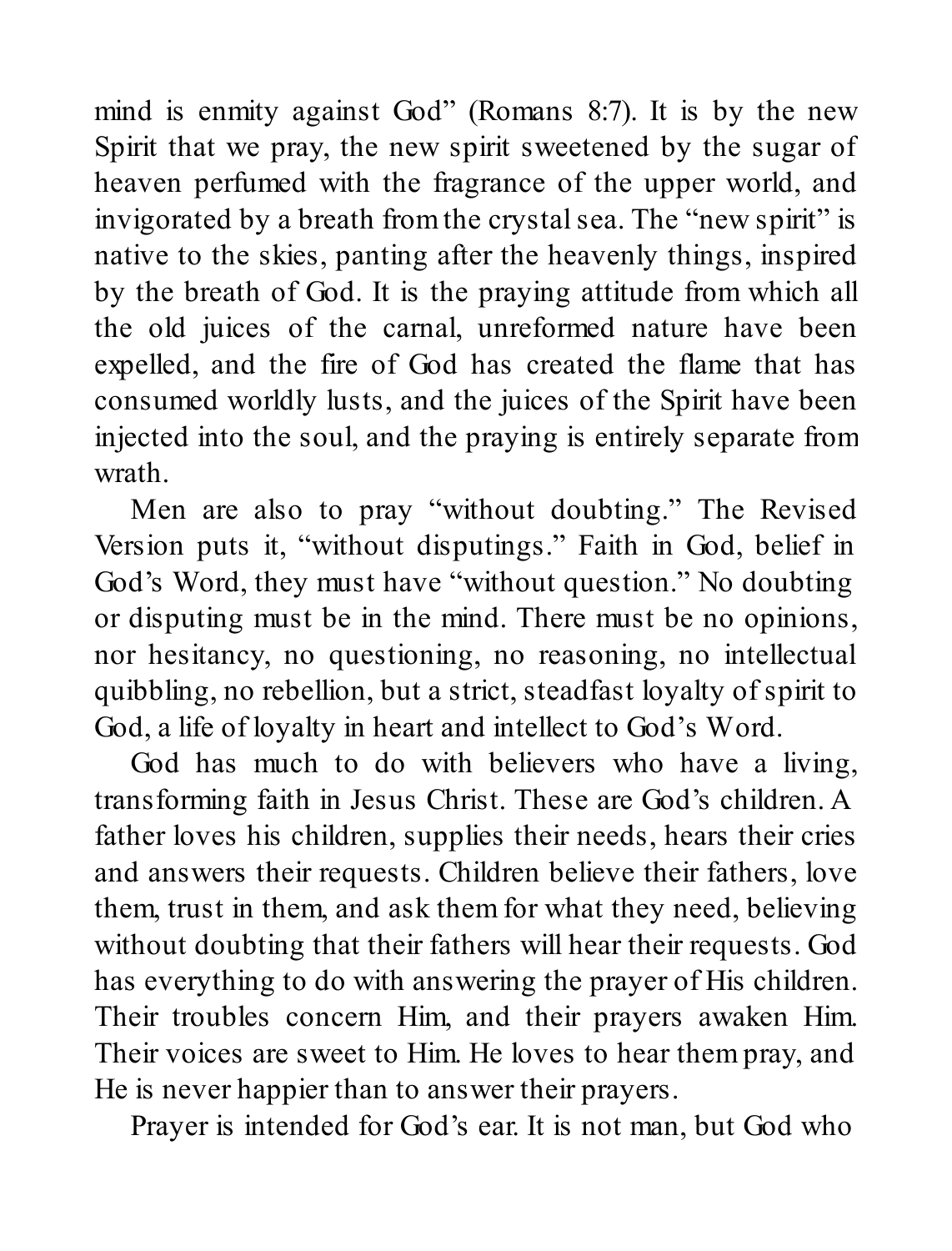hears and answers prayer. Prayer covers the whole range of our needs. Hence, "in every thing by prayer and supplication … let your requests be made known unto God" (Philippians 4:6). Prayer includes the entire range of God's ability. "Is any thing too hard for the LORD?" (Genesis 18:14). Prayer belongs to no favored segment of our needs, but reaches to and embraces the entire circle of our wants, simply because God is the God of the whole person. God has pledged Himself to supply the needs of the whole person, physical, intellectual, and spiritual. "But my God shallsupply all your need according to his riches in glory by Christ Jesus" (Philippians 4:19). Prayer is the child of grace, and grace is for the whole person, and for every one of the children of men.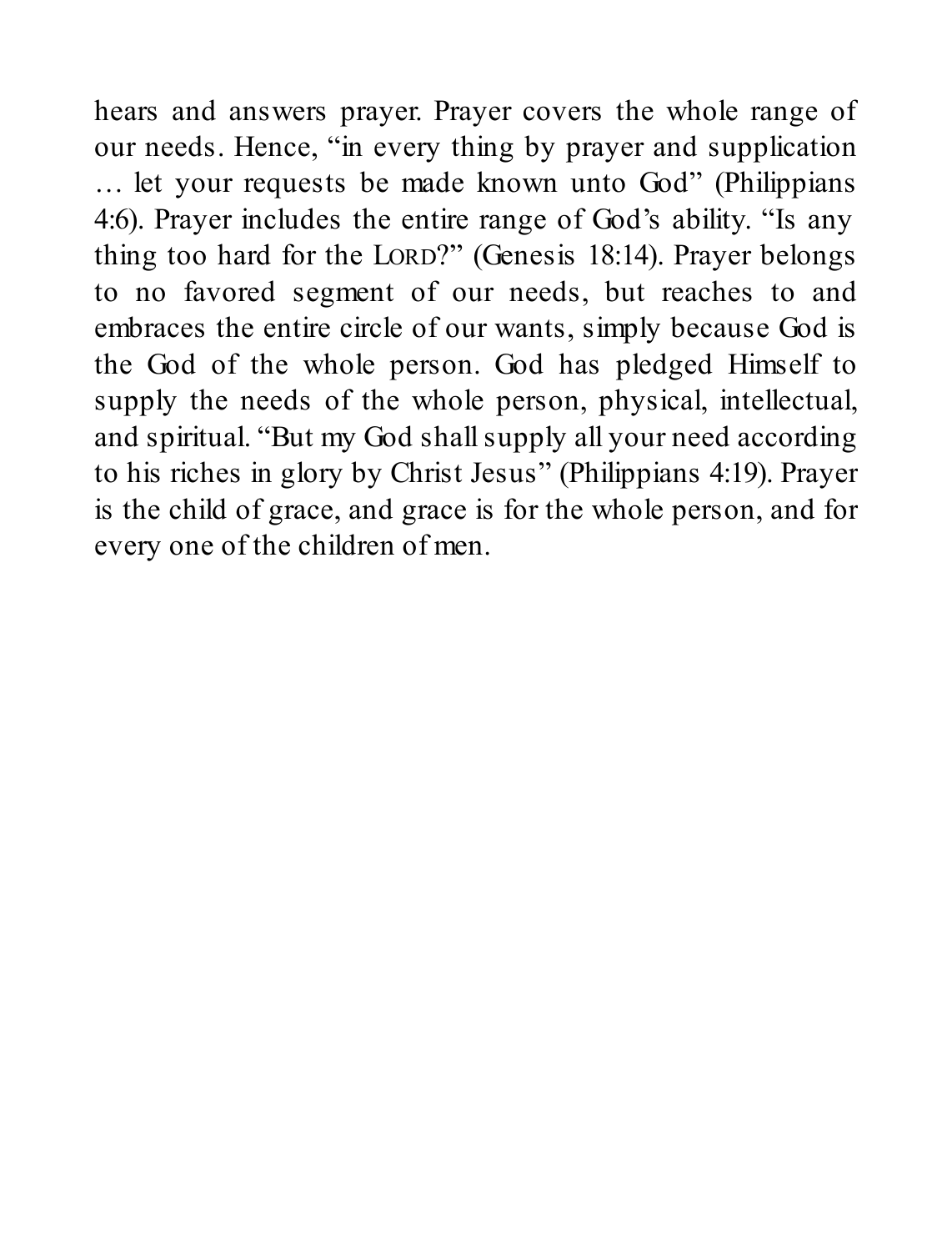#### **Much Time Should Be Given to Prayer**

*The great masters and teachers in Christian doctrine have always found in prayer their highest source of illumination. Not to go beyond the limits of the English Church, it is recorded of Bishop Andrews that he spent five hours daily on his knees. The greatest practical resolves that have enriched and beautified human life in Christian times have been arrived at in prayer.*

#### CANON LIDDON

While many private prayers, in the nature of things, must be short; while public prayers, as a rule, ought to be short and condensed; while there is ample room for and value put on brief prayer—yet in our private communions with God time is a feature essential to its value.

Much time spent with God is the secret of all successful praying. Prayer that is felt as a mighty force is the product of much time spent with God. Our short prayers owe their point and efficiency to the long ones that have preceded them. The short prevailing prayer cannot be prayed by one who has not prevailed with God in a mightier struggle of long continuance. Jacob's victory of faith could not have been gained without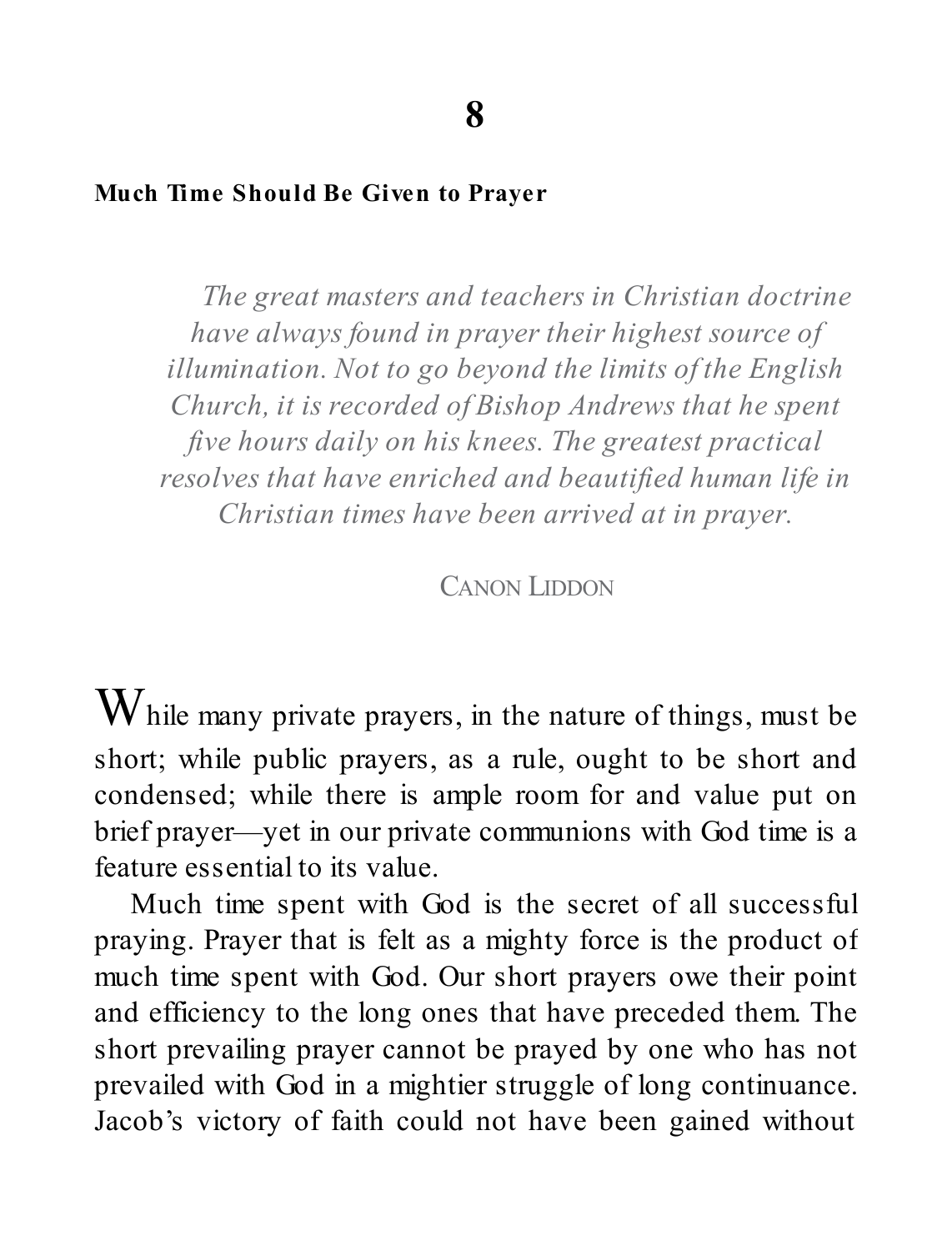that all-night wrestling. God's acquaintance is not made by short visits. God does not bestow His gifts on the casual or hasty comers and goers. Much time alone with God is the secret of knowing Him and of influence with Him. He yields to the persistence of a faith that knows Him. He bestows His richest gifts upon those who declare their desire for and appreciation of those gifts by the constancy as well as earnestness of their persistence. Christ, who in this as well as other things is our example, spent many whole nights in prayer. His custom was to pray much. He had his habitual place to pray. Many long seasons of praying make up his history and character. Paul prayed day and night. It took time from very important interests for Daniel to pray three times a day. David's morning, noon, and night praying were doubtless on many occasions very protracted. While we have no specific account of the time these Bible saints spent in prayer, the indications are that they consumed much time in prayer, and on some occasions long seasons of praying were their custom.

We would not have anyone think that the value of their prayers is to be measured by the clock, but our purpose is to impress on our minds the necessity of being much alone with God; and that if this feature has not been produced by our faith, then our faith is of a feeble and shallow type.

The men who have most fully illustrated Christ in their characters, and have most powerfully affected the world for Him, have been men who spent so much time with God as to make it a notable feature of their lives. Charles Simeon devoted the hours from four to eight in the morning to God. Mr. Wesley spent two hours daily in prayer. He began at four in the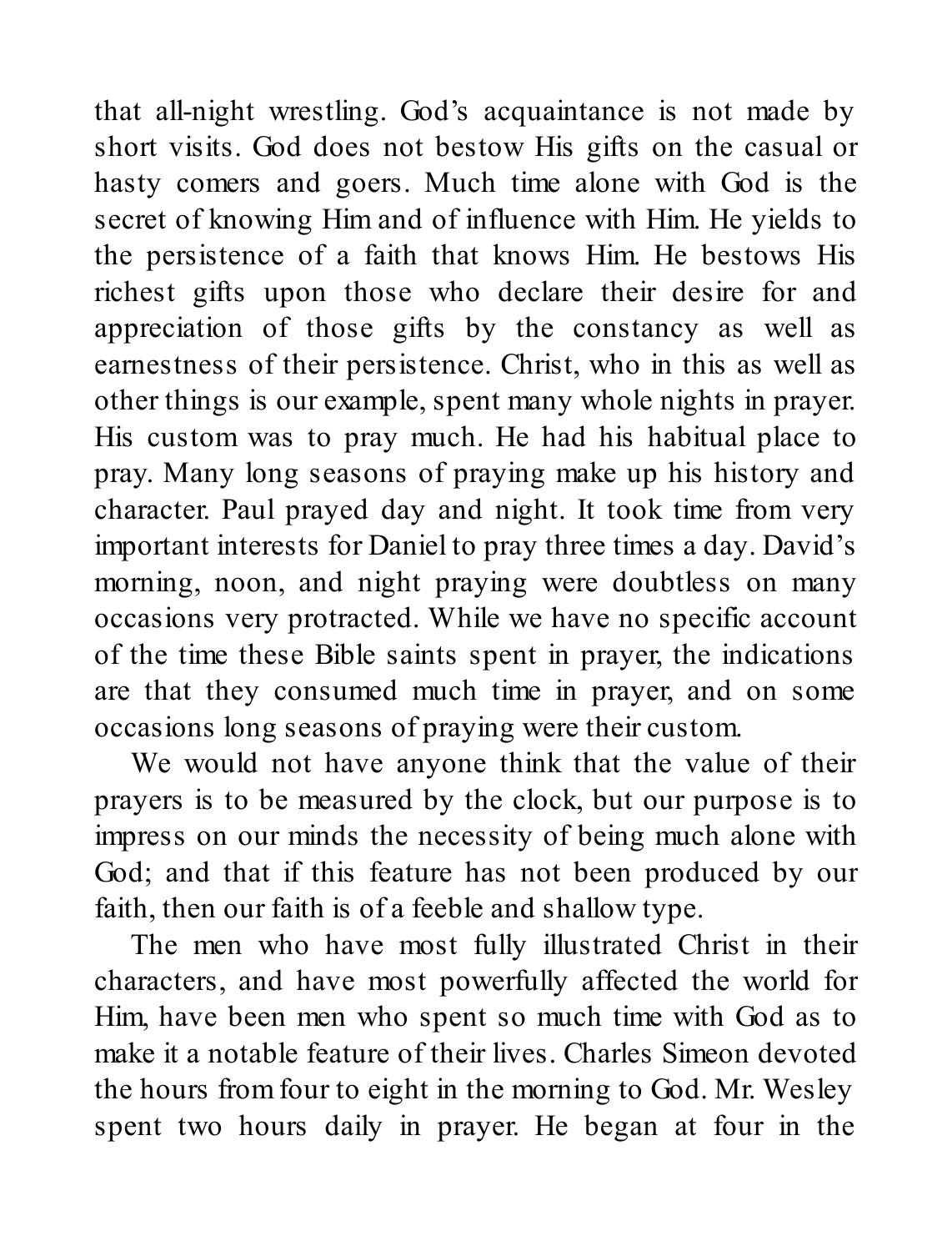morning. Of him, one who knew him well wrote: "He thought prayer to be more his business than anything else, and I have seen him come out of his closet with a serenity of face next to shining." John Fletcher stained the walls of his room by the breath of his prayers. Sometimes he would pray all night: always, frequently, and with great earnestness. His whole life was a life of prayer. "I would not rise from my seat." he said. "without lifting my heart to God." His greeting to a friend was always: "Do I meet you praying?" Luther said: "If I fail to spend two hours in prayer each morning, the devil gets the victory through the day. I have so much business I cannot get on without spending three hours daily in prayer." He had a motto: "He that has prayed well has studied well."

Archbishop Leighton was so often alone with God that he seemed to be in a perpetual meditation. "Prayer and praise were his business and his pleasure," says his biographer. Bishop Ken was so much with God that his soul was said to be Godenamored. He was with God before the clock struck three every morning. Bishop Asbury said: "I propose to rise at four o'clock as often as I can and spend two hours in prayer and meditation." Samuel Rutherford, the fragrance of whose piety is still rich, rose at three in the morning to meet God in prayer. Joseph Alleine arose at four o'clock for his business of praying until eight. If he heard other tradesmen plying their business before he was up, he would exclaim: "O how this shames me! Doth not my Master deserve more than theirs?" He who has learned this trade well withdraws at will, on sight, and with acceptance fromheaven's unfailing bank.

One of the holiest and among the most gifted of Scotch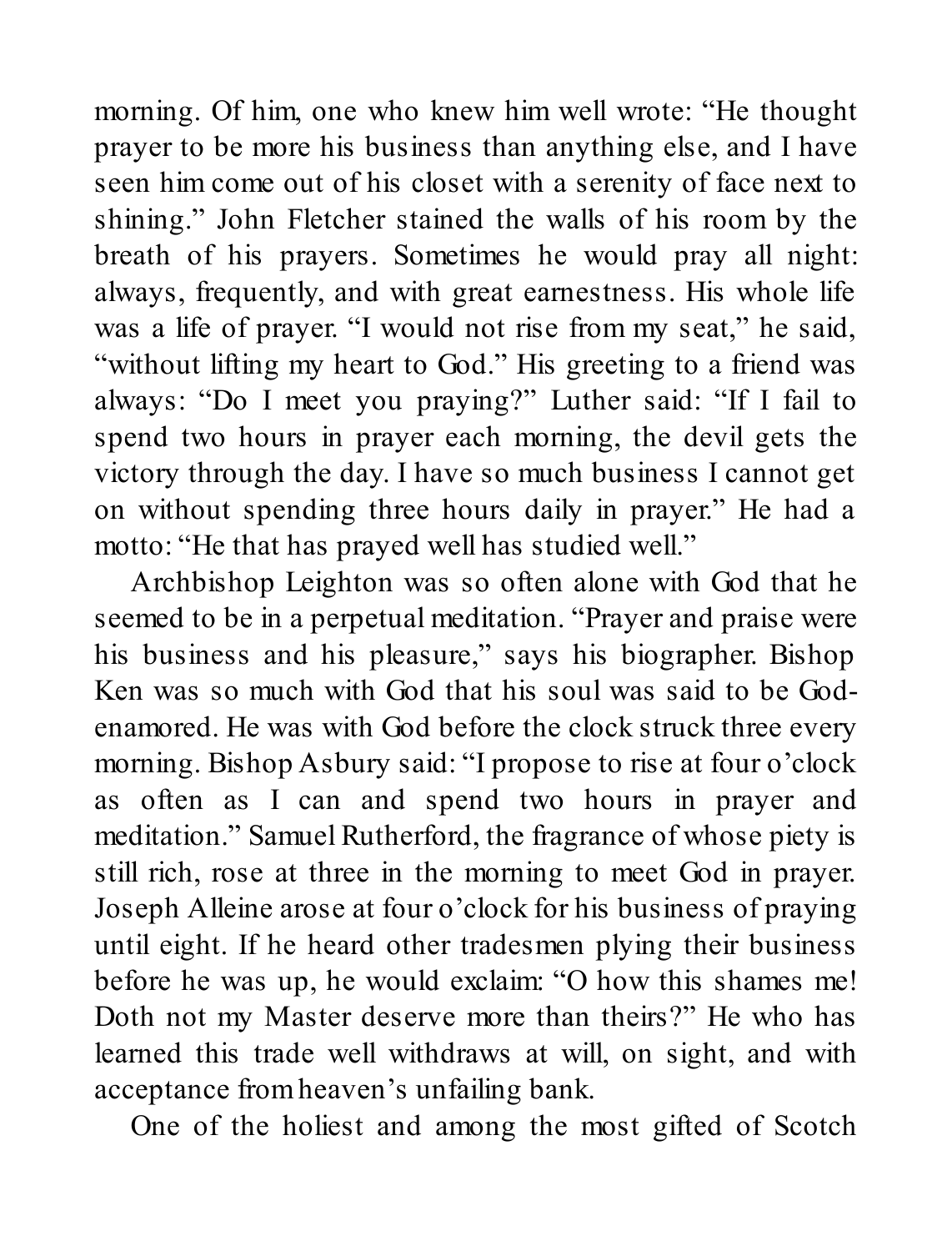preachers says: "I ought to spend the best hours in communion with God. It is my noblest and most fruitful employment, and is not to be thrust into a corner. The morning hours, from six to eight, are the most uninterrupted and should be thus employed. After tea is my best hour, and that should be solemnly dedicated to God. I ought not to give up the good old habit of prayer before going to bed; but guard must be kept against sleep. When I awake in the night, I ought to rise and pray. A little time after breakfast might be given to intercession." This was the praying plan of Robert McCheyne.

John Welch, the holy and wonderful Scotch preacher, thought the day ill spent if he did not spend eight or ten hours in prayer. He kept a plaid that he might wrap around himself when he arose to pray at night. His wife would complain when she found him lying on the ground weeping. He would reply: "O woman, I have the souls of three thousand to answer for, and I know not how it is with many of them!"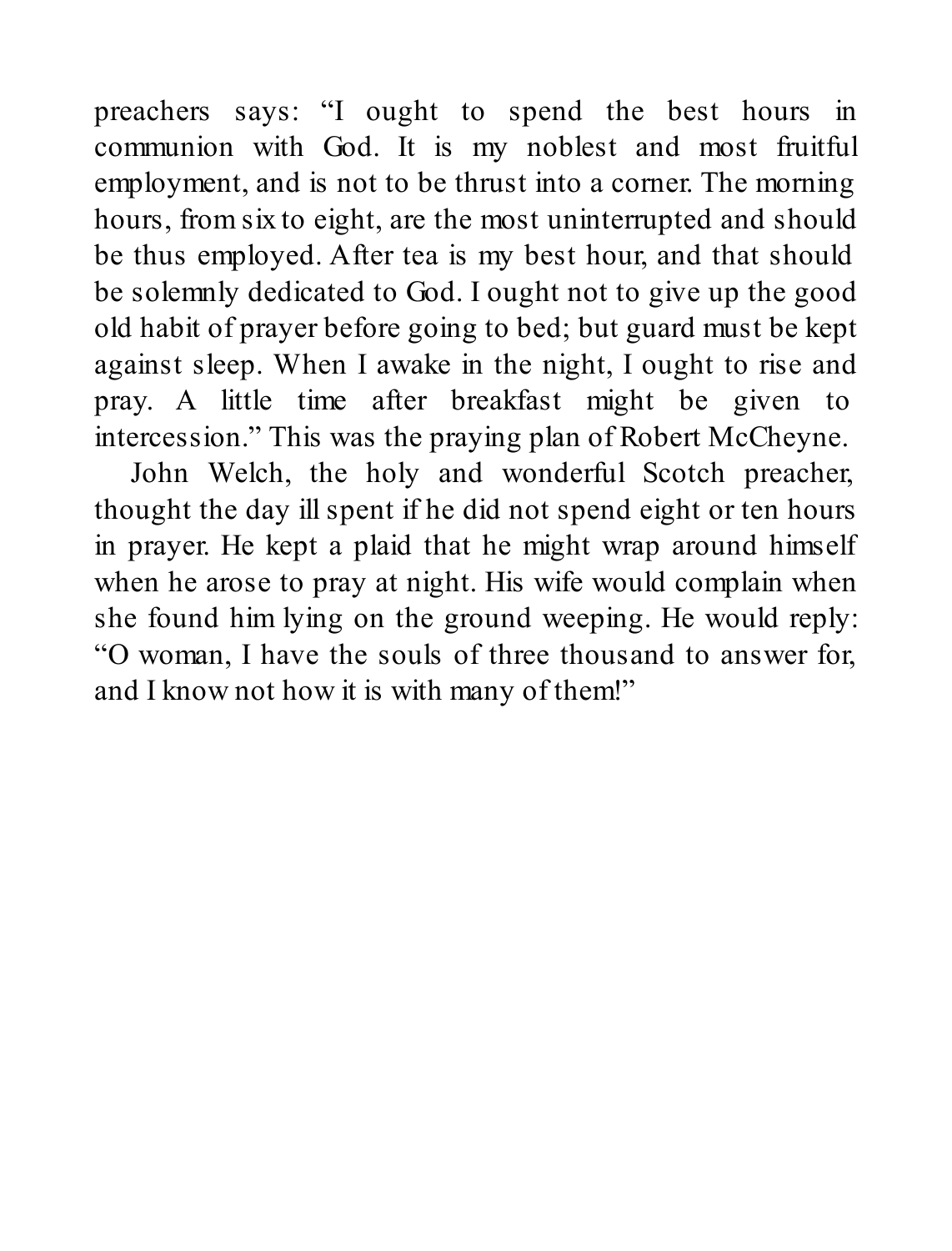#### **Begin the Day with Prayer**

*I ought to pray before seeing anyone. Often when I sleep long, or meet with others early, it is eleven or twelve o'clock before I begin secret prayer. This is a wretched system. It is unscriptural. Christ arose before day and went into a solitary place. David says: "Early will I seek thee"; "Thou shalt early hear my voice." Family prayer loses much of its power and sweetness, and I can do no good to those who come to seek from me. The conscience feels guilty, the soul unfed, the lamp not trimmed. Then when in secret prayer the soul is often out of tune, I feel it is far better to begin with God—to see His face first, to get my soul near Him before it is near another.*

## ROBERT MURRAY MCCHEYNE

The men who have done the most for God in this world have been early on their knees. He who fritters away the early morning, its opportunity and freshness, in other pursuits than seeking God will make poor headway seeking Him the rest of the day. If God is not first in our thoughts and efforts in the morning, He will be in the last place the remainder of the day.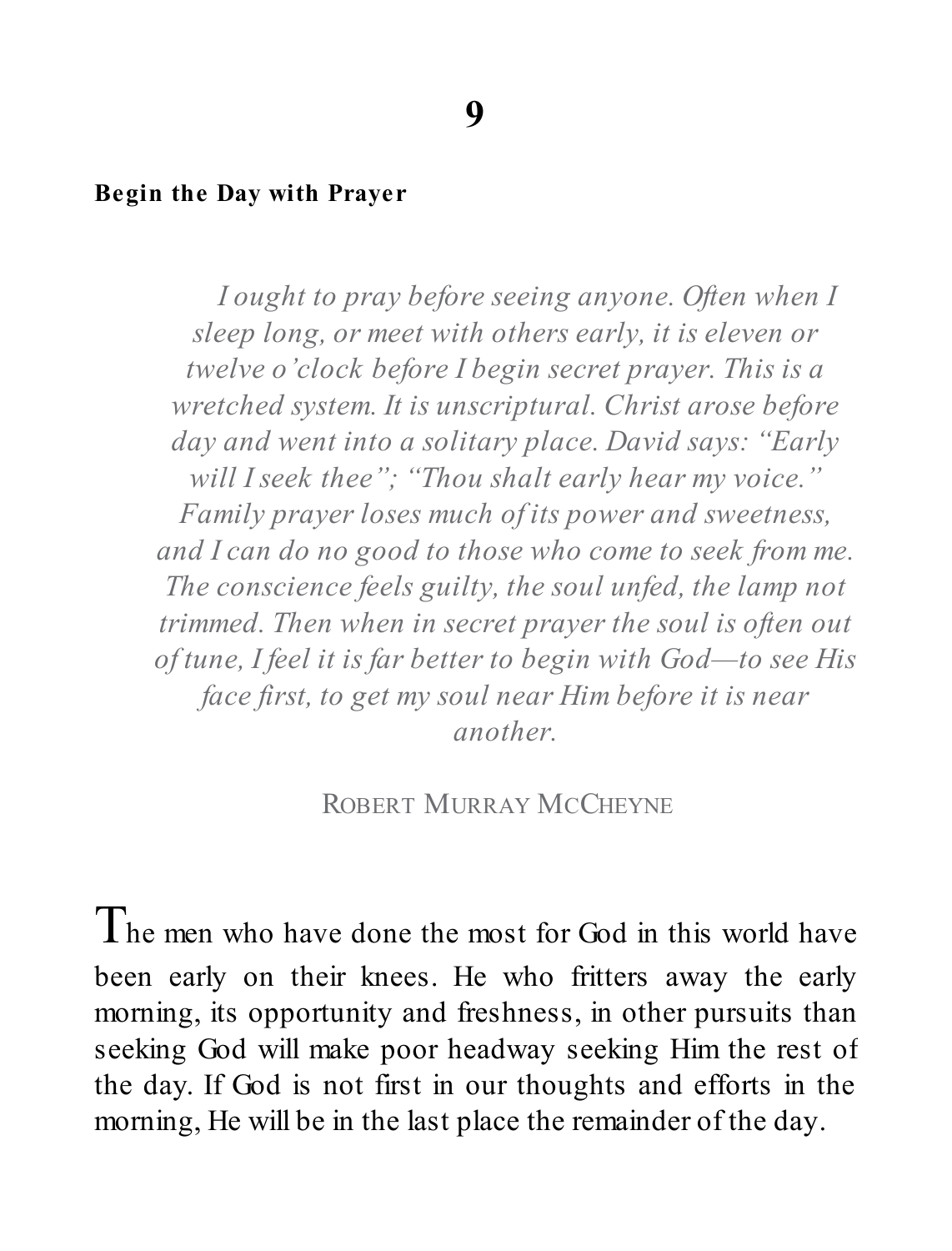Behind this early rising and early praying is the ardent desire that presses us into this pursuit after God. Morning listlessness is the index to a listless heart. The heart that is slow in seeking God in the morning has lost its relish for God. David's heart was passionate after God. He hungered and thirsted after God, and so he sought God early, before daylight. The bed and sleep could not chain his soul in its eagerness after God. Christ longed for communion with God; and so, rising a great while before day, He would go out into the mountain to pray. The disciples, when fully awake and ashamed of their indulgence, would know where to find Him. We might go through the list of men who have mightily impressed the world for God, and we would find them early after God.

A desire for God that cannot break the chains of sleep is a weak thing and will do but little good for God after it has indulged itself fully. The desire for God that falls so far behind the devil and the world at the beginning of the day will never catch up.

It is not simply the getting up that puts men to the front and makes themcaptain generals in God's hosts, but it is the ardent desire that stirs and breaks all self-indulgent chains. But the getting up gives expression, increase, and strength to the desire. If they had lain in bed and indulged themselves, the desire would have been quenched. The desire aroused them and put them on the stretch for God, and this heeding and acting on the call gave their faith its grasp on God and gave to their hearts the sweetest and fullest revelation of God. And this strength of faith and fullness of revelation made them saints,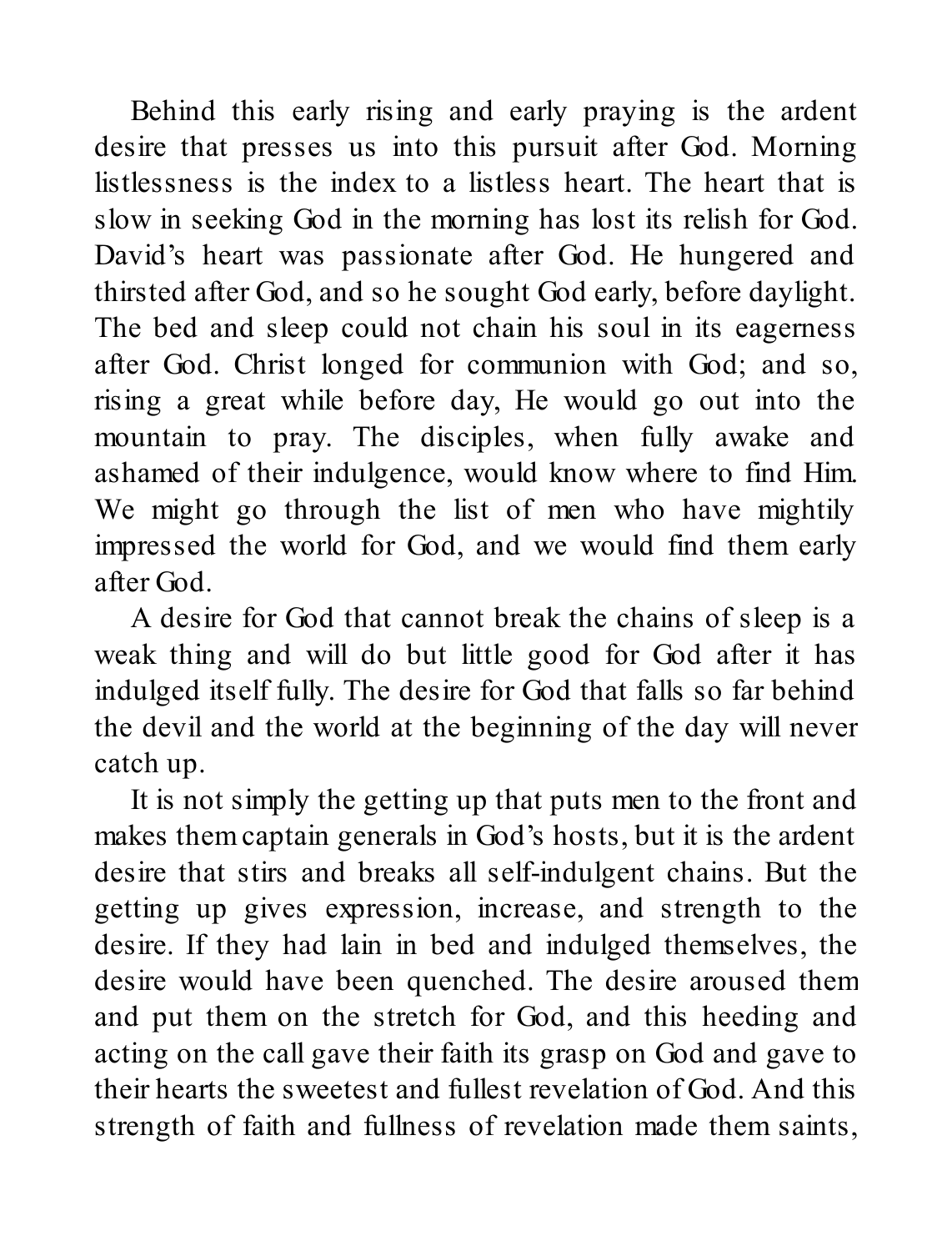and the halo of their sainthood has come down to us, and we have enjoyed their conquests. But we take our fill in enjoyment, and not in labor. We build their tombs and write their epitaphs, but are careful not to follow their examples.

We need a generation of preachers who seek God and seek Him early, who give the freshness and dew of effort to God, and secure in return the freshness and fullness of His power that He may be as the dew to them, full of gladness and strength through all the heat and labor of the day. Our laziness after God is our crying sin. The children of this world are far wiser than we. They are at it early and late. We do not seek God with passion and diligence. No man gets God who does not follow hard after Him, and no soul follows hard after God who is not after Him in the early morning.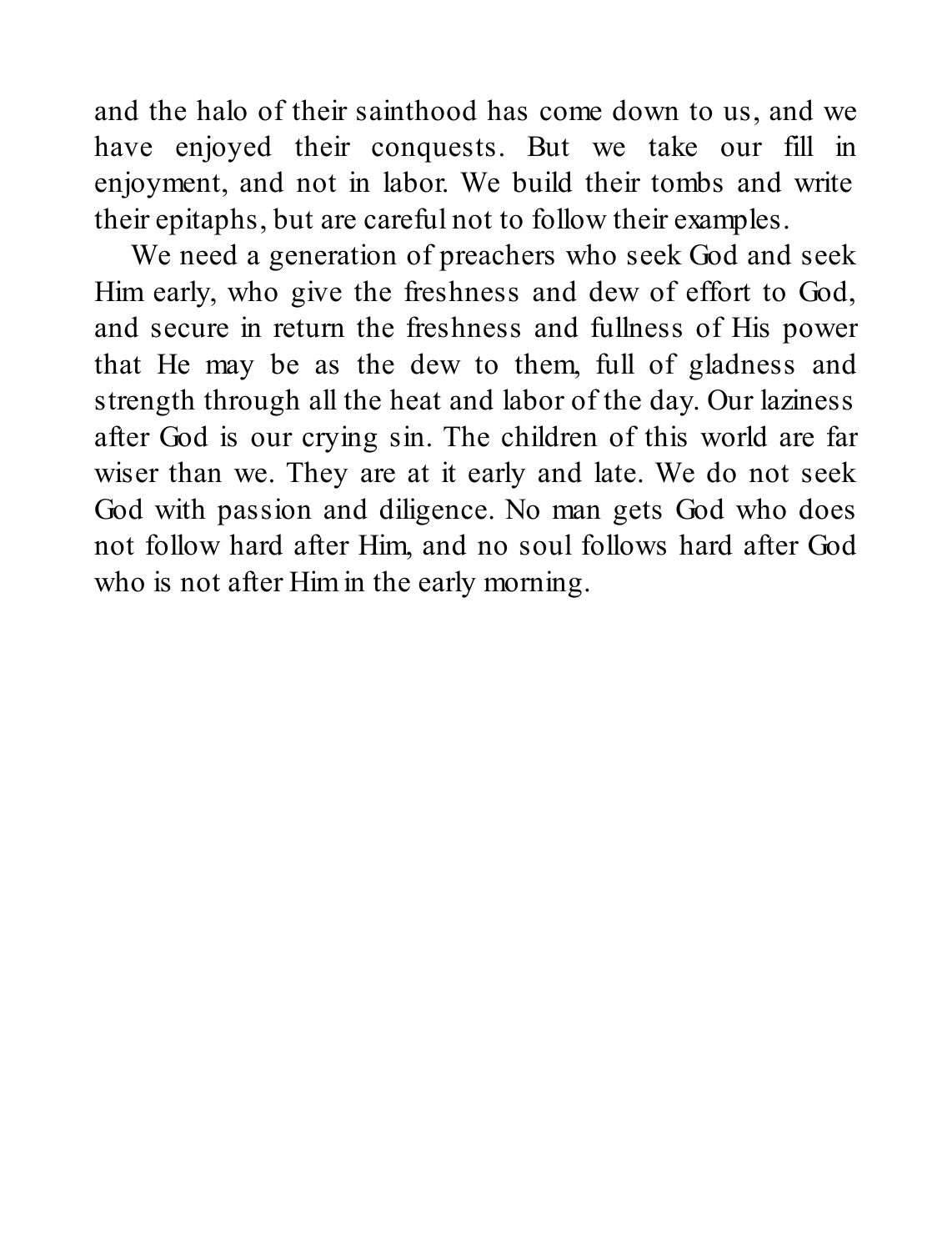#### **Prayer Essential to God**

*Then shalt thou call, and the LORD shall answer; thou shalt cry, and he shall say, Here I am…. Then shalt thou delight thyself in the LORD; and I will cause thee to ride upon the high places of the earth, and feed thee with the heritage of Jacob thy father: for the mouth of the LORD hath spoken it.*

### ISAIAH 58:9, 14

I<sup>t</sup> must never be forgotten that almighty God rules this world. He is not an absentee God. His hand is ever on the throttle of human affairs. He is everywhere present in the concerns of time. "His eyes behold, his eyelids try, the children of men" (Psalm 11:4). He rules the world just as He rules the Church by prayer. This lesson needs to be emphasized, iterated, and reiterated in the ears of men of modern times and brought to bear with cumulative force on the consciences of this generation whose eyes have no vision for the eternal things, whose ears are deaf toward God.

Nothing is more important to God than prayer in dealing with humankind. But it is likewise all-important to man to pray. Failure to pray is failure along the whole line of life. It is failure of duty, service, and spiritual progress. God must help man by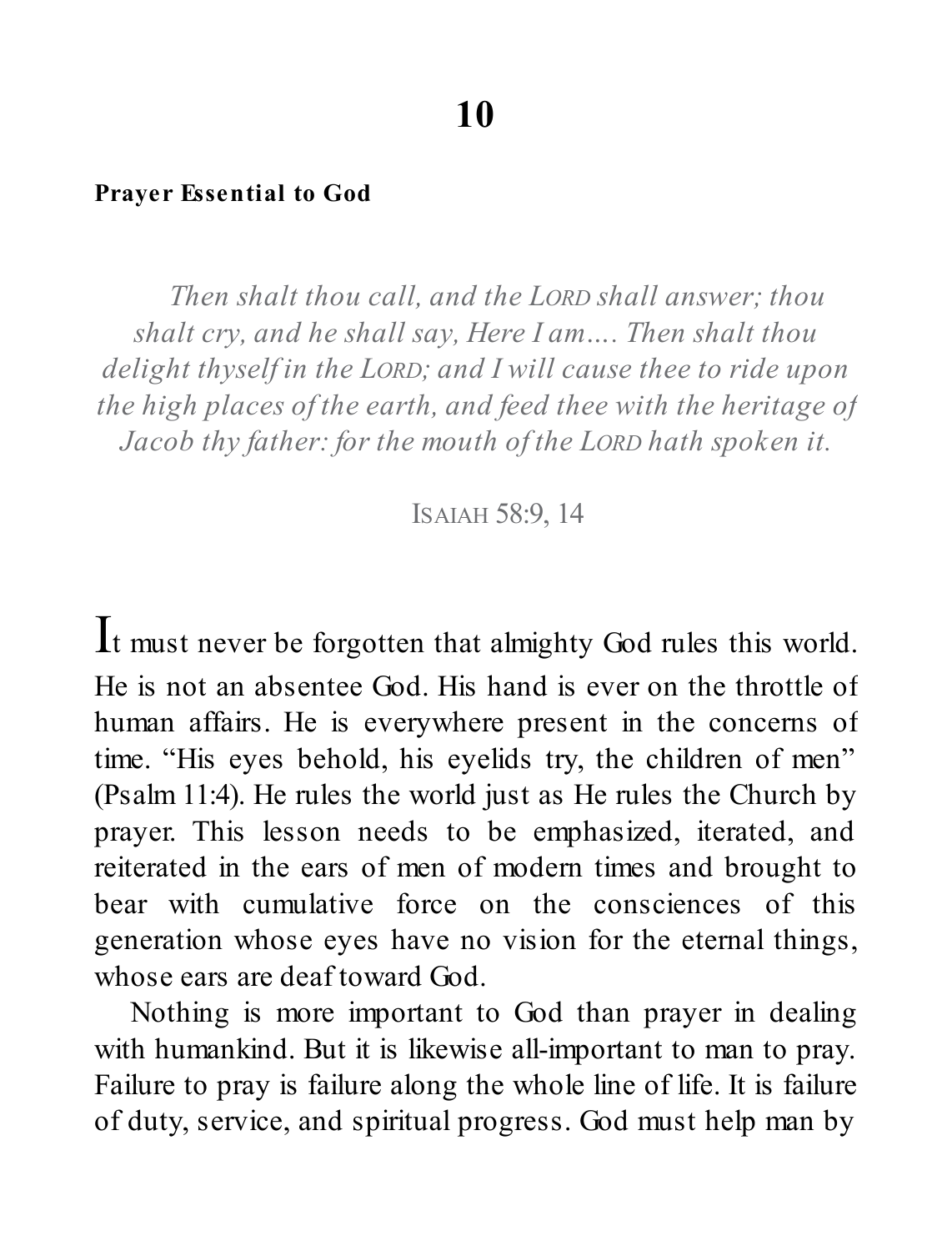prayer. He who does not pray, therefore, robs himself of God's help and places God where He cannot help man. Man must pray to God if love for God is to exist. Faith and hope, and patience and all the strong, beautiful, vital forces of godliness are withered and dead in a prayerless life. The life of the individual believer, his personal salvation, and personal Christian graces have their being, bloom, and fruit in prayer.

All this and much more can be said as to the necessity of prayer to the being and culture of piety in the individual. But prayer has a larger sphere, a more obligated duty, a loftier inspiration. Prayer concerns God, whose purposes and plans are conditioned on prayer. His will and His glory are bound up in praying. The days of God's splendor and renown have always been the great days of prayer. God's great movements in this world have been conditioned on, continued, and fashioned by prayer. God has put Himself in these great movements just as men have prayed. Present, prevailing, conspicuous, and masterful prayer has always brought God to be present. The real and obvious test of a genuine work of God is the prevalence of the spirit of prayer. God's mightiest forces permeate a movement when prayer's mightiest forces are there.

God's movement to bring Israel from Egyptian bondage had its inception in prayer. Thus early did God and the human race put prayer as one of the granite forces upon which His world movements were to be based.

Hannah's petition for a son began a great prayer movement for God in Israel. Praying women, whose prayers like those of Hannah, can give to the cause of God men like Samuel, do more for the Church and the world than all the politicians on earth.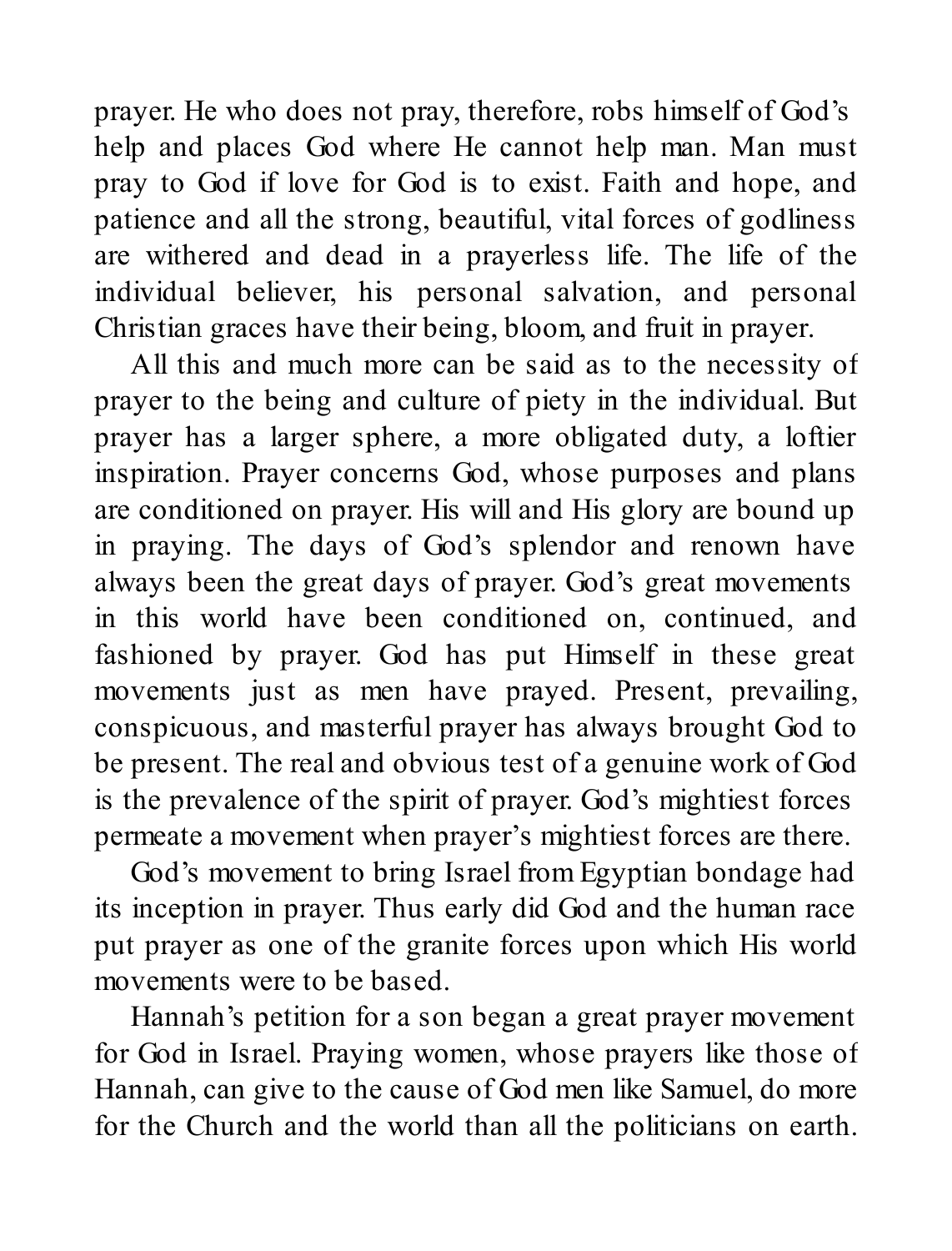Men born of prayer are the saviors of the state, and men saturated with prayer give life and momentum to the Church. Under God they are saviors and helpers of both church and state.

We must believe that the divine record about prayer and God are given that we might be constantly reminded of Him, and be ever refreshed by the faith that God holds His Church for the entire world, and that God's purpose will be fulfilled. His plans concerning the Church will most assuredly and inevitably be carried out. That record of God has been given without doubt that we may be deeply impressed that the prayers of God's saints are a great factor, a supreme factor, in carrying forward God's work, with ease and in time. When the Church is in prayer, God's cause always flourishes and His kingdom on earth always triumphs. When the Church fails to pray, God's cause decays and evil of every kind prevails. In other words, God works through the prayers of His people, and when they fail Himat this point, decline and deadness follow. It is according to the divine plans that spiritual prosperity comes through the prayer channel. Praying saints are God's agents for carrying on His saving and providential work on earth. If His agents fail Him, neglecting to pray, then His work fails. Praying agents of the Most High are always forerunners of spiritual prosperity.

The men of the Church of all ages who have held the Church for God have had in affluent fullness and richness the ministry of prayer. The rulers of the church whom the scriptures reveal had superiority in prayer. They may have been outstanding in culture, in intellect, and in all the natural or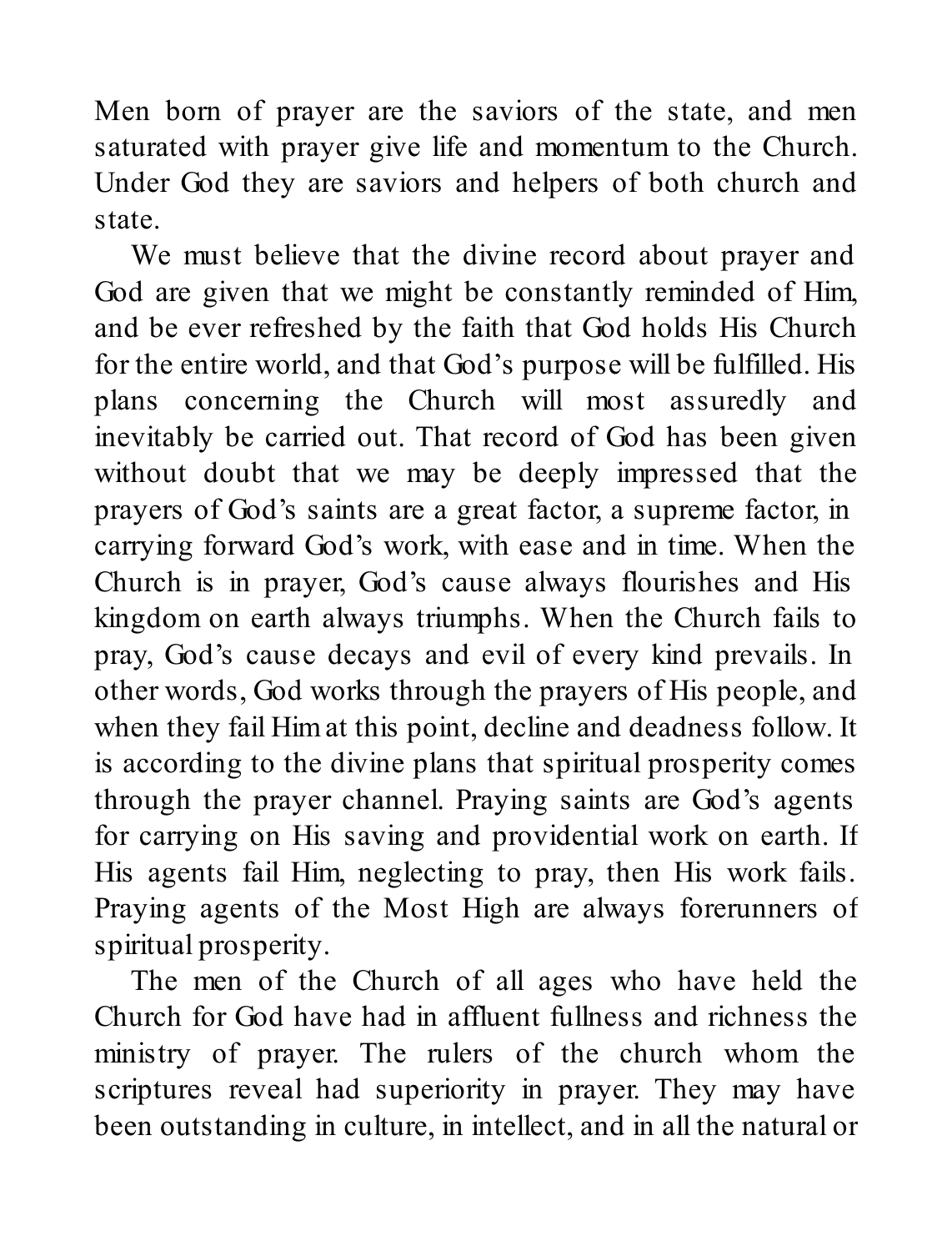human forces; or they may have been lowly in physical achievements and native gifts; yet in each case prayer was the all-potent force in the leadership of the church. And this was so because God was with and in what they did, for prayer always carries us back to God. It recognizes God and brings God into the world to work and save and bless. The most efficient agents in spreading the knowledge of God, in completing His work upon the earth, and in standing as a breakwater against the billows of evil, have been praying church leaders. God depends upon them, employs them, and blesses them.

Prayer cannot be retired as a secondary force in this world. To do so is to retire God from the movement. It is to make God secondary. The prayer ministry is an all-engaging force. It must be so, to be a force at all. Prayer is the sense of God's need and the call for God's help to supply that need. The value and place of prayer is the value and place of God. To give prayer the secondary place is to make God secondary in life's affairs. To substitute other forces for prayer, retires God and materializes the whole movement.

Prayer is an absolute necessity to the proper carrying on of God's work. God has made it so. This must have been the principal reason why in the early Church, when the complaint that the widows of certain believers had been neglected in the daily administration of the church's charity, that the twelve called the disciples together, and told them to look out for seven men, "full of the Holy Ghost and wisdom" (Acts 6:3), whom they would appoint over that benevolent work, adding this important statement, "But we will give ourselves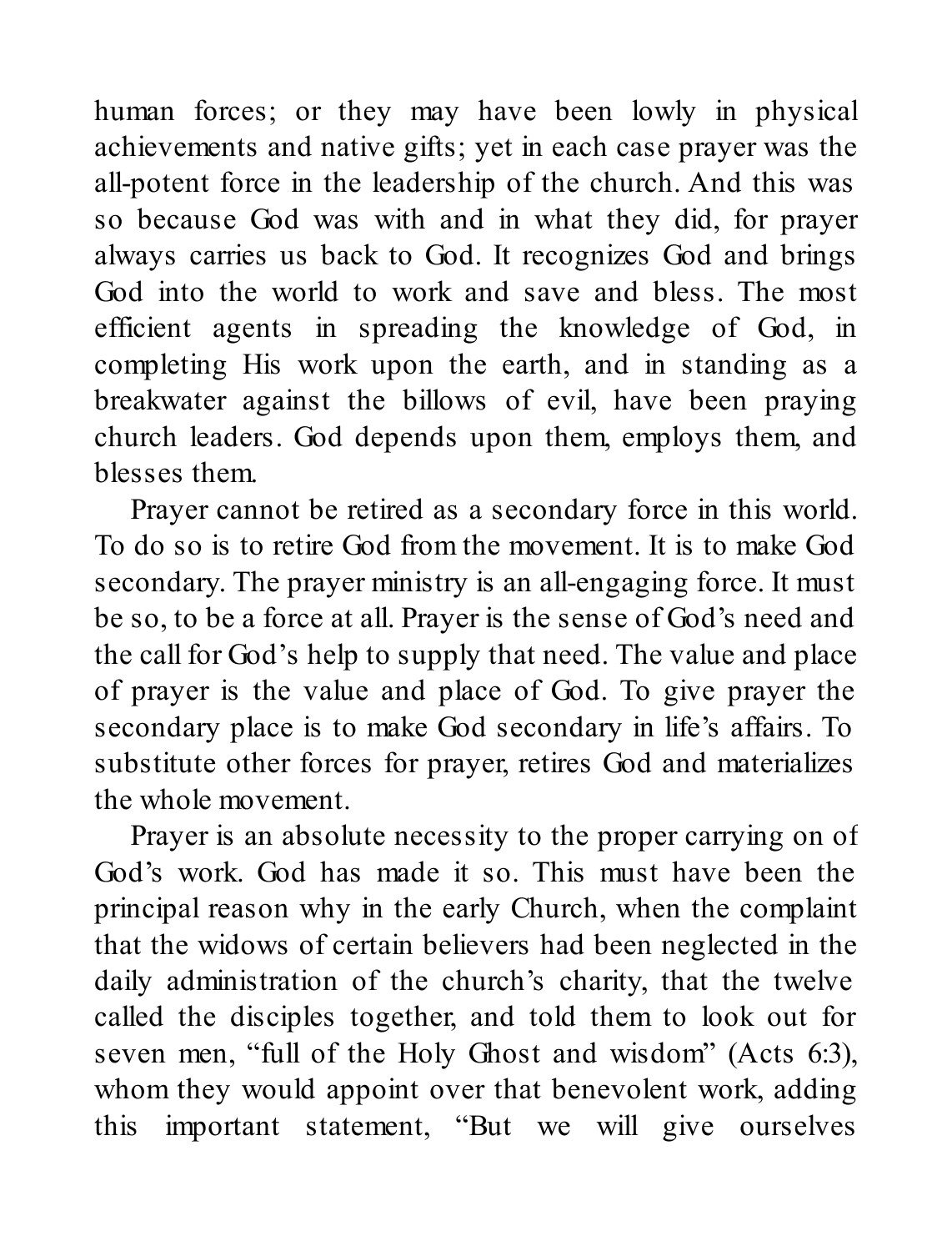continually to prayer, and to the ministry of the word" (Acts 6:4). They surely realized that the success of the Word and the progress of the Church were dependent in an important sense upon their "giving themselves to prayer." God could effectively work through them in proportion as they gave themselves fully to prayer.

The apostles were as dependent upon prayer as other folks. Sacred work—church activities—may so engage and absorb us as to hinder praying, and when this is the case, evil results always follow. It is better to let the work go by default than to let the praying go by neglect. Whatever affects the intensity of our praying affects the value of our work. "Too busy to pray" is not only the keynote to backsliding, but it mars even the work done. Nothing is well done without prayer for the simple reason that it leaves God out of the account. It is so easy to be seduced by the good to the neglect of the best, until both the good and the best perish. How easily may men, even leaders in Zion, be led by the insidious wiles of Satan to cut short our praying in the interests of the work! How easy to neglect prayer or cut short our praying simply by the plea that we have church work on our hands. Satan has effectively disarmed us when he can keep us too busy doing things to stop and pray.

"Give ourselves continually to prayer, and to the ministry of the word" (Acts 6:4). The Revised Version has it, "We will continue steadfastly in prayer." The implication of the word *steadfast* used here means "to be strong, steadfast, to be devoted to, to keep at it with constant care, to make a business out of it." We find the same word in Colossians 4:12 and in Romans 12:12, which is translated, "continuing instant in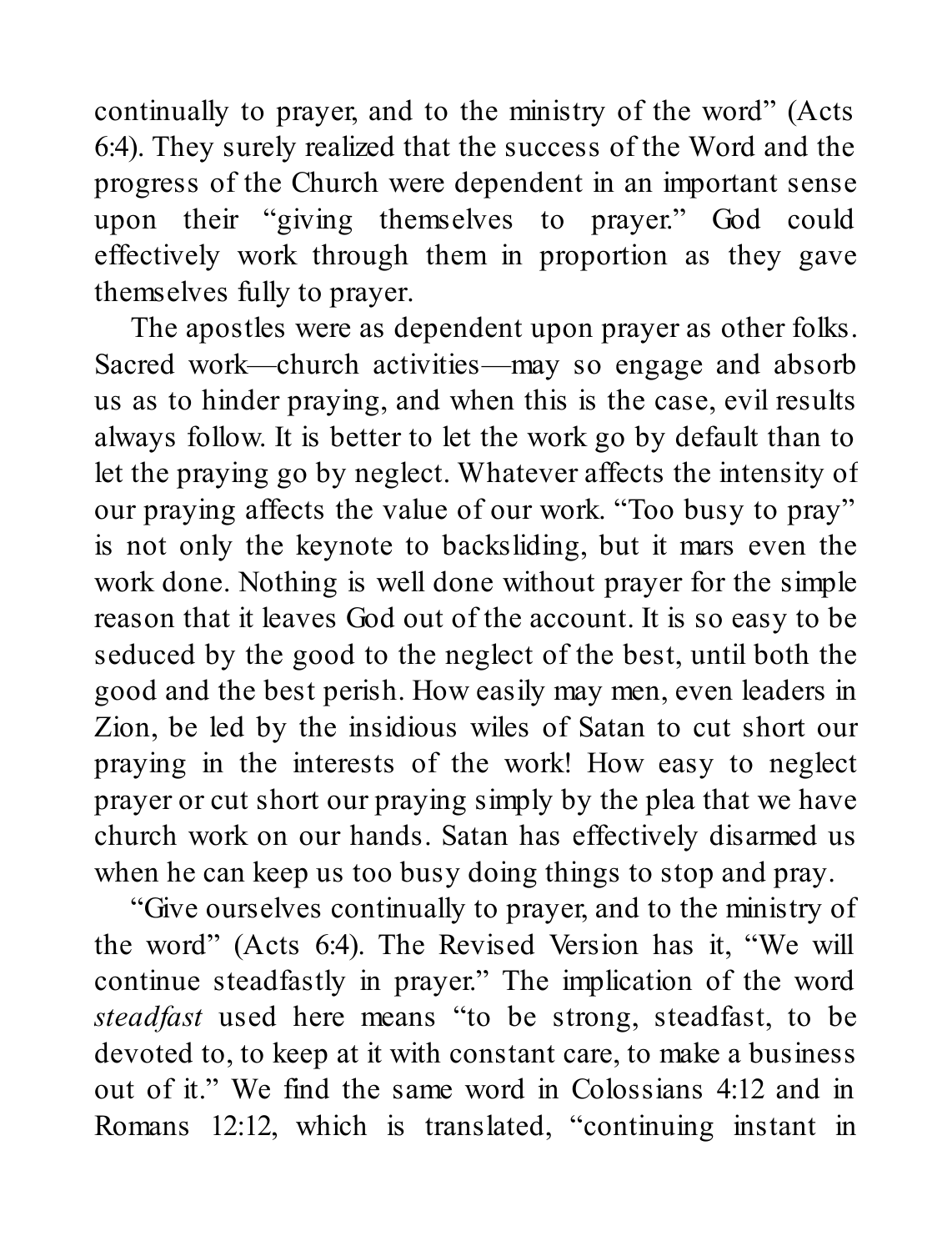prayer."

The apostles were under the law of prayer, which recognizes God as God and depends upon Him to do for them what He would not do without prayer. They were under the necessity of prayer, just as all believers are, in every age and in every region of the world. They had to be devoted to prayer in order to make their ministry of the Word efficient. The business of preaching is worth very little without it being in direct partnership with the business of praying.Apostolic preaching cannot be carried on unless there is apostolic praying. Alas, that this plain truth has been so easily forgotten by those who minister in holy things! Without in any way passing a criticism on the ministry, we feel it to be high time that somebody or other declared to its members that effective preaching is conditioned on effective praying. The preaching that is most successful is the ministry that has much prayer in it. Perhaps one might go so far as to say that it is the only kind that is successful. God can mightily use the preacher who prays. He is God's chosen messenger for good, whom the Holy Spirit delights to honor, God's efficient agent in saving men and in edifying the saints.

In Acts 6:1–8 we have the record of how, long ago, the apostles felt that they were losing—had lost—in apostolic power because they did not have relief from certain duties in order that they might give themselves more to prayer. So they called a halt because they discovered to their regret that they were too deficient in praying. Doubtless they kept up the form of praying, but it was seriously defective in intensity and in length. Their minds were too much preoccupied with the finances of the church. Just as in this day we find in many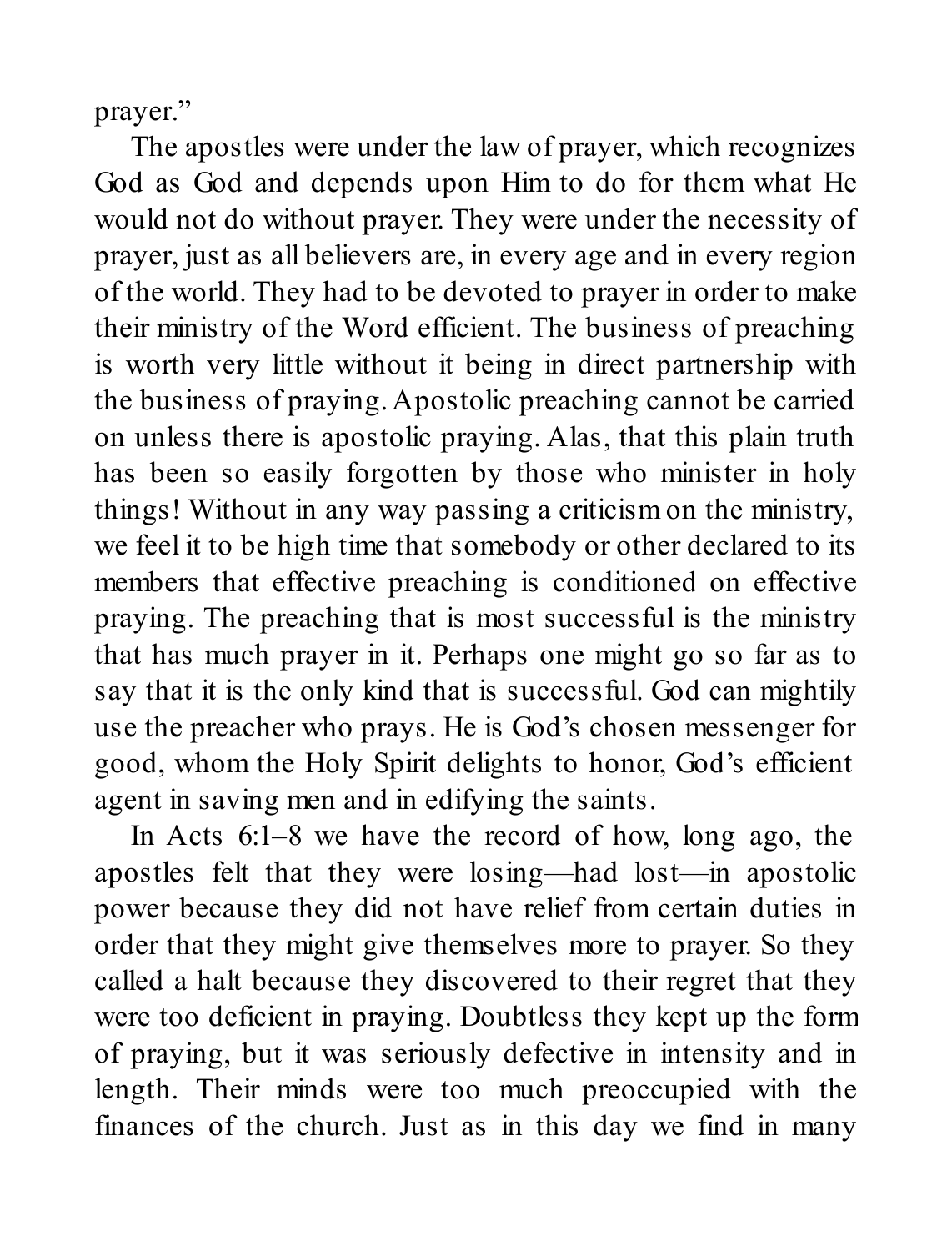places both laymen and ministers are so busily engaged in "serving tables," that they are glaringly deficient in praying. In fact in present-day church affairs men are looked upon as religious because they give largely of their money to the church, and men are chosen for official positions not because they are men of prayer, but because they have the financial ability to run church finances and to get money for the church.

Now these apostles, when they looked into this matter, determined to put aside these hindrances growing out of church finances, and resolved to "give themselves to prayer." Not that these finances were to be ignored or set aside, but ordinary laymen, "full of faith and of the Holy Ghost" (Acts 6:5) could be found, really religious men, who could easily attend to this money business without in the least affecting their devotion or their praying, thus giving them something to do in the church, and at the same time taking the burden from the apostles who would be able now to pray more, and praying more, to be blessed themselves in soul, and at the same time to more effectually do the work to which they had been called.

They realized, too, as they had not realized before, that they were being so pressed by attention to material things, things right in themselves, that they could not give to prayer that strength, ardor, and time that its nature and importance demanded. And so we will discover, under close scrutiny of ourselves sometimes that things legitimate, things right in themselves, things commendable may so en gross our attention, so preoccupy our minds and so draw on our feelings, that prayer may be omitted, or at least very little time may be given to prayer. How easy to slip away from the closet! Even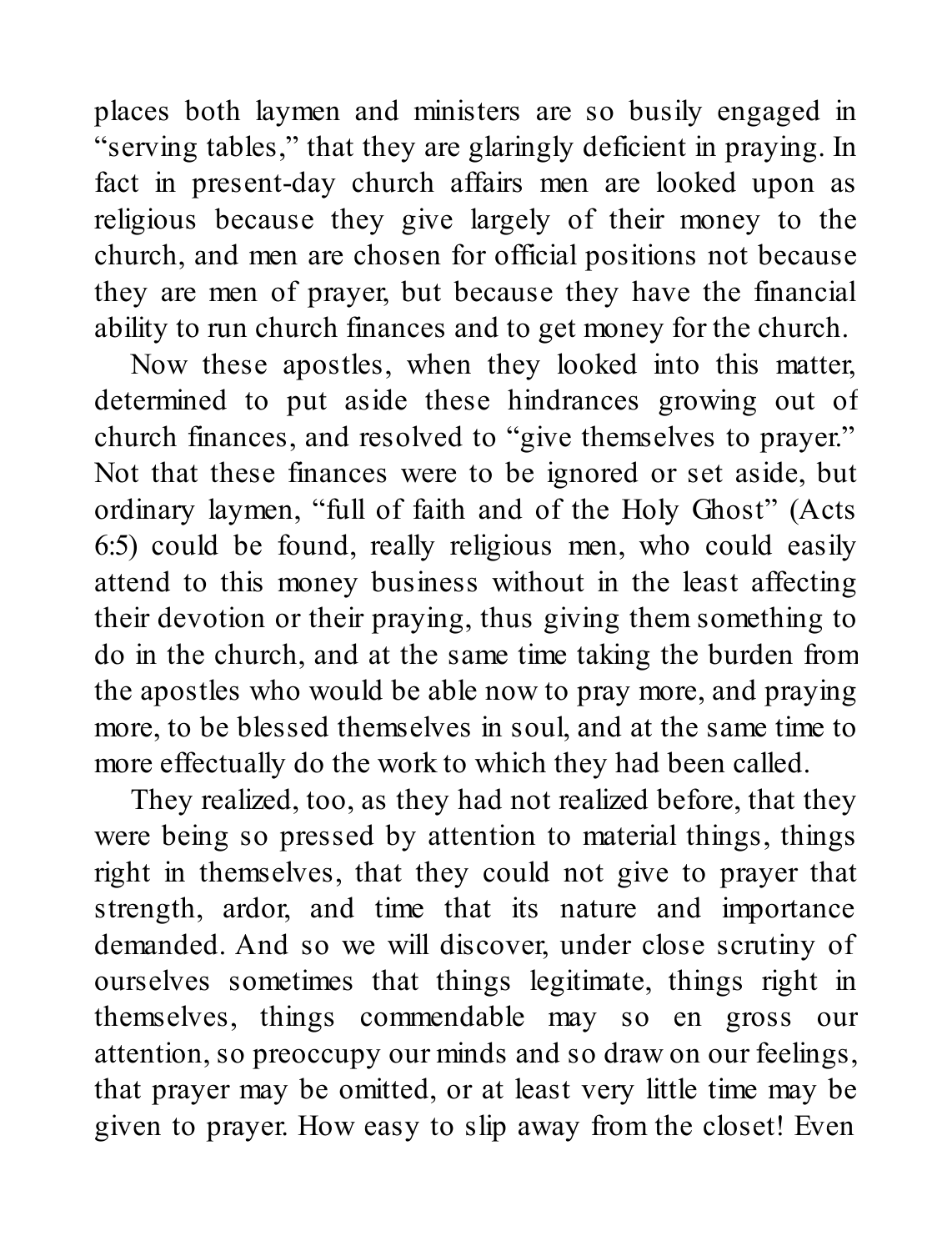the apostles had to guard themselves at that point. How much do we need to watch ourselves at the same place! Things legitimate and right may become wrong when they take the place of prayer. Things right in themselves may become wrong things when they are allowed to clutter our hearts. It is not only the sinful things that hurt prayer. It is not only questionable things that are to be guarded against. But it is things that are right in their places, but that are allowed to sidetrack prayer and shut the closet door, often with the selfcomforting plea that "we are too busy to pray."

Possibly this has had as much to do with the breaking down of family prayer in this age as any other one cause. It is at this point that family religion has decayed, and just here is one cause of the decline of the prayer meeting. Men and women are too busy with legitimate things to "give themselves to prayer." Other things are given the right of way. Prayer is set aside or made secondary. Business comes first. And this means not always that prayer is second, but that prayer is put entirely out. The apostles drove directly at this point, and determined that even church business should not affect their praying habits. Prayer must come first. Then would they be in deed and truth God's real agents in His world, through whom He could effectually work, because they were praying men, and thereby put themselves directly in line with His plans and purposes, which was that He works through praying men.

When the complaint came to their ears the apostles discovered that what they had been doing did not fully serve the divine ends of peace, gratitude, and unity; but discontent, complaining, and division were the result of their work, which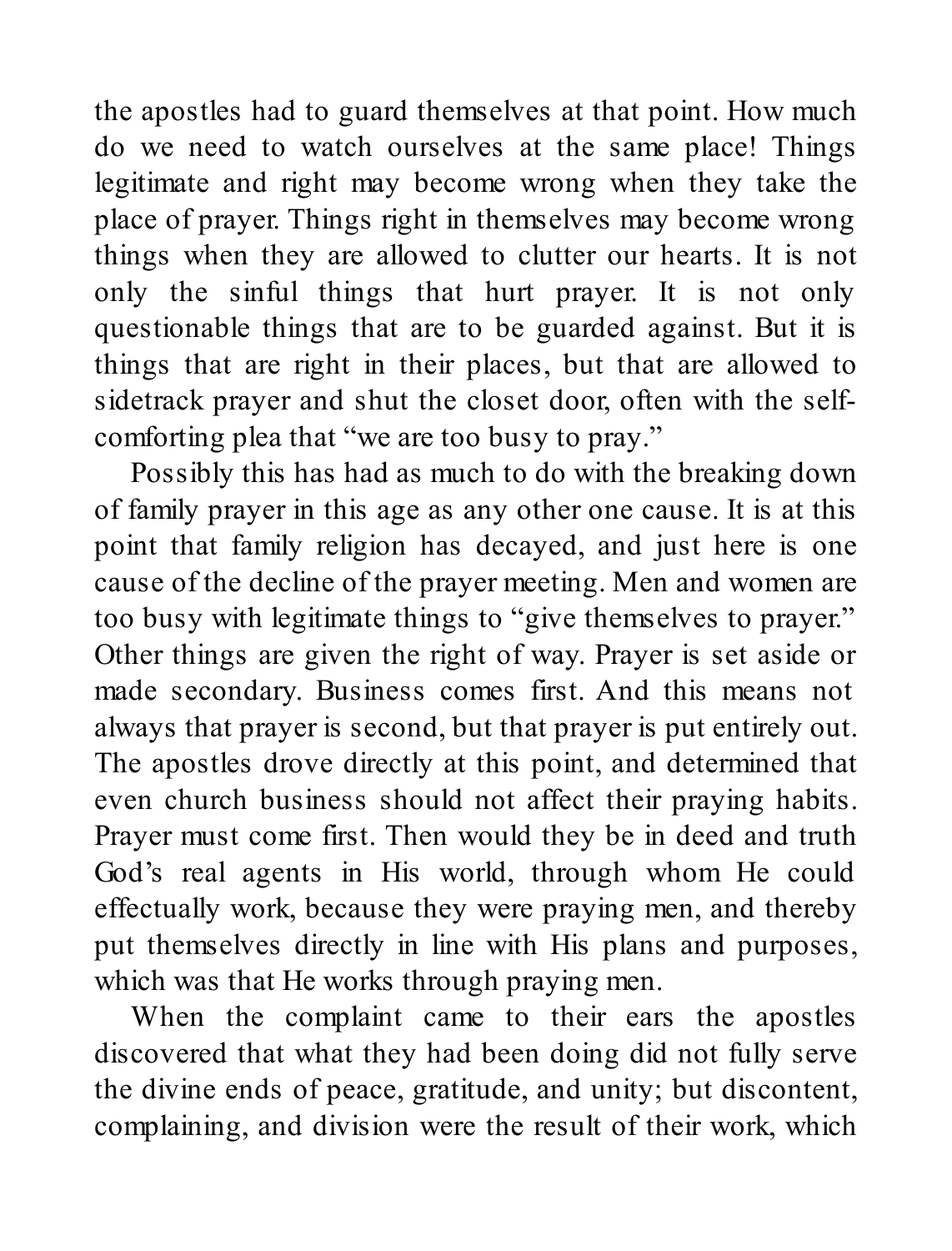had far too little prayer in it. And so prayer was put prominently to the front.

Praying men are a necessity in carrying out the divine plan for the salvation of men. God has made it so. He established prayer as a divine ordinance, and this implies men are to do the praying. So that praying men are a necessity in the world. The fact that so often God has employed men of prayer to accomplish His ends clearly proves the intention. It is altogether unnecessary to name all the instances where God used the prayers of righteous men to carry out His gracious designs. Time and space are too limited for the list. Yet one or two cases might be named. In the case of the golden calf, when God intended to destroy the Israelites because of their great sin of idolatry when Moses was receiving the law at God's hands, the very existence of Israel was in danger, for Aaron had been swept away by the strong popular tide of unbelief and sin. All seemed lost but Moses and prayer, and prayer became more efficient and wonder-working on behalf of Israel than Aaron's magic rod. God was determined on the destruction of Israel and Aaron. His anger waxed hot. It was a fearful and a critical hour. But prayer was the levee that held back heaven's desolating fury. God's hand was held fast by the interceding of Moses, the mighty intercessor.

Moses was set on delivering Israel. It was with him a long and exhaustive struggle of praying for forty days and forty nights. Not for one moment did he relax his hold on God. Not for one moment did he quit his place at the feet of God, even for food. Not for one moment did he moderate his demand or ease his cry. Israel's existence was in the balance. Almighty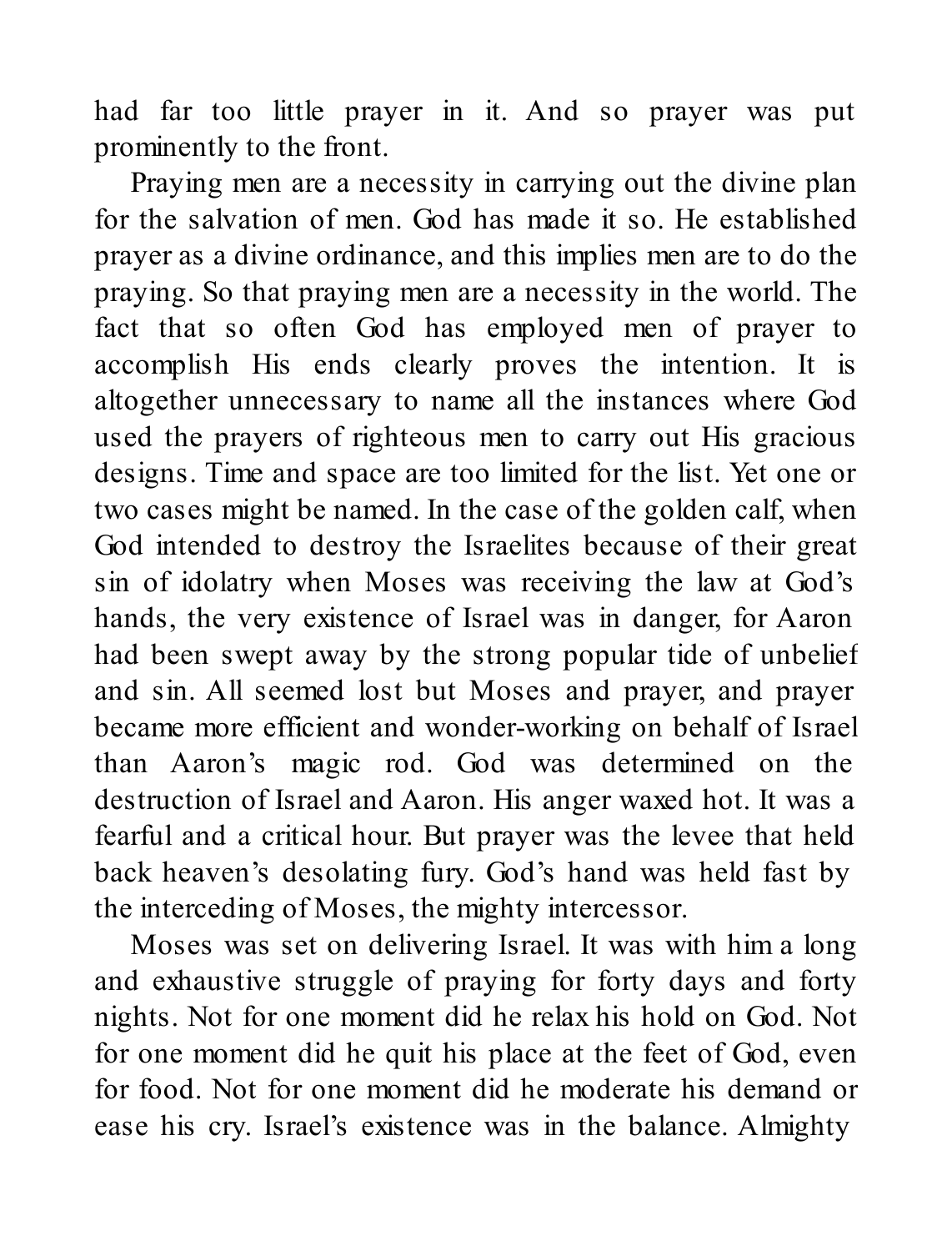God's wrath must be stayed. Israel must be saved at all hazards. And Israel was saved. Moses would not let God alone. And so, today, we can look back and give the credit of the present race of the Jews to the praying of Moses centuries ago.

Persevering prayer always wins; God yields to persistence and fidelity. He has no heart to say no to such praying as Moses did. Actually God's purpose to destroy Israel was changed by the praying of this man of God. It is but an illustration of how much just one person praying is worth in this world, and how much depends upon him.

When Daniel, in Babylon, refused to obey the decree of the king not to ask any petition of any god or man for thirty days, he shut his eyes to the decree that would shut him off from his praying room, and refused to be deterred from calling upon God from fear of the consequences. So he "kneeled upon his knees three times a day" (Daniel 6:10), and prayed as he had before done, leaving it all with God as to the consequences of thus disobeying the king.

There was nothing impersonal about Daniel's praying. It always had an objective, and was an appeal to a great God, who could do all things. There was no coddling of self, nor looking after subjective or reflex influences. In the face of the dreadful decree that would remove him from place and power into the lion's den, "he kneeled upon his knees three times a day, and prayed, and gave thanks before his God, as he did aforetime" (Daniel 6:10). The gracious result was that prayer laid its hands upon an Almighty arm, which intervened in that den of vicious, cruel lions and closed their mouths and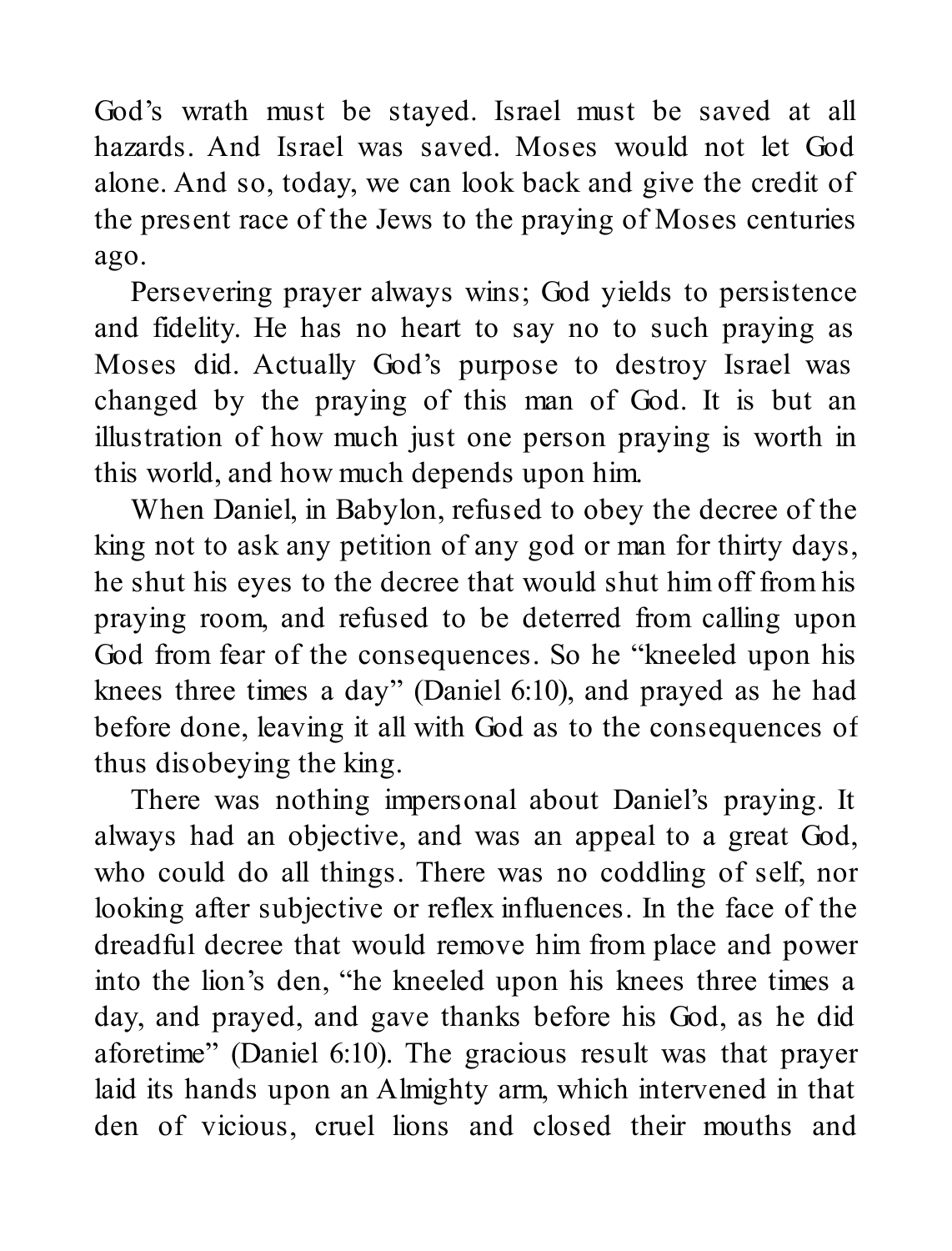preserved His servant Daniel, who had been true to Him and who had called upon Him for protection. Daniel's praying was an essential factor in defeating the king's decree and in discomfiting the wicked, envious rulers, who had set the trap for Daniel in order to destroy him and remove him from place and power in the kingdom.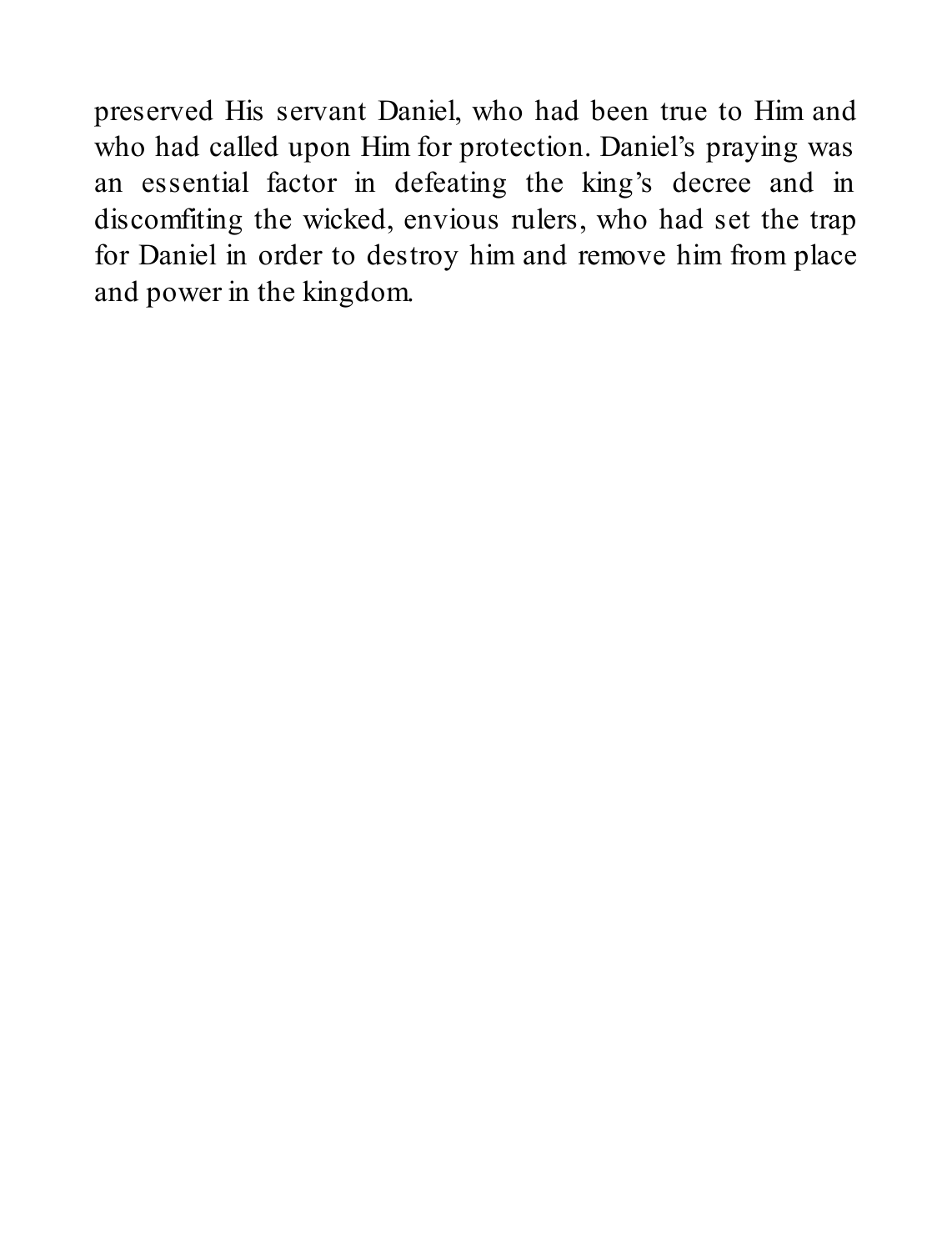## **Our Sufficiency Is of God**

*But above all he excelled in prayer. The inwardness and weight of his spirit, the reverence and solemnity of his address and behavior, and the fewness and fullness of his words have often struck even strangers with admiration as they used to reach others with consolation. The most awful, living, reverend frame I ever felt or beheld, I must say, was his prayer. And truly it was a testimony. He knew and lived nearer to the Lord than other men, for they that know him most will see most reason to approach him with reverence and fear.*

## WILLIAM PENN OF GEORGE FOX

The sweetest graces by a slight perversion may bear the bitterest fruit. The sun gives life, but sunstrokes are death. Preaching is to give life; it may kill. The preacher holds the keys; he may lock as well as unlock. Preaching is God's great institution for the planting and maturing of spiritual life. When properly executed, its benefits are untold; when wrongly executed, no evil can exceed its damaging results. It is an easy matter to destroy the flock if the shepherd is unwary or the pasture is destroyed, easy to capture the citadel if the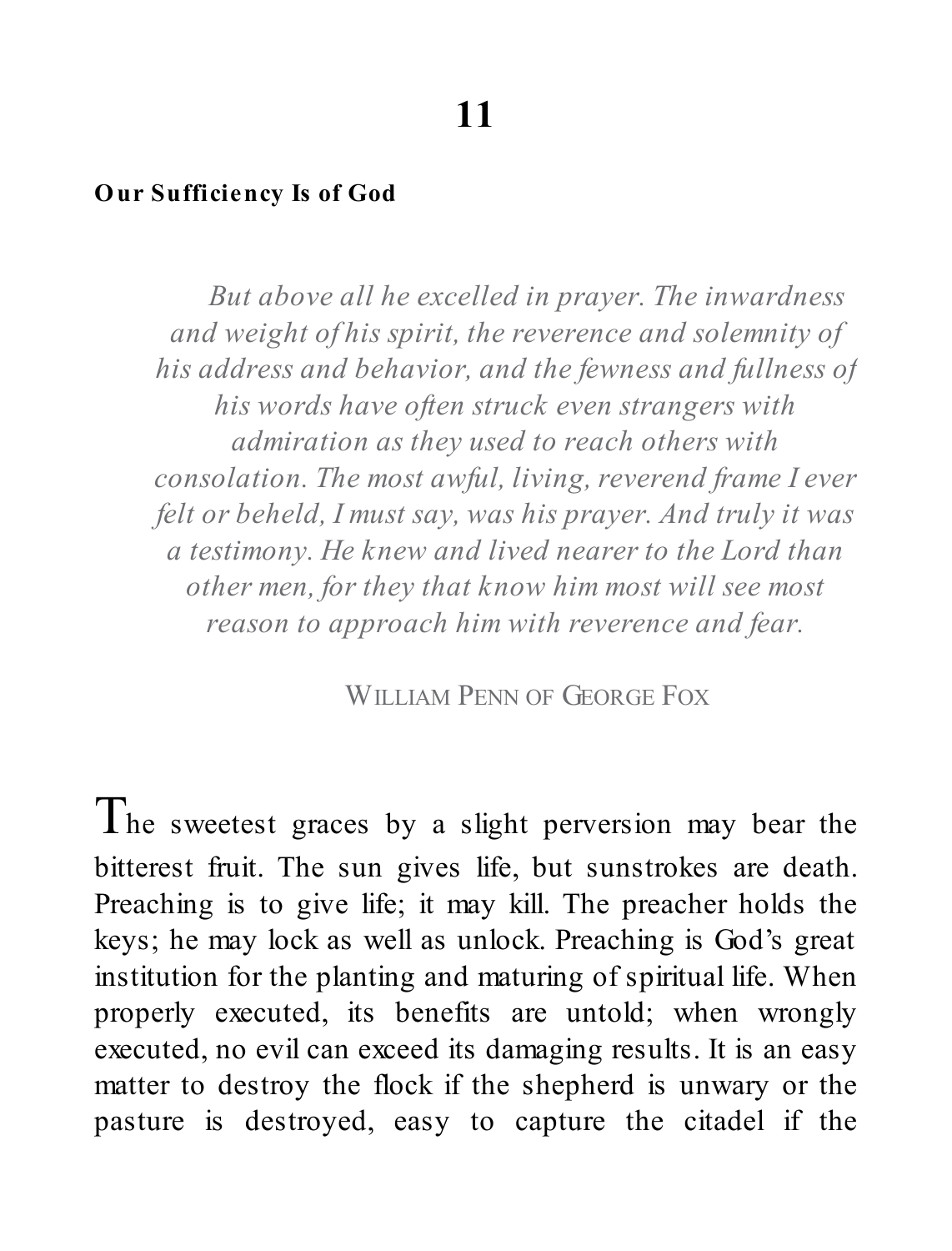watchmen is asleep or the food and water is poisoned. Invested with such gracious prerogatives, exposed to so great evils, involving so many grave responsibilities, it would be a mockery of the shrewdness of the devil and an insult on his character and reputation if he did not bring his master influences to adulterate the preacher and the preaching. In the face of all this, the exclamatory question of Paul, "Who is sufficient for these things?" (2 Corinthians 2:16) is never out of order.

[Editor's note: This is another chapter that Bounds wrote specifically to preachers. As you read, insert the word witness for preacher or preaching, and see how the message of prayer applies to your everyday life.]

Paul says: "Our sufficiency is of God; who also hath made us able ministers of the new testament; not of the letter, but of the spirit: for the letter killeth, but the spirit giveth life" (2 Corinthians 3:5–6). The true ministry is God-touched, Godenabled, and God-made. The Spirit of God is on the preacher in anointing power, the fruit of the Spirit is in his heart, the Spirit of God has vitalized the man and the word; his preaching gives life, gives life as the spring gives life; gives life as the resurrection gives life; gives ardent life as the summer gives ardent life; gives fruitful life as the autumn gives fruitful life. The life-giving preacher is a man of God, whose heart is ever thirsty for God, whose soul is ever following hard after God, whose eye is single to God, and in whom by the power of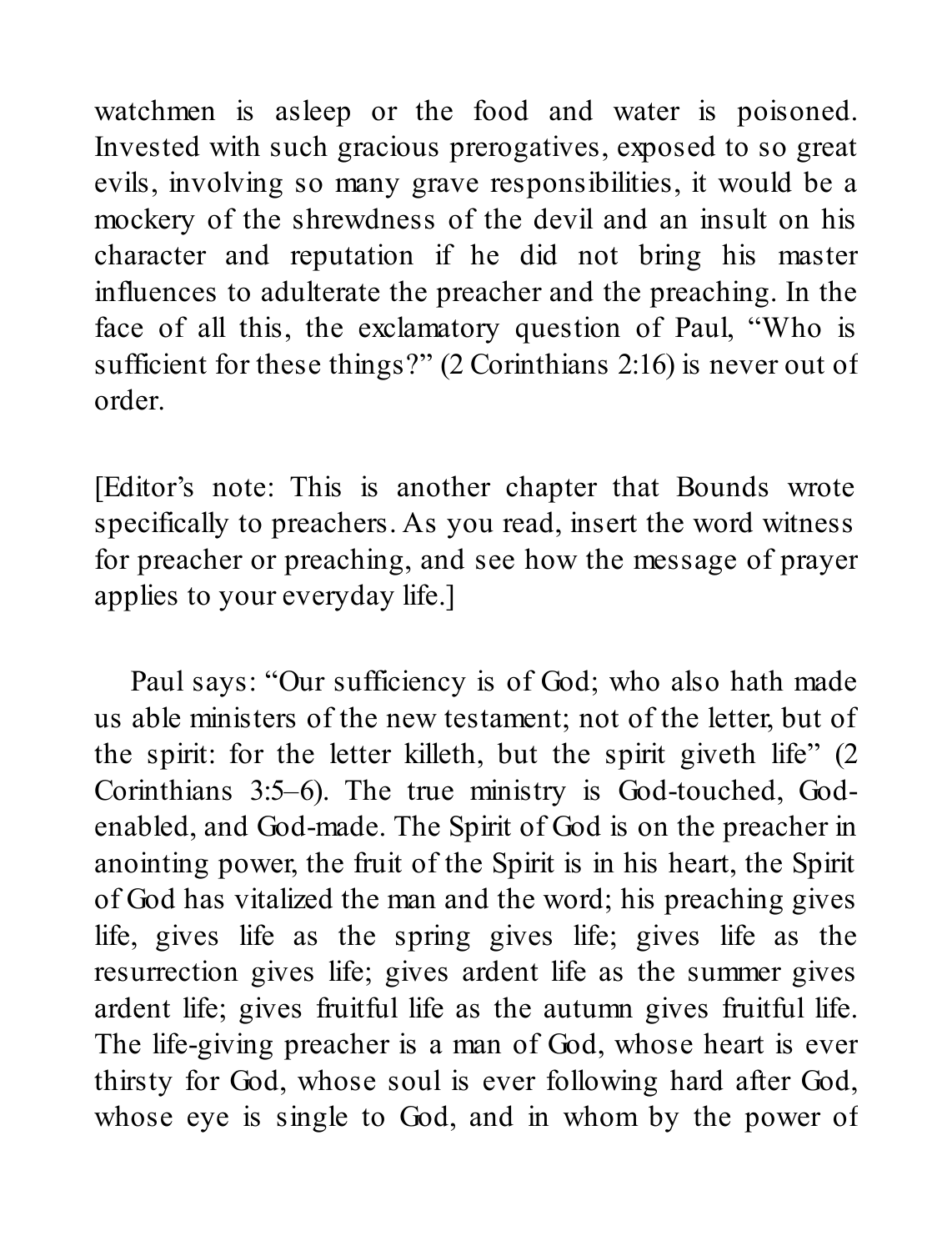God's Spirit the flesh and the world have been crucified and his ministry is like the generous flood of a life-giving river.

The preaching that kills is nonspiritual preaching. The ability of the preaching is not from God. Lower sources than God have given to it energy and life. The Spirit is not evident in the preacher nor his preaching. Many kinds of forces may be projected and stimulated by preaching that kills, but they are not spiritual forces. They may resemble spiritual forces, but are only the shadow, the counterfeit; life they may seem to have, but the life is beguiling. The preaching that kills is the letter: shapely and orderly it may be, but it is the letter still— the dry, husky letter, the empty, bald shell. The letter may have the germ of life in it, but it has no breath of spring to evoke it; winter seeds they are, as hard as the winter's soil, as icy as the winter's air, no thawing nor germinating by them. This letterpreaching has the truth. But even divine truth has no lifegiving energy alone; it must be energized by the Spirit, with all God's forces at its back. Truth unquickened by God's Spirit deadens as much as, or more than, error. It may be the truth without the Spirit; but without the Spirit its shade and touch are deadly, its truth error, its light darkness. The letterpreaching is not soothing, neither mellowed nor oiled by the Spirit. There may be tears, but tears cannot run God's machinery; tears may be but summer's breath on a snowcovered iceberg, nothing but surface slush. Feelings and earnestness there may be, but it is the emotion of the actor and the earnestness of the attorney. The preacher may feel fromthe kindling of his own sparks, be eloquent over his own analysis, earnest in delivering the product of his own brain; the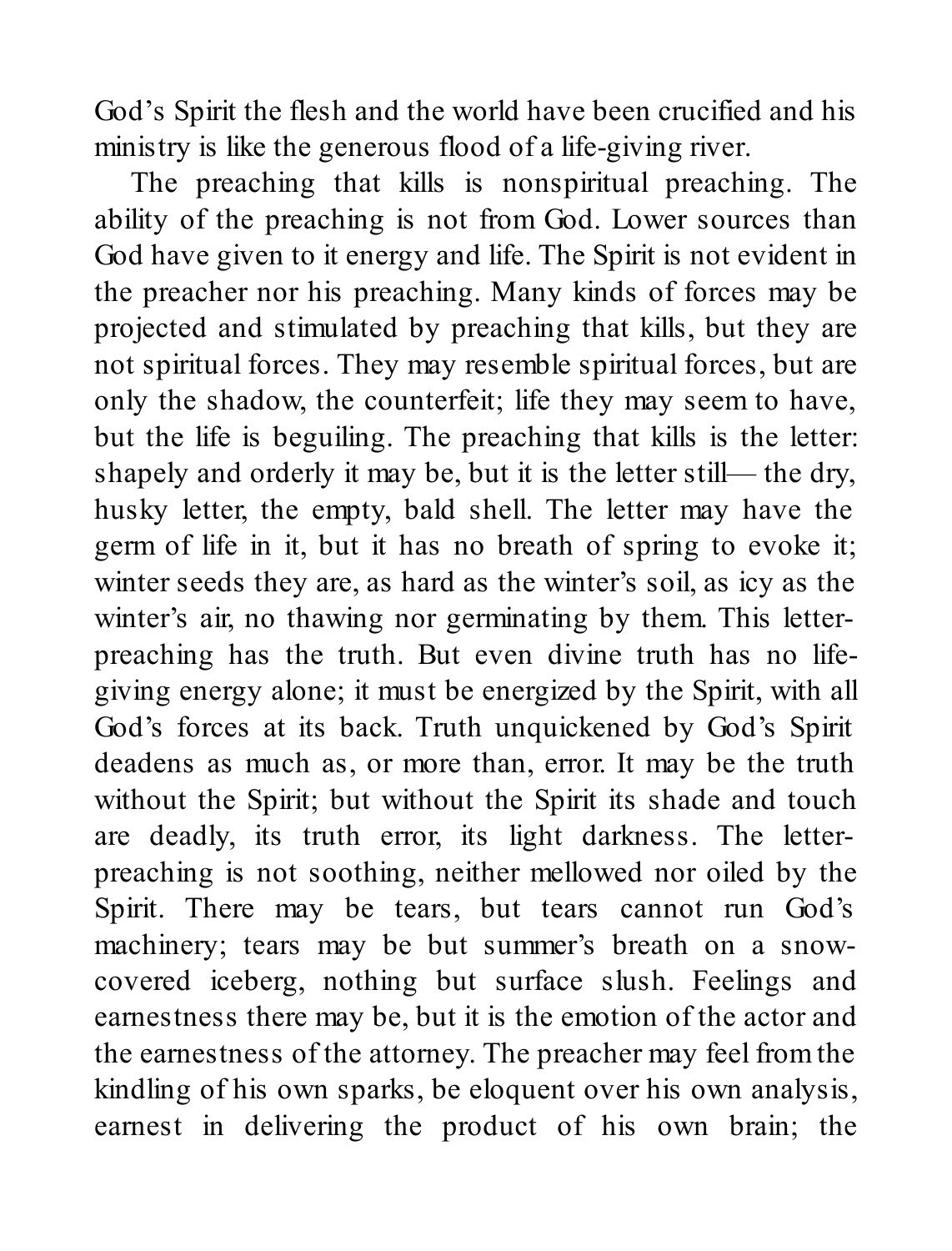professor may usurp the place and imitate the fire of the apostle; brains and nerves may serve the place and feign the work of God's Spirit, and by these forces the letter may glow and sparkle like an illuminated text, but the glow and sparkle will be as barren of life as the field sown with pearls. The deathdealing element lies behind the words, behind the sermon, behind the occasion, behind the manner, behind the action. The great hindrance is in the preacher himself. He has not in himself the mighty life-creating forces. There may be no<br>discount on his orthodoxy, honesty cleanness, or discount on his orthodoxy, honesty, cleanness, or earnestness; but somehow the man, the inner man, in its secret places has never broken down and surrendered to God; his inner life is not a great highway for the transmission of God's message, God's power. Somehow self and not God rules in the holy of holiest. Somewhere, all unconscious to himself, some spiritual nonconductor has touched his inner being, and the divine current has been arrested. His inner being has never felt its thorough spiritual bankruptcy, its utter powerlessness; he has never learned to cry out with an indescribable cry of selfdespair and self-helplessness till God's power and God's fire come in and fill, purify, empower. Self-esteem, self-ability in some pernicious shape has defamed and violated the temple, which should be held sacred for God. Life-giving preaching costs the preacher much—death to self, crucifixion to the world, the travail of his own soul. Only crucified preaching can give life. Crucified preaching can come only from a crucified man.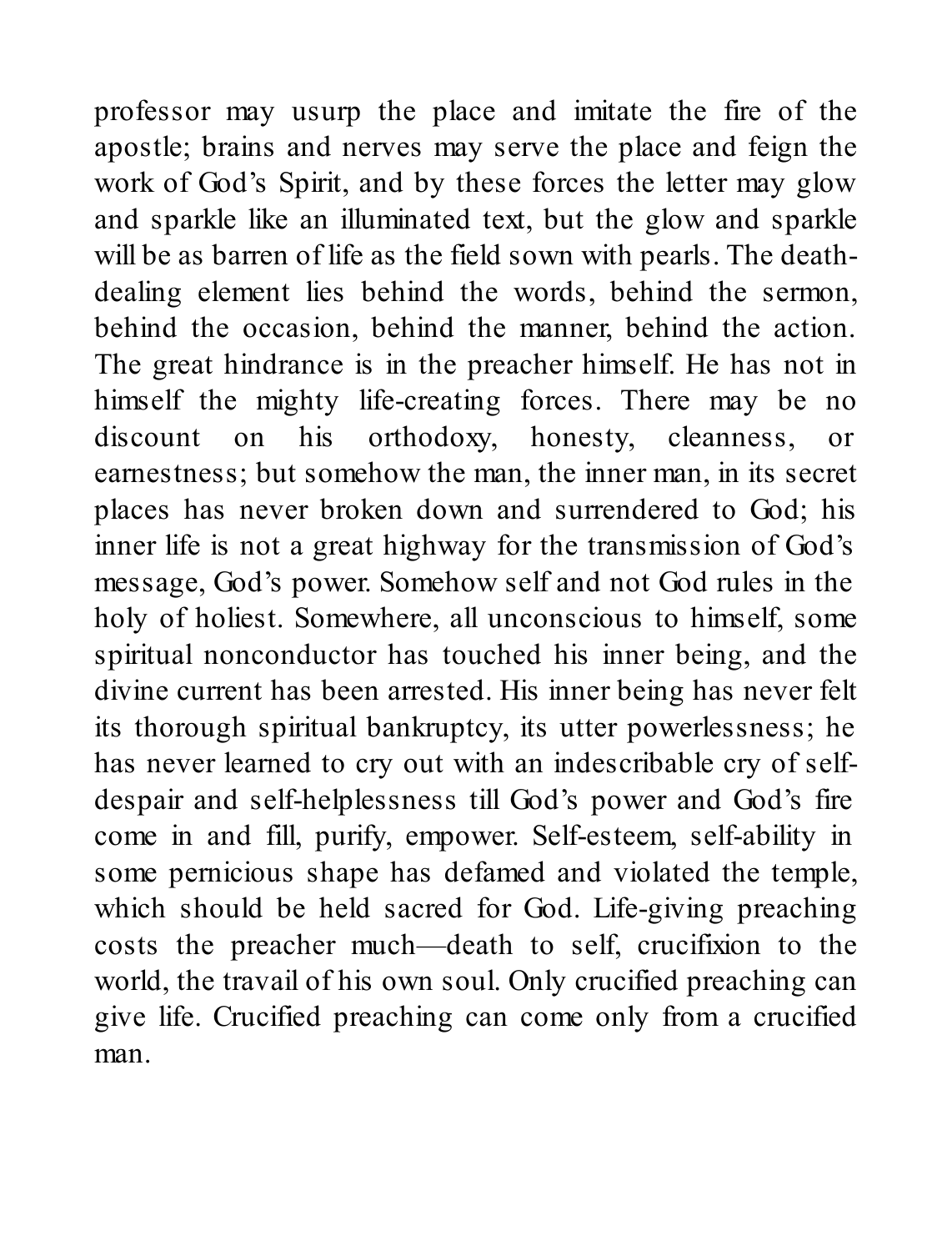## **Putting God to Work**

*For since the beginning of the world men have not heard, nor perceived by the ear, neither hath the eye seen, O God, beside thee, what he hath prepared for him that waiteth for him.*

## ISAIAH 64:4

The assertion voiced in the title given this chapter is but another way of declaring that God has of His own motion placed Himself under the law of prayer, and has obligated Himself to answer the prayers of men. He has ordained prayer as a means whereby He will do things through men as they pray, which He would not otherwise do. Prayer is a specific divine appointment, an ordinance of heaven, whereby God purposes to carry out His gracious designs on earth and to execute and make efficient the plan of salvation.

When we say that prayer puts God to work, it is simply to say that man has it in his power by prayer to move God to work in His own way among men, in which way He would not work if prayer was not made. Thus while prayer moves God to work, at the same time God puts prayer to work. As God has ordained prayer, and as prayer has no existence separate from men, but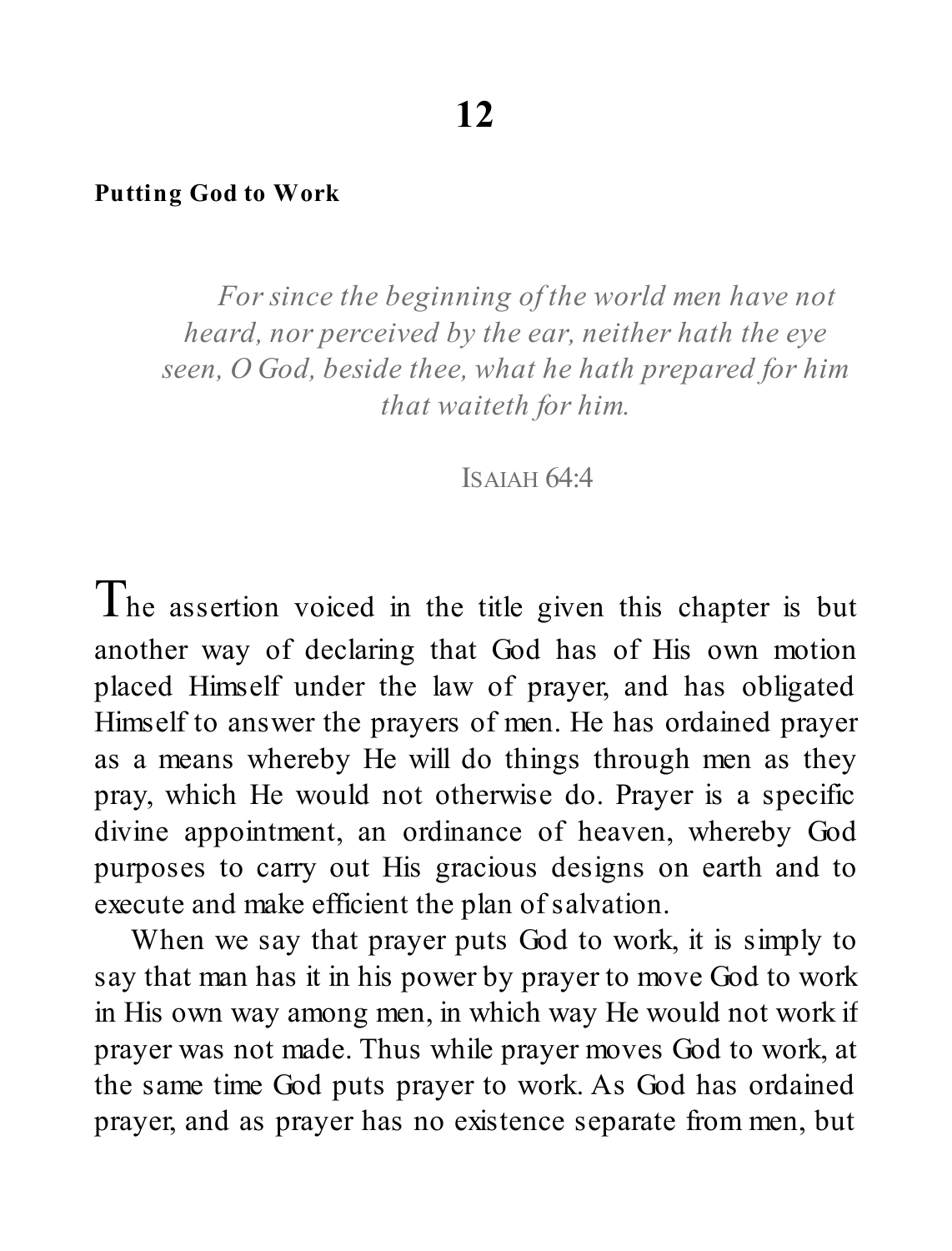involves men, then logically prayer is the one force that puts God to work in earth's affairs through men and their prayers.

Let these fundamental truths concerning God and prayer be kept in mind in all references to prayer, and in all our reading of the incidents of prayer in the scriptures.

If prayer puts God to work on earth, then, by the same token, prayerlessness rules God out of the world's affairs and prevents Him from working. And if prayer moves God to work in this world's affairs, then prayerlessness excludes God from everything concerning men and leaves man on earth the mere creature of circumstances, at the mercy of blind fate or without help of any kind from God. It leaves man in this world with its tremendous responsibilities and its difficult problems, and with all of its sorrows, burdens, and afflictions, without any God at all. In reality the denial of prayer is a denial of God Himself, for God and prayer are so inseparable that they can never be divorced.

Prayer affects three different spheres of existence—the divine, the angelic and the human. It puts God to work, it puts angels to work, and it puts man to work. It lays its hands upon God, angels, and men. What a wonderful reach there is in prayer! It brings into play the forces of heaven and earth. God, angels, and men are subjects of this wonderful law of prayer, and all these have to do with the possibilities and the results of prayer. God has so far subjected Himself to prayer that by reason of His own appointment, He is induced to work among men in a way in which He does not work if men do not pray. Prayer lays hold upon God and influences Him to work. This is the meaning of prayer as it concerns God. This is the doctrine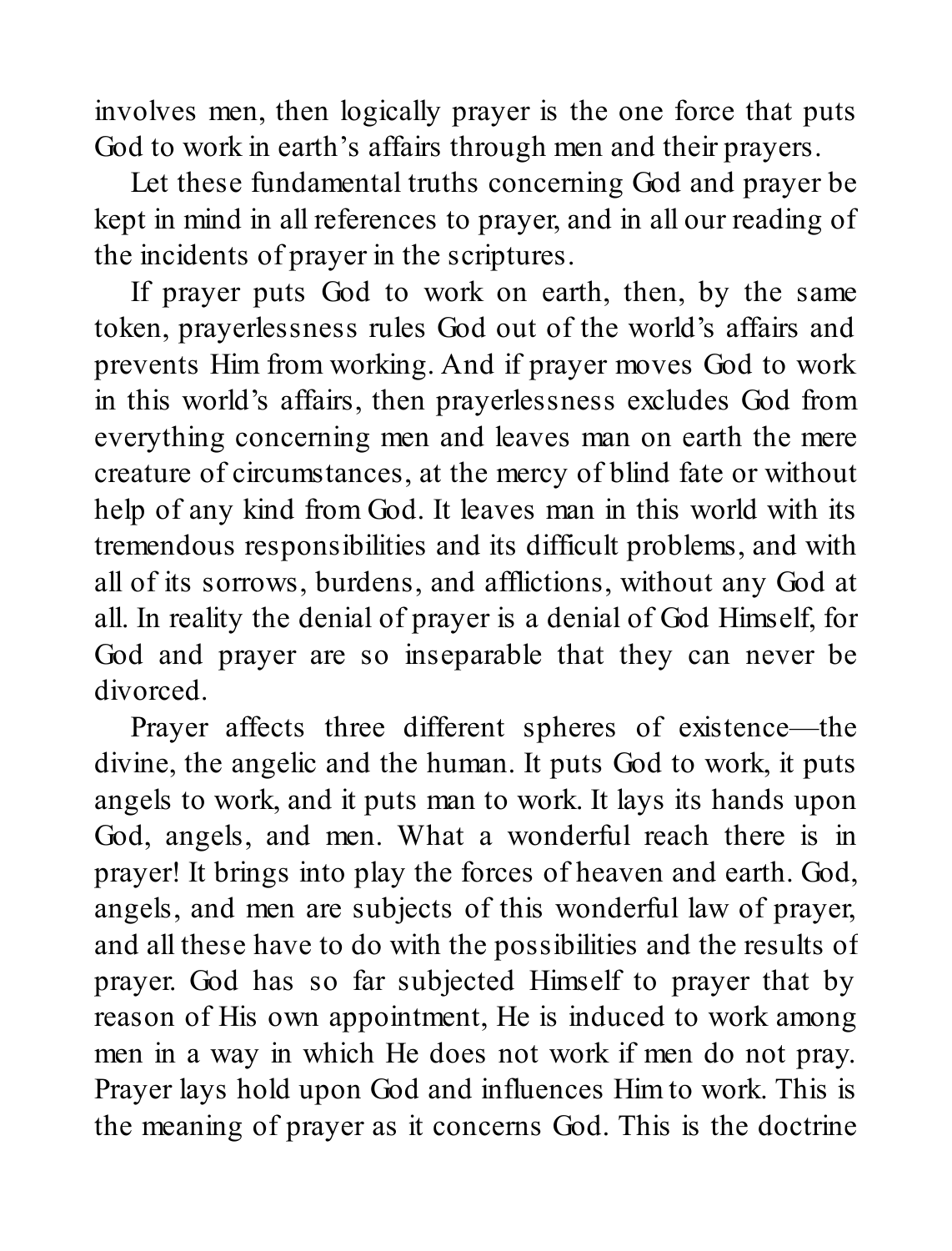of prayer, or else there is nothing whatever in prayer.

Prayer puts God to work in all things prayed for. While man in his weakness and poverty waits, trusts, and prays, God undertakes the work. "For since the beginning of the world men have not heard, nor perceived by the ear, neither hath the eye seen, O God, beside thee, what he hath prepared for him that waiteth for him" (Isaiah 64:4).

Jesus Christ commits Himself to the force of prayer. "Whatsoever ye shall ask in my name," He says, "that will I do, that the Father may be glorified in the Son. If ye shall ask any thing in my name, I will do it" (John 14:13–14). And again: "If ye abide in me, and my words abide in you, ye shall ask what ye will, and it shall be done unto you" (John 15:7).

To no other energy is the promise of God committed as to that of prayer. Upon no other force are the purposes of God so dependent as this one of prayer. The Word of God expounds on the results and necessity of prayer. The work of God stays or advances as prayer puts forth its strength. Prophets and apostles have urged the utility, force, and necessity of prayer. "I have set watchmen upon thy walls, O Jerusalem, which shall never hold their peace day nor night: Ye that make mention of the LORD, keep not silence, and give him no rest, till he establish, and till he make Jerusalem a praise in the earth" (Isaiah 62:6–7).

Prayer, with its antecedents and attendants, is the one and only condition of the final triumph of the Gospel. It is the one and only condition that honors the Father and glorifies the Son. Little and poor praying has weakened Christ's power on earth, postponed the glorious results of His reign, and retired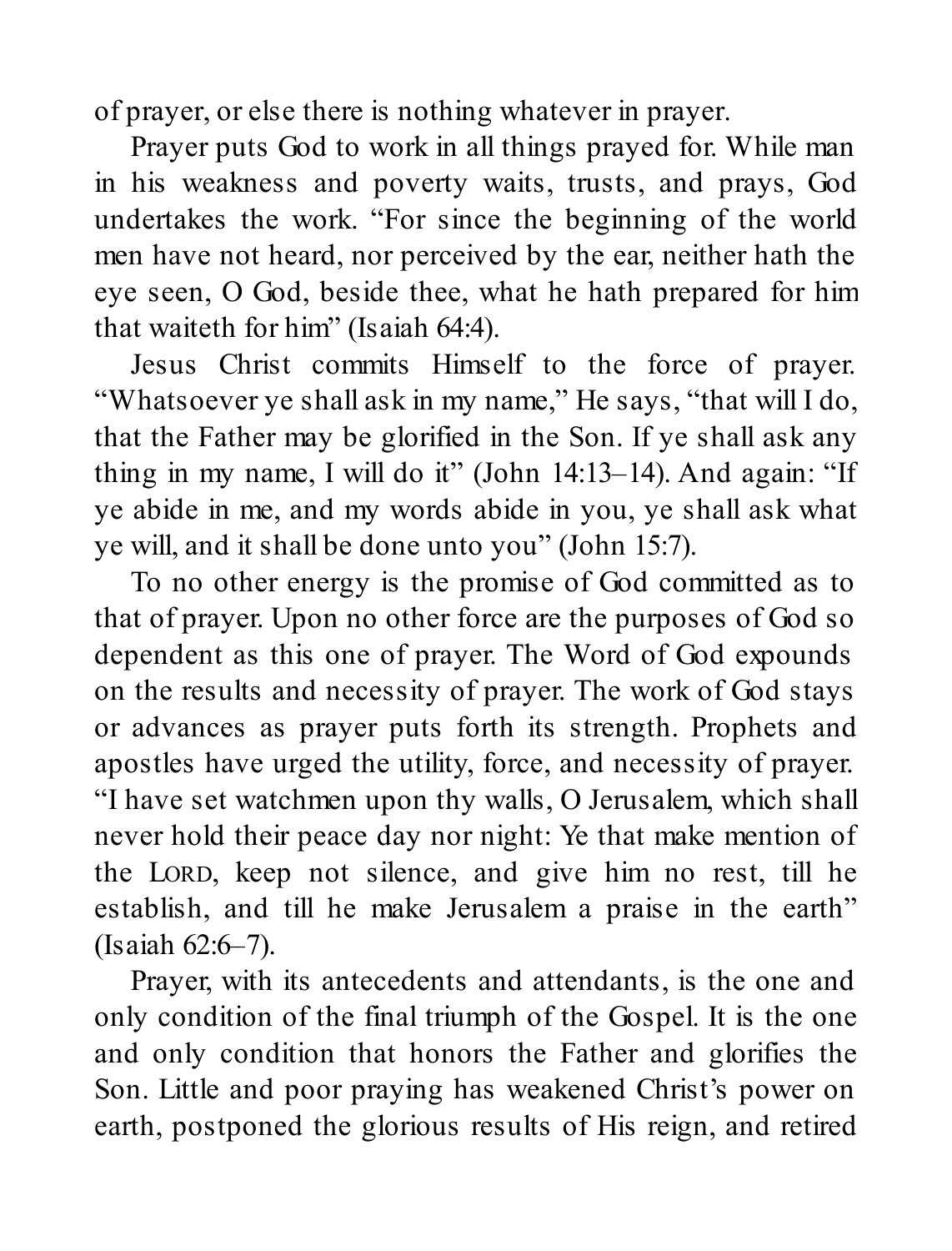God from His sovereignty.

Prayer puts God's work in His hands, and keeps it there. It looks to Him constantly and depends on Him implicitly to further His own cause. Prayer is but faith resting in, acting with, and leaning on and obeying God. This is why God loves it so well, why He puts all power into its hands, and why He so highly esteems men of prayer.

Every movement for the advancement of the Gospel must be created by and inspired by prayer. In all these movements of God, prayer precedes and attends as an invariable and necessary condition.

In this relation, God makes prayer identical in force and power with Himself and says to those on earth who pray: "You are on the earth to carry on My cause. I am in heaven, the Lord of all, the Maker of all, the Holy One of all. Now whatever you need for My cause, ask Me and I will do it. Shape the future by your prayers, and all that you need for present supplies, command Me. I made heaven and earth, and all things in them. Ask largely. Open thy mouth wide, and I will fill it. It is My work which you are doing. It concerns My cause. Be prompt and full in praying. Do not abate your asking, and I will not wince nor abate in My giving." Everywhere in His Word God conditions His actions on prayer. Everywhere in His Word His actions and attitude are shaped by prayer. To quote all the scriptural passages that prove the immediate, direct, and personal relation of prayer to God, would be to transfer whole pages of scripture to this study. Man has personal relations with God. Prayer is the divinely appointed means by which man comes into direct connection with God. By His own ordinance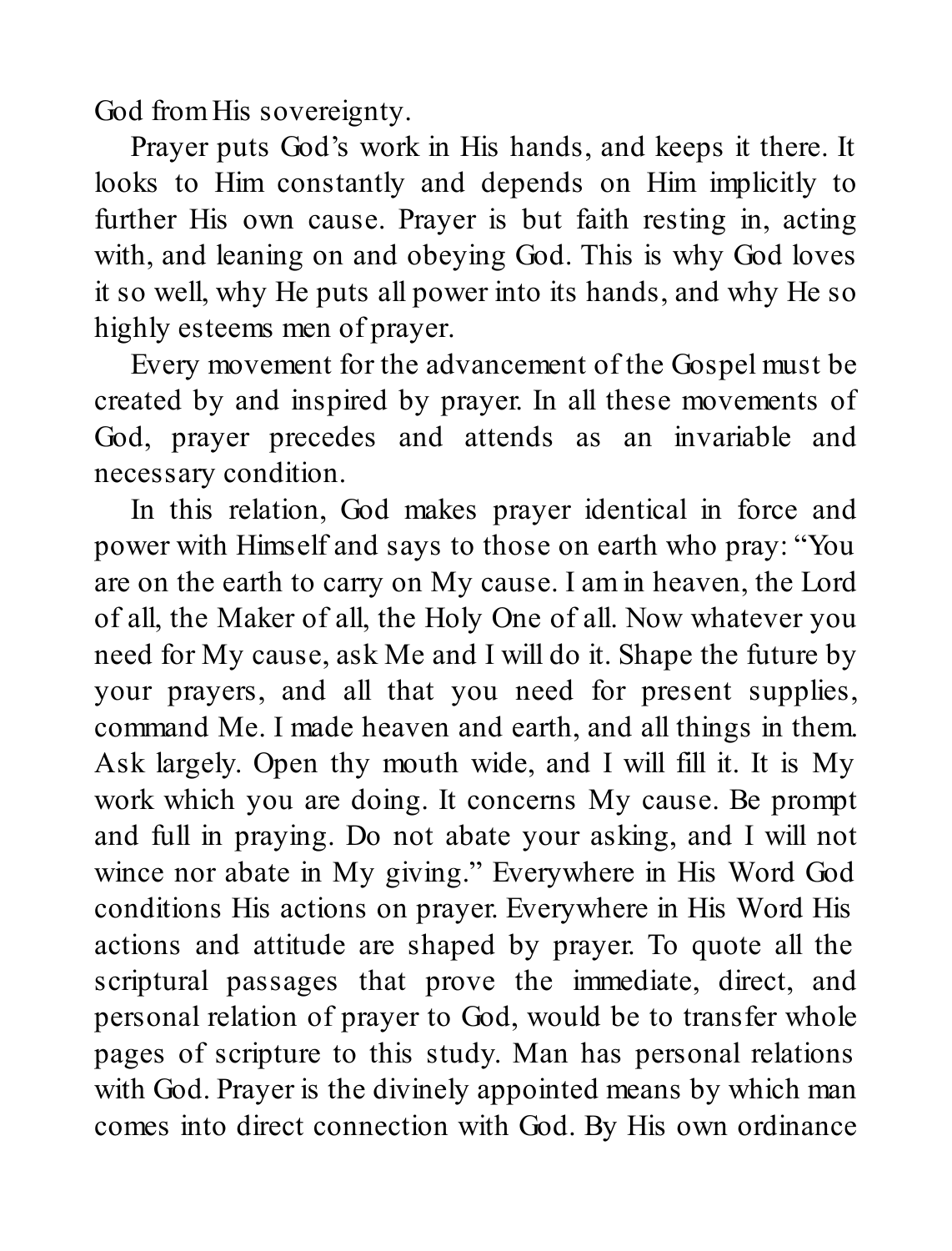God holds Himself bound to hear prayer. God bestows His great good on His children when they seek it along the avenue of prayer.

When Solomon closed his great prayer that he offered at the dedication of the temple, God appeared to him, approved him, and laid down the universal principles of His action. In 2 Chronicles 7:12–15 we read as follows:

*And the LORD appeared to Solomon by night, and said unto him, I have heard thy prayer, and have chosen this place to myself for an house of sacrifice. If I shut up*

*heaven that there be no rain, or if I command the locusts to devour the land, or if I send pestilence among my people; if my people which are called by my name, shall humble themselves, and pray, and seek my face, and turn from their wicked ways; then will I hear from heaven, and will forgive their sin, and will heal their land. Now mine eyes shall be open, and mine ears attend unto the prayer that is made in this place.*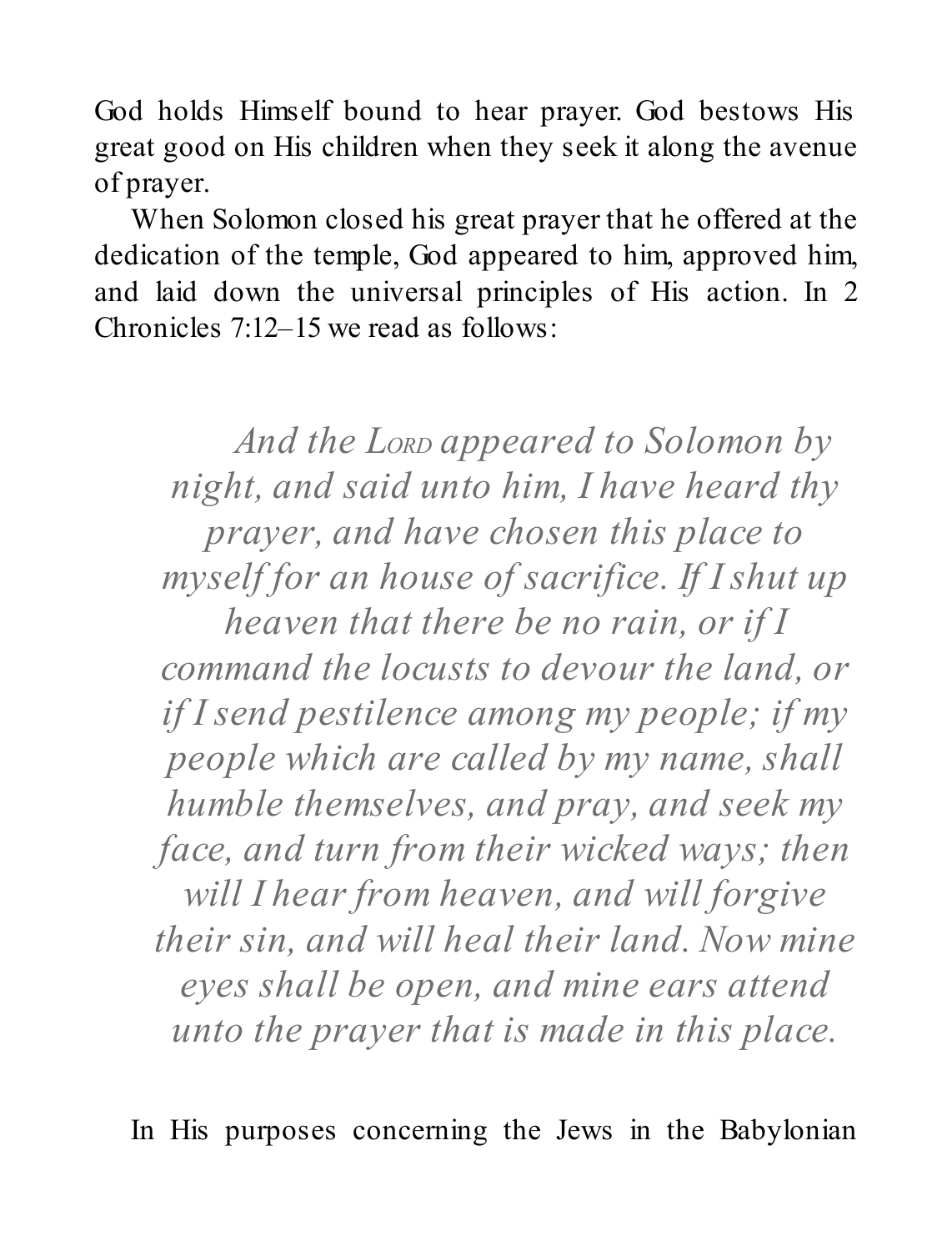captivity (Jeremiah 29:10–13) God asserts His unfailing principles:

*For thus saith the LORD, That after seventy years be accomplished at Babylon, I will visit you, and perform my good word toward you, in causing you to return to this place. For I know the thoughts that I think toward you, saith the LORD, thoughts of peace, and not of evil, to give you an expected end. Then shall ye call upon me, and ye shall go and pray unto me, and I will hearken unto you. And ye shall seek me, and find me, when ye shall search for me with all your heart.*

In Bible terminology prayer means calling upon God for things we desire, asking things of God. Thus we read: "Call unto me, and I will answer thee, and show thee great and mighty things, which thou knowest not" (Jeremiah 33:3). "Call upon me in the day of trouble: I will deliver thee" (Psalm 50:15). "Then shalt thou call, and the LORD shall answer; thou shalt cry, and he shallsay, Here I am" (Isaiah 58:9).

Prayer is revealed as a direct application to God for some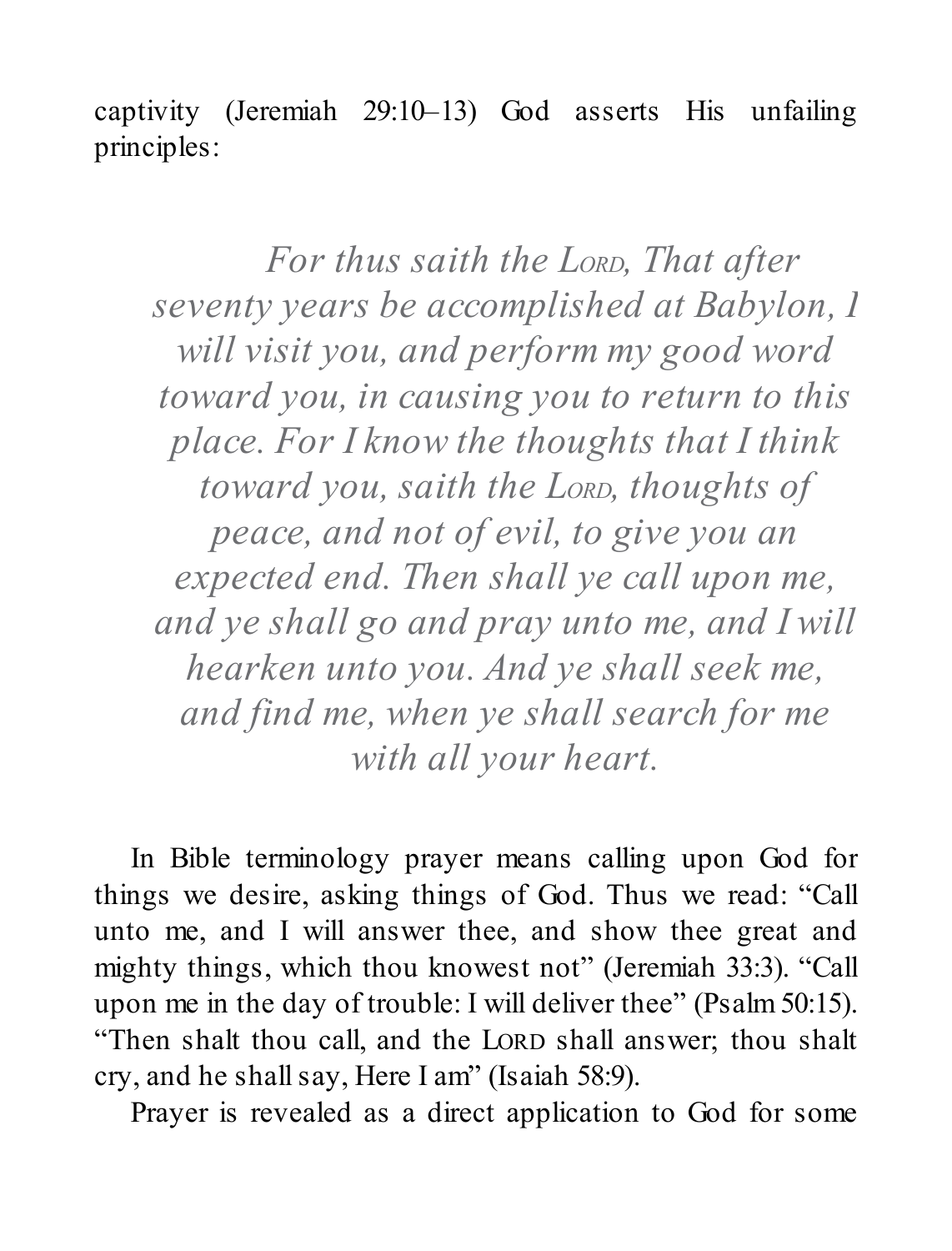temporal or spiritual good. It is an appeal to God to intervene in life's affairs for the good of those for whom we pray. God is recognized as the source and fountain of all good, and prayer implies that all His good is held in His keeping for those who call upon Himin truth.

That prayer is an application to God, intercourse with God, and communion with God, comes out strongly and simply in the praying of Old Testament saints. Abraham's intercession for Sodom is a striking illustration of the nature of prayer, intercourse with God, and the intercessory side of prayer. The declared purpose of God to destroy Sodom confronted Abraham, and his soul within him was greatly moved because of his great interest in that fated city. His nephew and family resided there. That purpose of God must be changed. God's decree for the destruction of this evil city's inhabitants must be revoked.

It was no small undertaking that faced Abraham when he conceived the idea of beseeching God to spare Sodom. Abraham sets himself to change God's purpose and to save Sodom with the other cities of the plain. It was certainly a most difficult and delicate work for him to throw his influence with God in favor of those doomed cities to save them.

He bases his plea on the simple fact of the number of righteous men who could be found in Sodom, and appeals to the infinite righteousness of God not to destroy the righteous with the wicked. "That be far from thee ... to slay the righteous with the wicked…. Shall not the Judge of all the earth do right?" (Genesis 18:25). With what deep self-abasement and reverence does Abraham enter upon his high and divine work!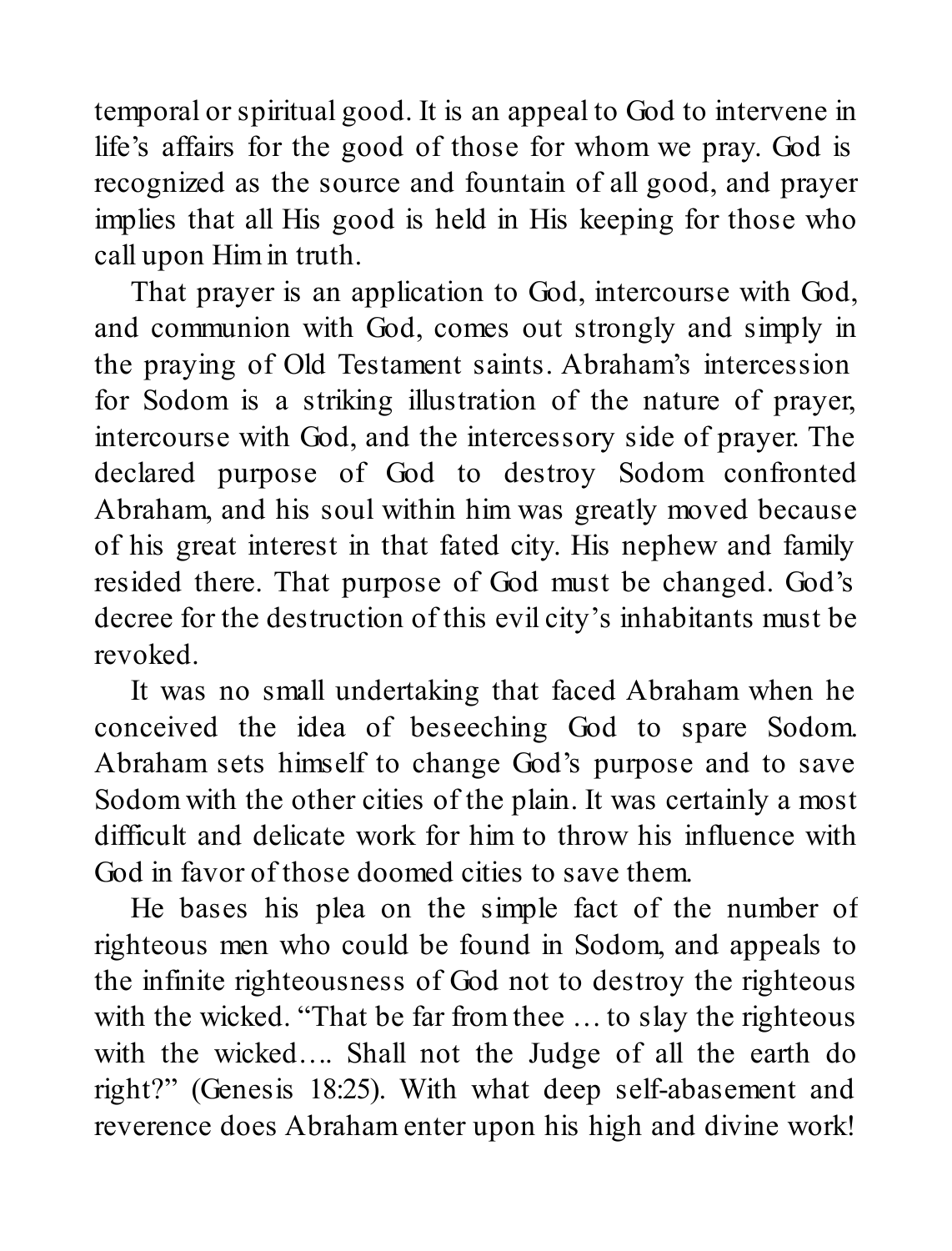He stood before God in solemn awe and meditation, and then drew near to God and spoke. He advanced step-by-step in faith, in demand and urgency, and God granted every request that he made. It has been well said that "Abraham left off asking before God left off granting." It seems that Abraham had a kind of optimistic view of the piety of Sodom. He scarcely expected when he undertook this matter to have it end in failure. He was greatly in earnest, and had every encouragement to press his case. In his final request he surely thought that with Lot, his wife, his daughters, his sons, and his sons-in-law, he had his ten righteous persons for whose sake God would spare the city. But alas! The count failed when the final test came. There were not ten righteous people in that large population.

But this was true. If he did not save Sodomby his persistent praying, the purposes of God were stayed for a season, and possibly had not Abraham's goodness of heart overestimated the number of pious people in that devoted city, God might have saved it had he reduced his figures still further.

This is an example of Old Testament praying that discloses God's mode of working through prayer. It shows further how God is moved to work in answer to prayer in this world, even when it comes to changing His purposes concerning a sinful community. This praying of Abraham was no mere performance, no dull, lifeless ceremony, but an earnest plea, a strong advocacy, to secure a desired end, to have an influence, one person with another person.

How full of meaning is this series of remarkable intercessions made by Abraham! Here we have arguments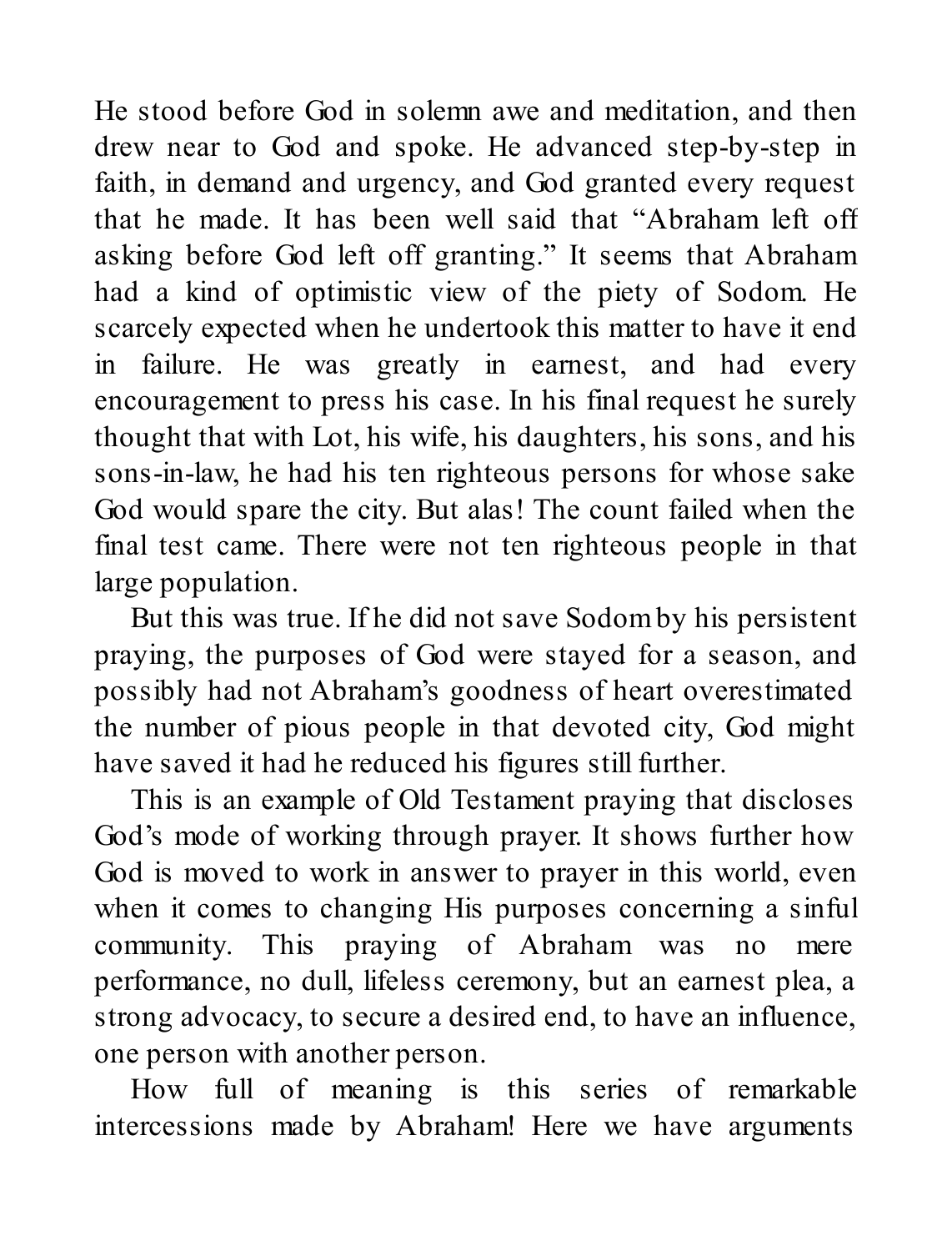designed to convince God, and pleas to persuade God to change His purpose. We see deep humility, but holy boldness as well, perseverance, and advances made based on victory in each petition. Here we have enlarged asking encouraged by enlarged answers. God stays and answers as long as Abraham stays and asks. To AbrahamGod is existent, approachable, and all-powerful, but at the same time He defers to men, acts favorably on their desires, and grants them favors asked for. Not to pray is a denial of God, a denial of His existence, a denial of His nature, and a denial of His purposes toward humankind.

God has specifically to do with prayer promises in their breadth, certainty, and limitations. Jesus Christ presses us into the presence of God with these prayer promises, not only by the assurance that God will answer, but that no other being but God can answer. He presses us to God because only in this way can we move God to take a hand in earth's affairs and persuade Himto intervene in our behalf.

"All things, whatsoever ye ask in prayer, believing, ye shall receive," says Jesus, (Matthew 21:22) and this allcomprehensive condition not only presses us to pray for all things, everything great and small, but it leads us toward and confines us to God, for who but God can cover the limitless universal things and can assure us certainly of receiving the very thing for which we may ask in all the thesaurus of earthly and heavenly good?

It is Jesus Christ, the Son of God, who makes demands on us to pray, and it is He who puts Himself and all He has so fully in the answer. He puts Himself at our service and answers our demands when we pray.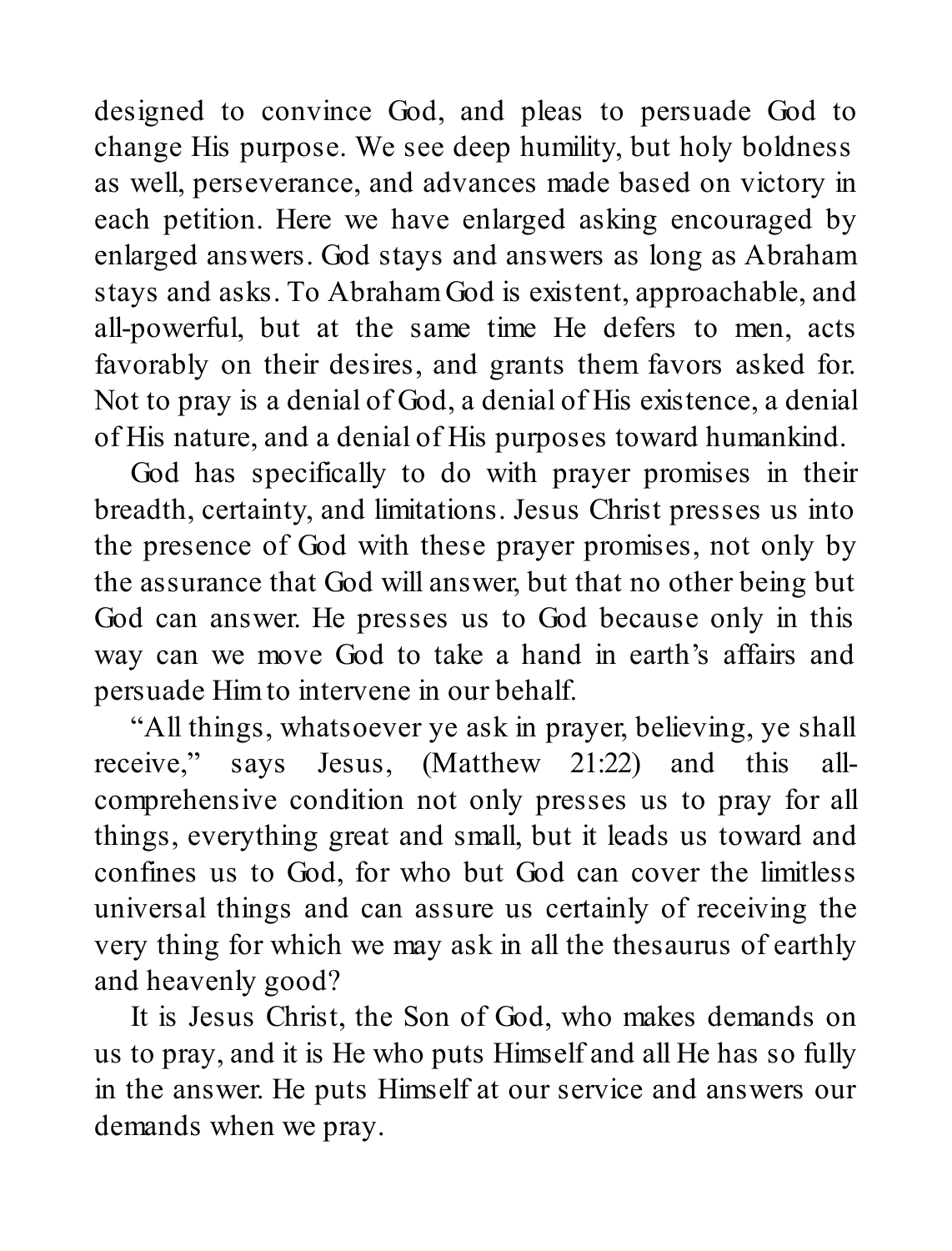And just as He puts Himself and the Father at our command in prayer, to come directly into our lives and to work for our good, so also does He engage to answer the demands of two or more believers who are in agreement. "If two of you shall agree on earth as touching any thing that they shall ask, it shall be done for them of my Father which is in heaven" (Matthew 18:19). None but God could put Himself in a covenant so binding as that, for God only could fulfill such a promise and could reach to its exacting and all-controlling demands. God only can answer for the promises.

God needs prayer, and man needs prayer, too. It is indispensable to God's work in this world, and is essential to getting God to work in earth's affairs. So God binds men to pray by the most solemn obligations. God commands men to pray, and so not to pray is plain disobedience to an imperative command of almighty God. Without prayer the graces, the salvation, and the good of God are not bestowed on men. Prayer is a high privilege, a royal prerogative, and many and eternal are the losses by failure to exercise it. Prayer is the great, universal force to advance God's cause, the reverence that hallows God's name, the ability to do God's will, and the establishment of God's kingdom in the hearts of the children of men. These, and their coincidents and agencies, are created and affected by prayer.

One of the constitutional enforcements of the Gospel is prayer. Without prayer, the Gospel can neither be preached effectively, advocated faithfully, experienced in the heart, nor be practiced in the life. And for the very simple reason that by leaving prayer out of the catalog of religious duties, we leave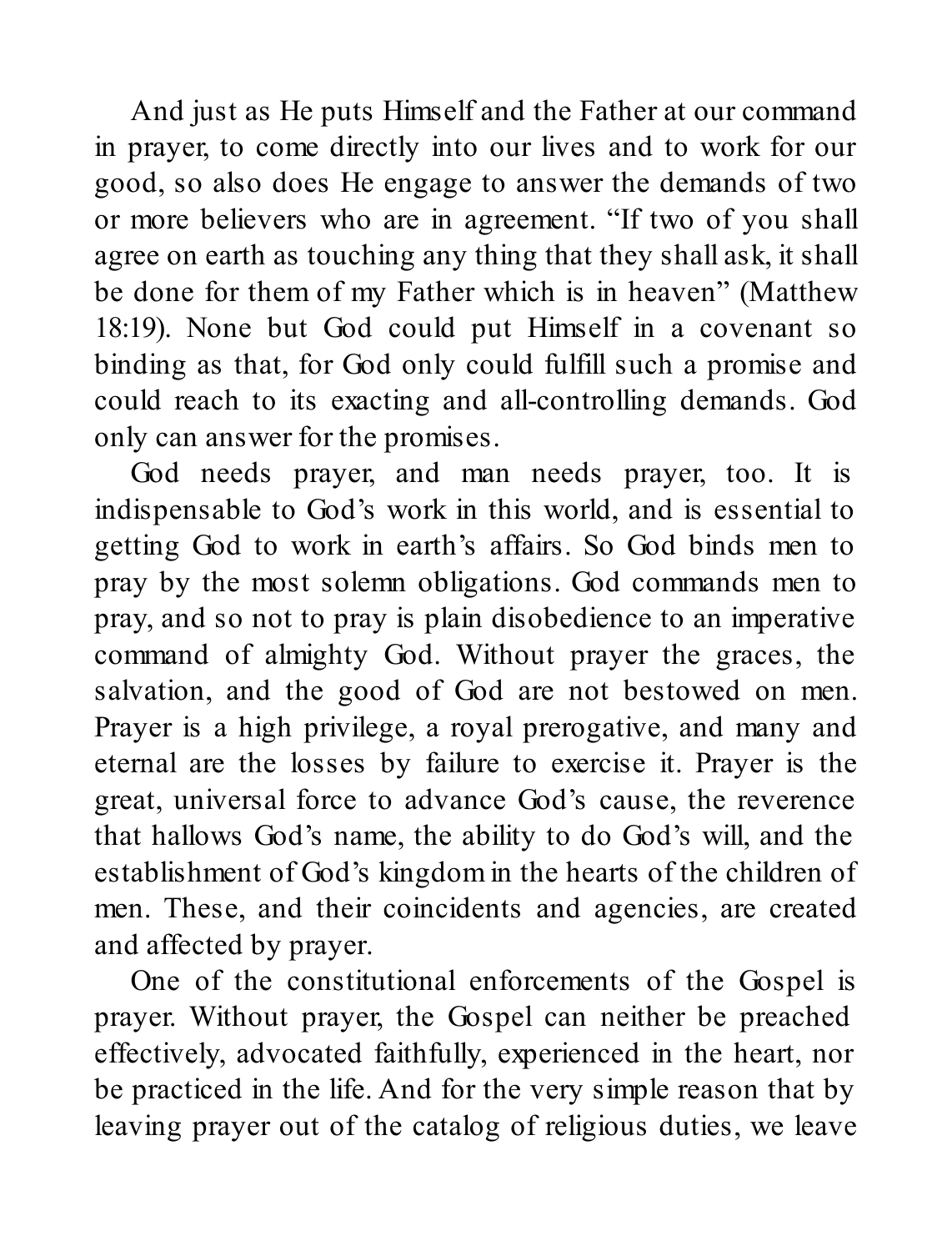God out, and His work cannot progress without Him.

The movements that God purposed under Cyrus, king of Persia, prophesied about by Isaiah many years before Cyrus was born, were conditioned on prayer. God declares His purpose, power, independence, and defiance of obstacles by carrying out those purposes. His omnipotent and absolutely infinite power is set to encourage prayer. He has been ordering all events, directing all conditions, and creating all things that He might answer prayer, and then turns Himself over to His praying ones to be commanded. And then all the results and power He holds in His hands will be bestowed in lavish and unmeasured generosity to carry out prayers and to make prayer the mightiest energy in the world.

The passage in Isaiah 45 is too lengthy to be quoted in its entirety, but it is well worth reading. It closes with such strong words as these, words about prayer, which are the climax of all that God has been saying concerning His purposes in connection with Cyrus:

"Thus saith the LORD, the Holy One of Israel, and his Maker, Ask me of things to come concerning my sons, and concerning the work of my hands command ye me. I have made the earth, and created man upon it: I, even my hands, have stretched out the heavens, and all their host have I commanded" (Isaiah 45:11–12).

In the conclusion of the history of Job, we see how God intervenes on behalf of Job and calls upon his friends to present themselves before Job that he may pray for them. "My wrath is kindled against thee, and against thy two friends" (Job 42:7), is God's statement, with the further words added, "My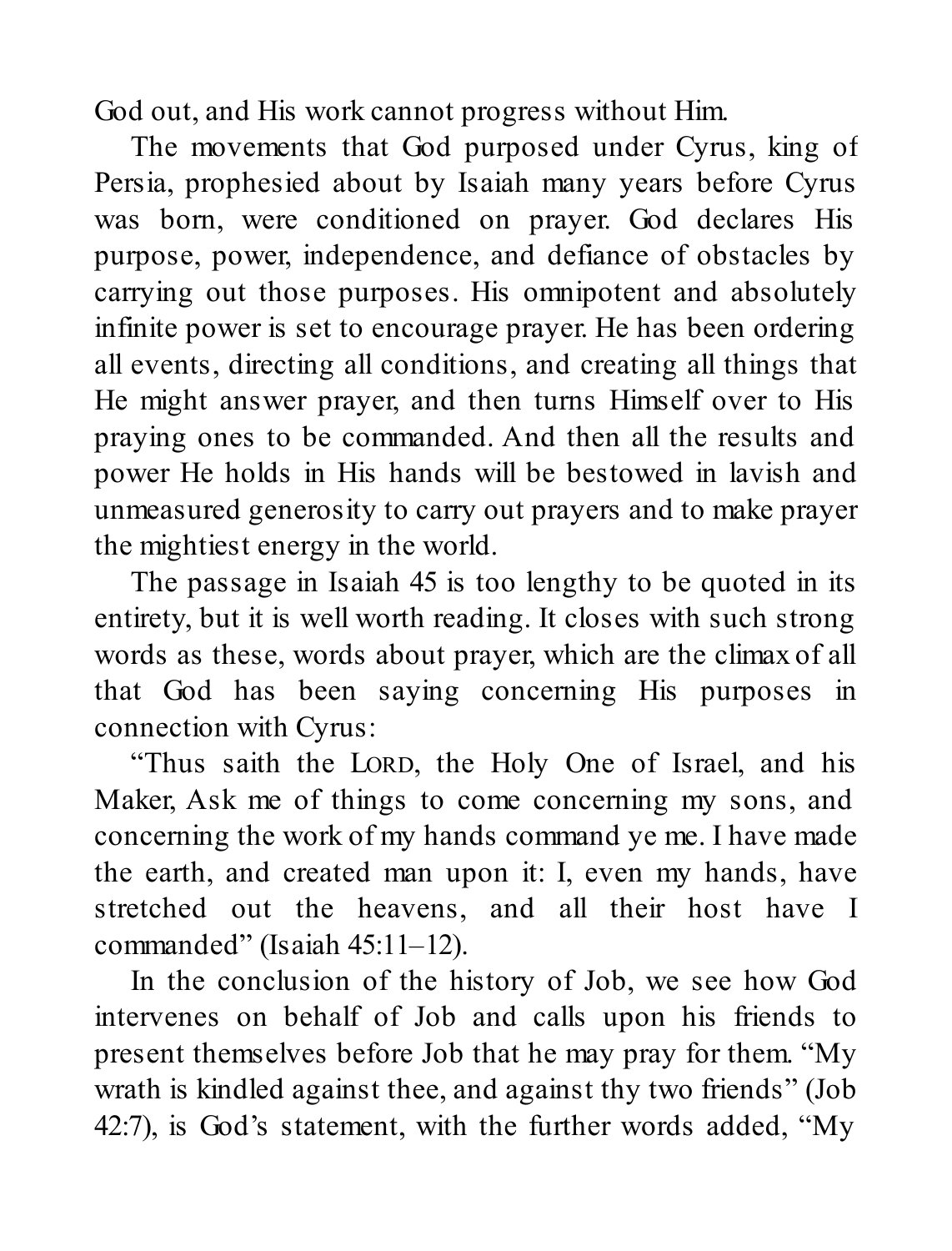servant Job shall pray for you: for him will I accept" (Job 42:8). a striking illustration of God intervening to deliver Job's friends in answer to Job's prayer.

We have spoken of prayer affecting God, angels, and men. Christ wrote nothing while living. Memoranda, notes, sermon writing, sermon making were alien to Him. Autobiography was not to His taste. The revelation of John was His last utterance. In that book we have pictured the great importance, the priceless value, and the high position that prayer obtains in the movements, history, and unfolding progress of God's Church in this world. We have this picture in Revelation 8:3–5, disclosing the interest the angels in heaven have in the prayers of the saints and in accomplishing the answers to those prayers:

*And another angel came and stood at the altar, having a golden censer; and there was given unto him much incense, that he should of er it with the prayers of all saints, upon the golden altar which was before the throne. And the smoke of the incense, which came with the prayers of the saints, ascended up before God out of the angel's hand. And the angel took the censer, and filled it with fire of the altar,*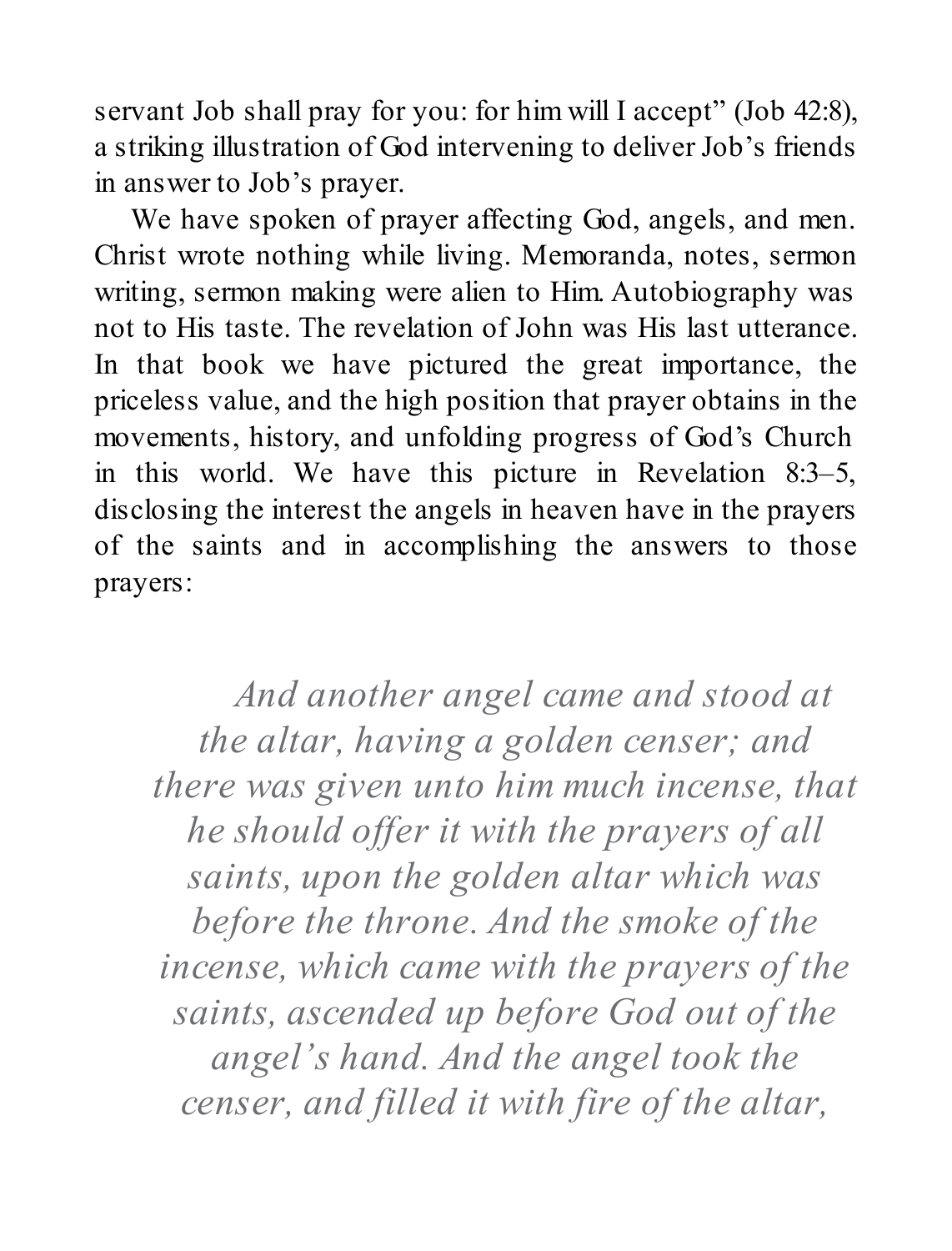*and cast it into the earth: and there were voices, and thunderings, and lightnings, and an earthquake.*

Translated into the prose of everyday life, these words show how the capital stock by which heaven carries on the business of salvation under Christ, is made up of the prayers of God's saints on earth, and discloses how these prayers in flaming power come back to earth and produce its mighty commotions, influences, and revolutions.

Praying men are essential to almighty God in all His plans and purposes. God's secrets, councils, and cause have never been committed to prayerless men. Neglect of prayer has always brought loss of faith, loss of love, and loss of prayer. Failure to pray has been the baneful, inevitable cause of backsliding and estrangement from God. Prayerless men have stood in the way of God fulfilling His Word and doing His will on earth. They tie the divine hands and interfere with God in His gracious designs. As praying men are a help to God, so prayerless men are a hindrance to Him.

We press the scriptural view of the necessity of prayer, even at the cost of repetition. The subject is too important for repetition to weaken or tire, too vital to be trite or tame. We must feel it anew. The fires of prayer have burned low. Ashes and not flames are on its altars.

No insistence in the scriptures is more pressing than prayer. No exhortation is more often reiterated, none is more hearty, none is more solemn and stirring, than to pray. No principle is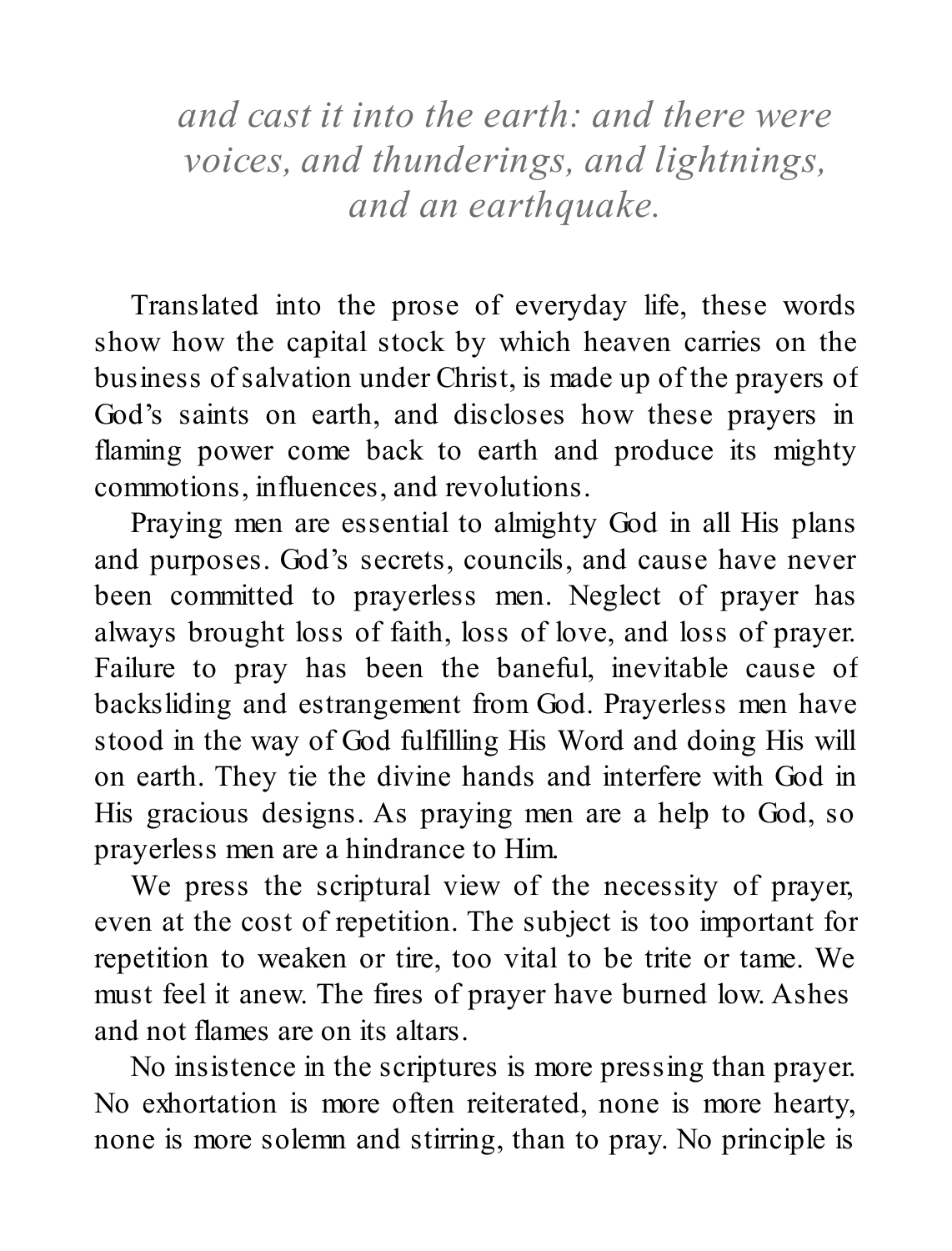more strongly and broadly declared than that which urges us to prayer. There is no duty to which we are more strongly obliged than the obligation to pray. There is no command more imperative and insistent than that of praying. Art thou praying in everything without ceasing, in the closet, hidden from the eyes of men, and praying always and everywhere? That is the personal, pertinent, and all-important question for every soul.

Many instances occur in God's Word showing that God intervenes in this world in answer to prayer. Nothing is clearer when the Bible is consulted than that almighty God is brought directly into the things of this world by the praying of His people. Jonah flees from duty and takes ship for a distant port. But God follows him, and by a strange providence this disobedient prophet is cast out of the vessel, and the God who sent him to Nineveh prepares a fish to swallow him. In the fish's belly he cries out to the God against whom he had sinned, and God intervenes and causes the fish to vomit Jonah out on dry land. Even the fishes of the great deep are subject to the law of prayer.

Likewise the birds of the air are brought into subjection to this same law. Elijah had foretold to Ahab the coming of that prolonged drought, and food and even water became scarce. God sent him to the brook Cherith, and said unto him, "It shall be, that thou shalt drink of the brook; and I have commanded the ravens to feed thee there…. And the ravens brought him bread and flesh in the morning, and bread and flesh in the evening" (1 Kings 17:4, 6). Can anyone doubt that this man of God, who later on shut up and opened the rain clouds by prayer was not praying about this time, when so much was at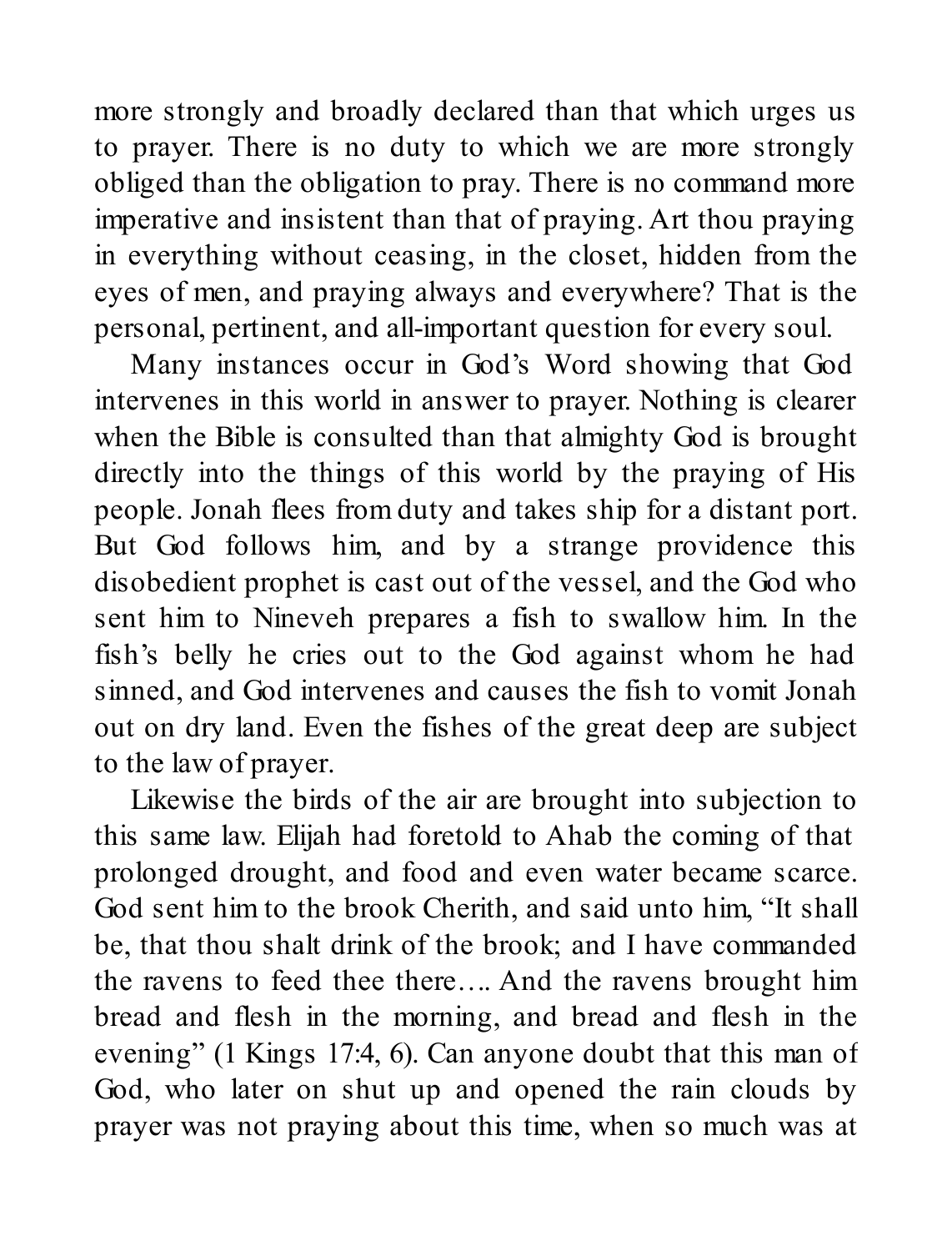stake? God interposed among the birds of the air this time and strangely moved them to take care of His servant so that he would not want food and water.

David in an evil hour, instead of listening to the advice of Joab, his prime minister, yielded to the suggestion of Satan and counted the people, which displeased God. So God told him to choose one of three evils as a retribution for his folly and sin. Pestilence came among the people in violent form, and David prayed.

"And David said unto God, Is it not I that commanded the people to be numbered? even I it is that hath sinned and done evil indeed; but as for these sheep, what have they done? let thine hand, I pray thee, O LORD my God, be on me, and on my father's house; but not on thy people, that they should be plagued" (1 Chronicles 21:17).

And though God had been greatly grieved at David for numbering Israel, He could not resist this appeal of a penitent and prayerful spirit, and God was moved by prayer to put His hand on the springs of disease and stop the fearful plague. God was put to work by David's prayer.

Numbers of other cases could be named. These are sufficient. God seems to have taken great pains in His divine revelation to men to show how He interferes in earth's affairs in answer to the praying of His saints.

The question might arise here in some overcritical minds who are not strong believers in prayer as to the so-called laws of nature, as if there was a conflict between what they call the laws of nature and the law of prayer. These people make nature a sort of imaginary god entirely separate of almighty God.